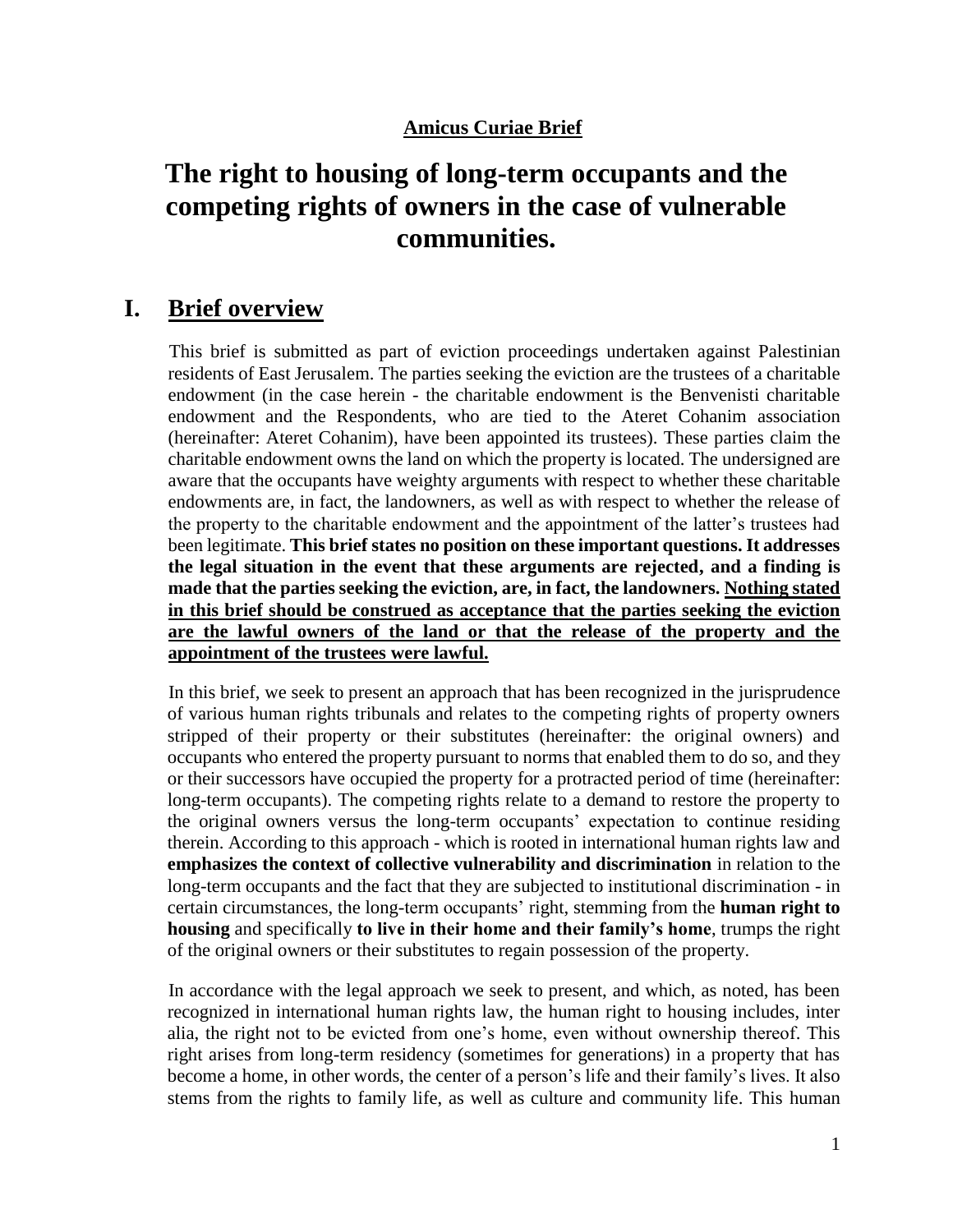right to housing, **in conjunction with group vulnerability and discrimination**, as noted above, adds a dimension of public law (anchored in constitutional and international law) that may limit the constitutional and international protection afforded to the right to property as recognized in private law and may prioritize the long-term occupants' right to remain in their place of residence.

The conclusions of the brief are as follows:

- 1. International human rights law recognizes long-term occupants' rights to continue living in their homes pursuant to the rights to housing, family life, community life and culture. In appropriate cases, primarily when the occupants belong to vulnerable, discriminated groups, their right to remain in their home trumps the right of the original owners or their substitutes to demand restitution (as opposed to compensation).
- 2. Specifically, international human rights law recognizes the long-term occupants' aforesaid right to continue living in a property - particularly in the context of a regime change - where they entered the property in good faith or in keeping with the laws applicable prior to the regime change. In appropriate cases, given the occupants' good faith (see below), these rights supersede the right of the property owner to demand eviction.
- 3. A demand for restitution creates competing rights (between the original owners or their substitutes and the long-term occupants). There are no absolute rules for a decision between them, but rather, a balance must be struck among various considerations and interests.
- 4. Among the factors that influence the weight to be given to each side in this competition are the following:
	- a. What is the background for the long-term occupants' occupancy of the property? If the long-term occupants entered the property in violation of international law, how severe was the violation and was the norm violated a jus cogens norm? Most importantly in this regard: **Are the long-term occupants complicit in the original owners' dispossession of the property, or are they deemed to have acted in good faith?**
	- b. Does the case involve a lone occupant in a single property or someone who is part of an entire community of long-term occupants living in the locality and engaging in community life? If it is a community, is it a vulnerable, discriminated minority, or does it belong to the strong majority?
	- c. How long and for how many generations have the long-term occupants been living in the property?
	- d. What are the alternative housing options available to the long-term occupants?
	- e. Is the original owner demanding restitution a person who lived in the property before the long-term occupants entered it, or are they a descendent of that person?
	- f. Is the original owner demanding restitution a private or several private individuals or a corporation, and if it is a corporation, is its interest in the property financial or other?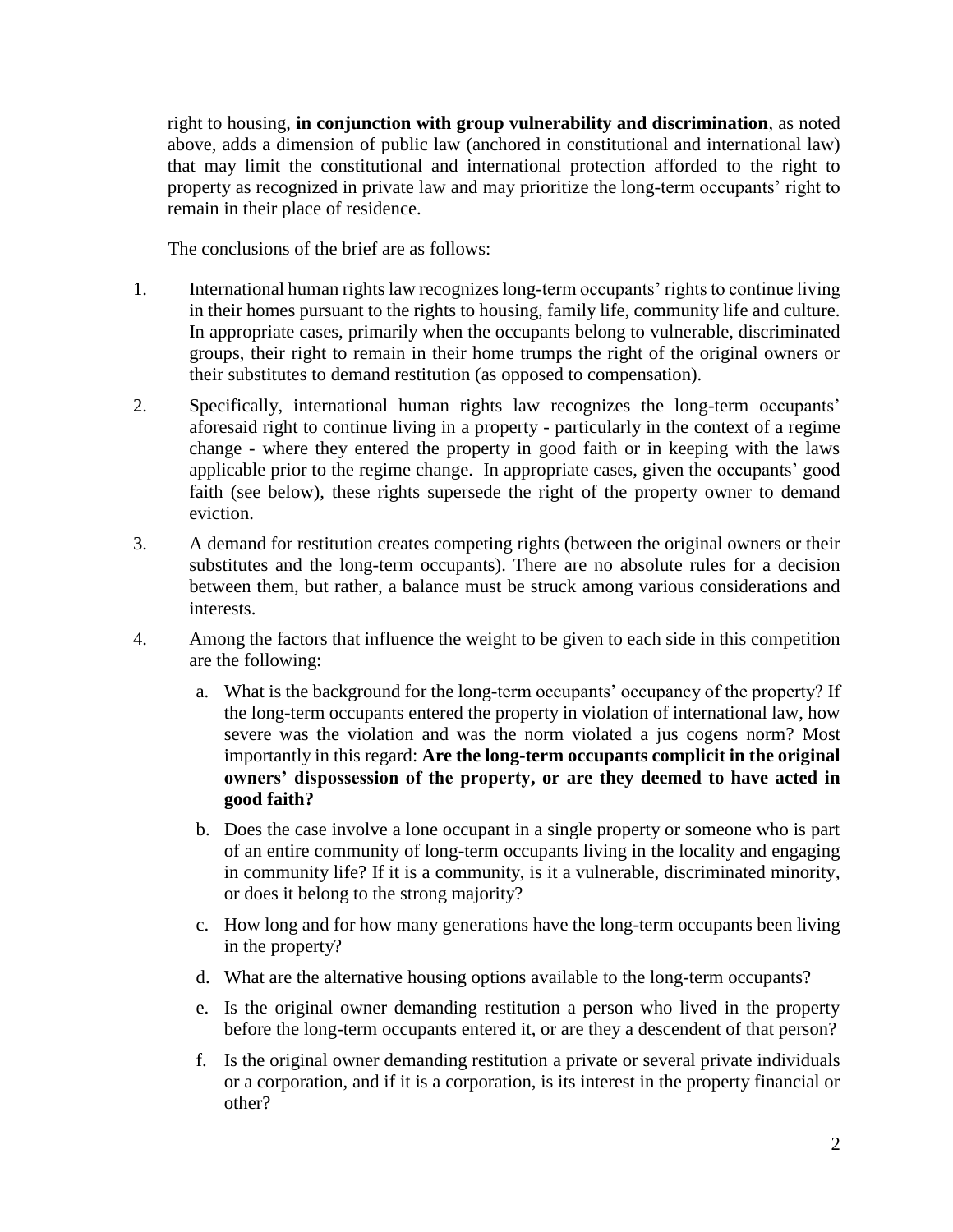- g. Will restitution or allowing the long-term occupying community to remain in the property impact reconciliation or social disruption?
- 5. These parameters determine the considerations taken into account for the purpose of balancing between the competing rights and interests of the long-term occupants and the original owner or their substitute. **Nevertheless, it is important to note that the task of balancing addresses individual rights and may be subject to a legal treaty entered into by the legitimate representatives of parties to an international conflict or subject to a regime change. Such representatives, as in the case discussed in further detail below of South Africa's transition from apartheid to democracy, or in the case of German unification and the fate of properties nationalized by the communist regime in the former German Democratic Republic (GDR), may mutually waive individual rights.** This matter lies beyond the scope of this brief. However, it is important to note that the assessment process described both above and below determines rights in the absence of such treaty.
- 6. The brief further argues that international human rights law acknowledges that **title may arise with respect to a property** as a result of the ties formed by occupants for whom the property serves as a home, particularly in the case of long-term occupancy accompanied by a legitimate expectation for continued unlimited use of the property and particularly where the occupants belong to a vulnerable group that suffers legal discrimination with respect to the enjoyment of property. While such right is not tantamount to ownership, it serves, like the right to housing, as a layer of legal protection for continued use of the property by an occupant for whom the property is home.
- 7. All eviction applications undertaken with respect to families in Batan al-Hawa in Silwan, including the one filed against the Dweik family, were filed by the trustees of the Benvenisti charitable endowment, a historic Jewish charitable endowment that worked in Silwan a century ago.
- 8. There appears to be no dispute that the charitable endowment's trustees were appointed thanks to their connection to the Ateret Cohanim association, and the charitable endowment effectively acts as a branch of the association. On this matter, see testimony of Trustee (and Respondent in this case) Avi Schaeferman in CC 60182-10-13 **Zarbiv et al. v. Basbus**, on October 27, 2019, beginning at page 131. In the testimony, Mr. Schaeferman says he himself worked at the association, and that the association took it upon itself to find the properties and has been funding (or fundraising) for the charitable endowment. For background on the appointment of trustees, see remarks made by Honorable Justice Barak-Erez in HCJ 7446/17 **Maher Sirhan et 103 al. v. Administrator General and Official Receiver**, para. 9 (reported in Nevo, November 21, 2018).
- 9. However, **the system that enabled the Respondents to take over the Benvenisti charitable endowment and the nature of the proceedings that resulted in Ateret Cohanim having control over the Dweik family's property have been created, maintained and facilitated by or by dint of the State and its institutions. The fact that the appointment of trustees was carried out in a cursory proceeding before the District Court, of which the public at large and the occupants, in particular, were not and could not have become cognizant, nor could they make their case prior to**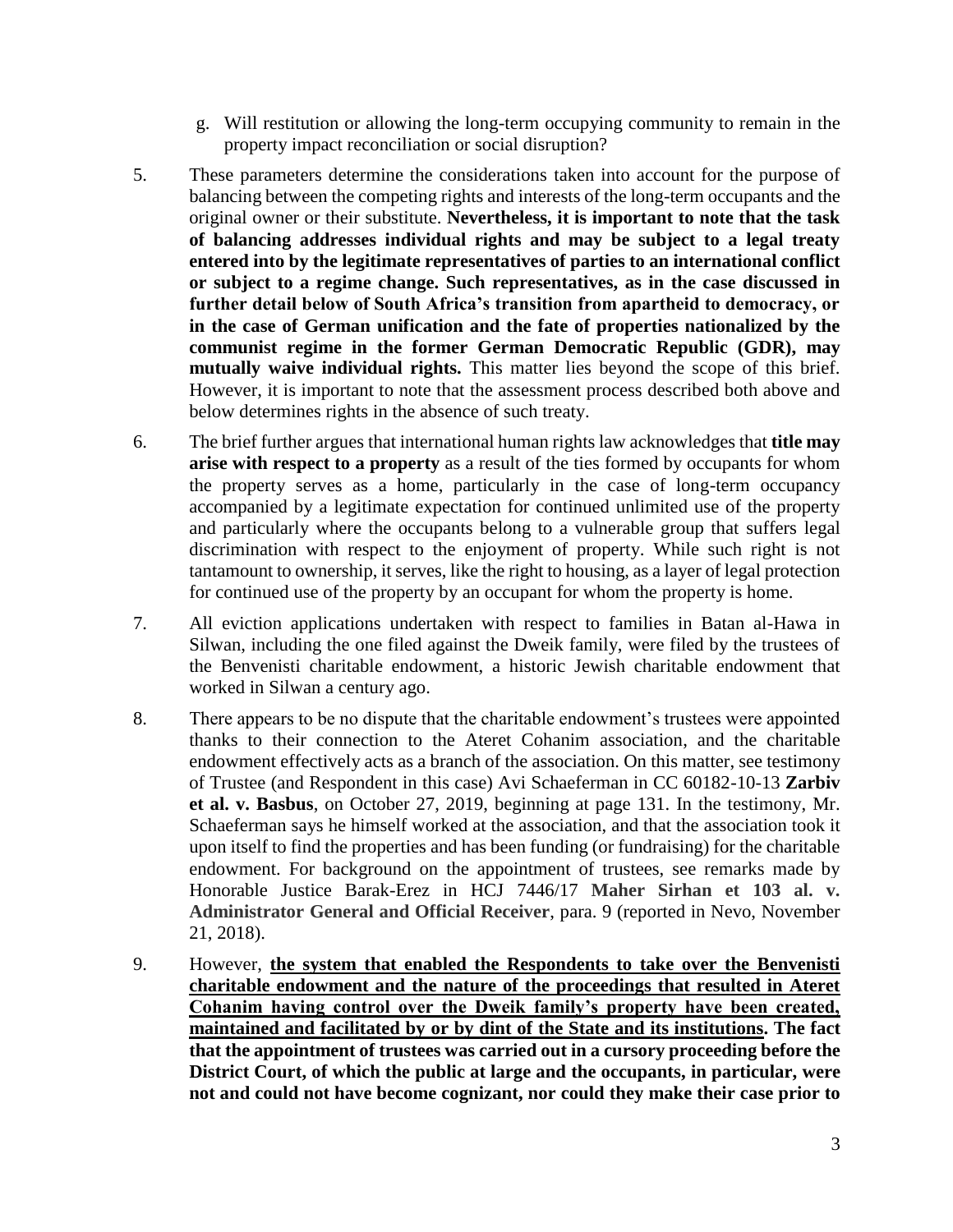**an appointment with such drastic (and tragic) implications for their homes, stems from the legal order created by all three branches of government of the State of Israel - the legislature, the executive and the courts. These normative, political decisions with respect to the management of East Jerusalem properties were made by the State, not the Benvenisti charitable endowment or Ateret Cohanim, and therefore, the State is effectively a party (even if informally) to the dispute herein**.

- 10. **Given that the State created the system that put the Appellants' rights at risk, inasmuch as the matter concerns obligations towards individuals whose right to housing is in peril, as described in this brief, any such obligations rest with the State not merely in the ordinary sense (as the State is always obligated to protect its subjects' right to housing), but such obligations are distinct and enhanced**.
- 11. The undersigned believe that applying the aforesaid principles to the demand to evict families in East Jerusalem, where the Jordanian regime housed Palestinians on land owned by Jews prior to 1948, or who had purchased the land or property in good faith, and where the land was released to the owners' substitute in the past decades (through an extremely controversial process) inevitably leads to the conclusion that the Palestinian occupants have a legitimate expectation and a right to continue living in their homes. In the context of a discriminatory normative system of asset expropriation and release and the extreme vulnerability of the group to which the occupants belong, we believe their right supersedes the right of the charitable endowments and associations substituting for the original owners to exercise their title by way of taking possession.
- 12. Applying these principles to the Dweik case inevitably leads to the conclusion that the family has a legitimate expectation and a right to continue living in its home and that this right trumps the right of the Benvenisti charitable endowment, now controlled by the Ateret Cohanim association, to exercise title to the property by way of regaining possession.
- 13. This conclusion legally translates into an impediment to eviction and restoration per se, as well as a right to be considered when attempting to strike a balance between competing interests according to domestic law doctrines relevant to the case. It also reinforces the family's claims regarding rights emanating from construction on the property.
- 14. We end the introduction by noting that the commonly held legal view within the international community is that East Jerusalem is occupied territory where the laws of occupation apply. Since Israel has applied its own laws to this area and the Honorable Court is subject to this act, this brief will not discuss the provisions of the laws of occupation, which further restrict the removal of protected persons from their residences.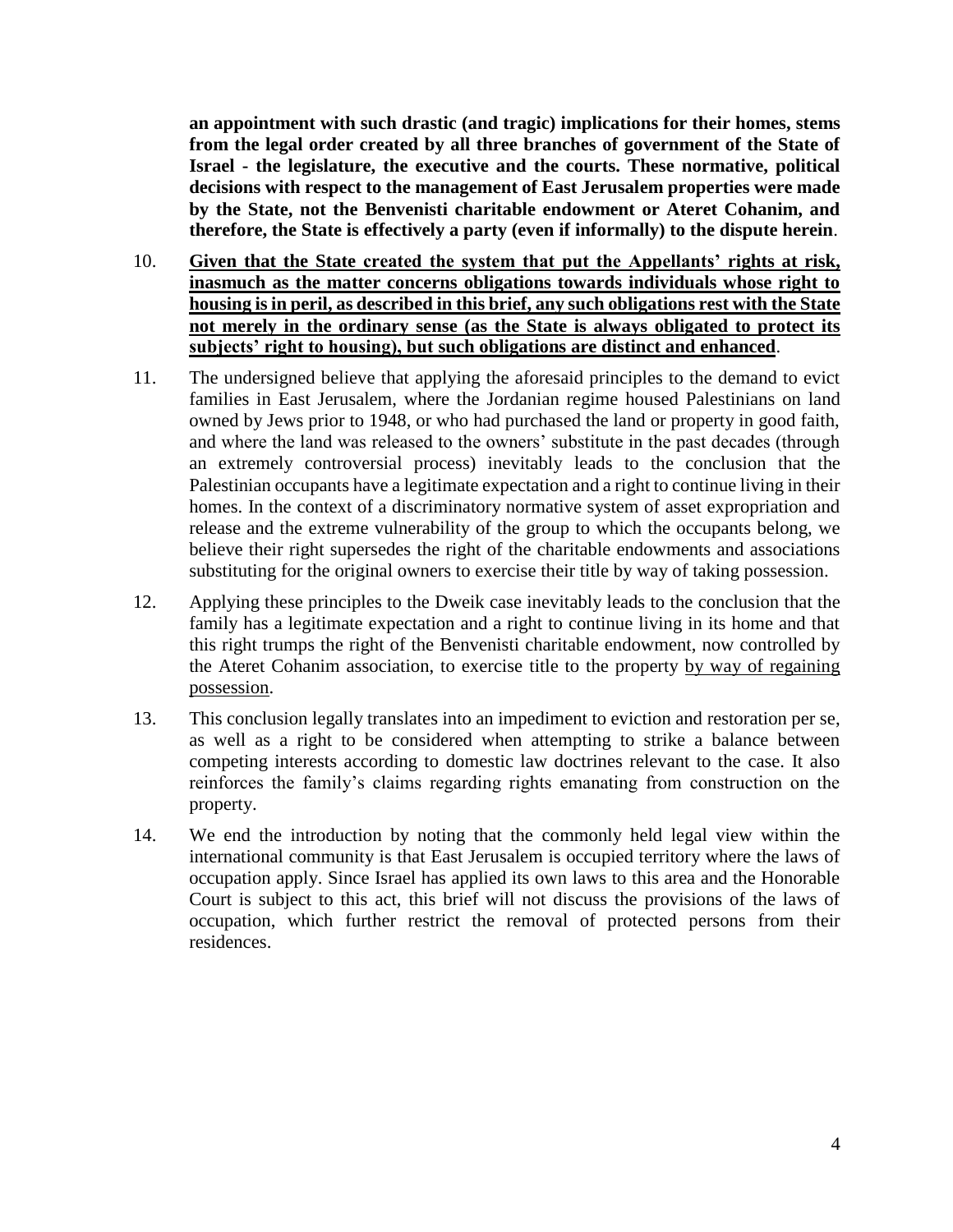# **II. Required background**

#### **A. The proceeding at hand**

- 15. On November 23, 2020, the Jerusalem District Court rendered its judgment in CA 43693-03-20 **Mazen Dweik et al. v. Mordechai Zarbiv et al.** (reported in Nevo, November 23, 2020, Honorable Judges Refael Yaakobi, Moshe Bar-Am and Chana Miriam Lomp) (hereinafter: the District Court ruling), dismissing an appeal against the ruling of the Jerusalem Magistrates Court in CC 3681-10-14 **Mordechai Zarbiv (in trust) v. Mazen Dweik** (reported in Nevo, January 26, 2020) (hereinafter: the Magistrates Court ruling). The Appellants in the former, who are also the Appellants herein, are in possession of a plot of land in the north-eastern section of Parcel 96 in Block 29986, where a four-and-a-half story structure (hereinafter: the property) had been erected. The appealed Magistrates Court ruling had granted an application filed by the Respondents herein to have the Appellants dispossessed of the property.
- 16. An application for leave to appeal from the District Court ruling has been filed with this Honorable Court, which is the proceeding at hand. In her decision dated January 6, 2021, Honorable Justice Daphne Barak-Erez instructed the Attorney General to consider submitting a brief detailing his position on the questions arising in the matter, including arguments regarding limitations and the various facets thereof, estoppel, the designation of the land which is the subject of the proceeding at hand as public land and the implications of such classification for the dispute.
- 17. The proceeding herein is the first connected to a group of eviction applications in the neighborhood of Batan al-Hawa, all of which raise similar legal questions, to reach Israel's highest judicial instance. For this reason, to our understanding, the proceeding herein could have a prodigious effect not only on the applicants herein, but on an entire community living in the aforesaid neighborhood, as well as adjacent neighborhoods. The decision made in this case will directly impact all evictions in the neighborhood of Batan al-Hawa, where the property is located. In other words, it will impact the threat of imminent eviction looming over 136 residents and the threat of eviction farther down the line looming over a community of 700.
- 18. According to information we have received from Peace Now, at the time this report is submitted, at least 15 eviction applications filed by representatives of the Benvenisti charitable endowment (who are, as stated, members of the Ateret Cohanim association) are pending before the Jerusalem courts. These eviction applications concern entire buildings, mostly occupied by large families living in conditions of overcrowding and poverty (see infra, note 98). Since the beginning of 2020, the Jerusalem Magistrates Court has rendered judgments sanctioning the eviction of 19 families, numbering a total of 107 individuals in the neighborhood of Batan al-Hawa.
- 19. The lower courts have established the following facts with respect to the matter at hand: The Appellants' devisor (hereinafter: the Devisor) purchased the property in 1964 or 1965. According to purchasing agreements from 1965 and 1967 submitted to the court, the Devisor purchased the lot from Mr. Qaid Jaljal and his wife, making payment in full. The two had possession of the property for at least 25 years. Neither the credibility of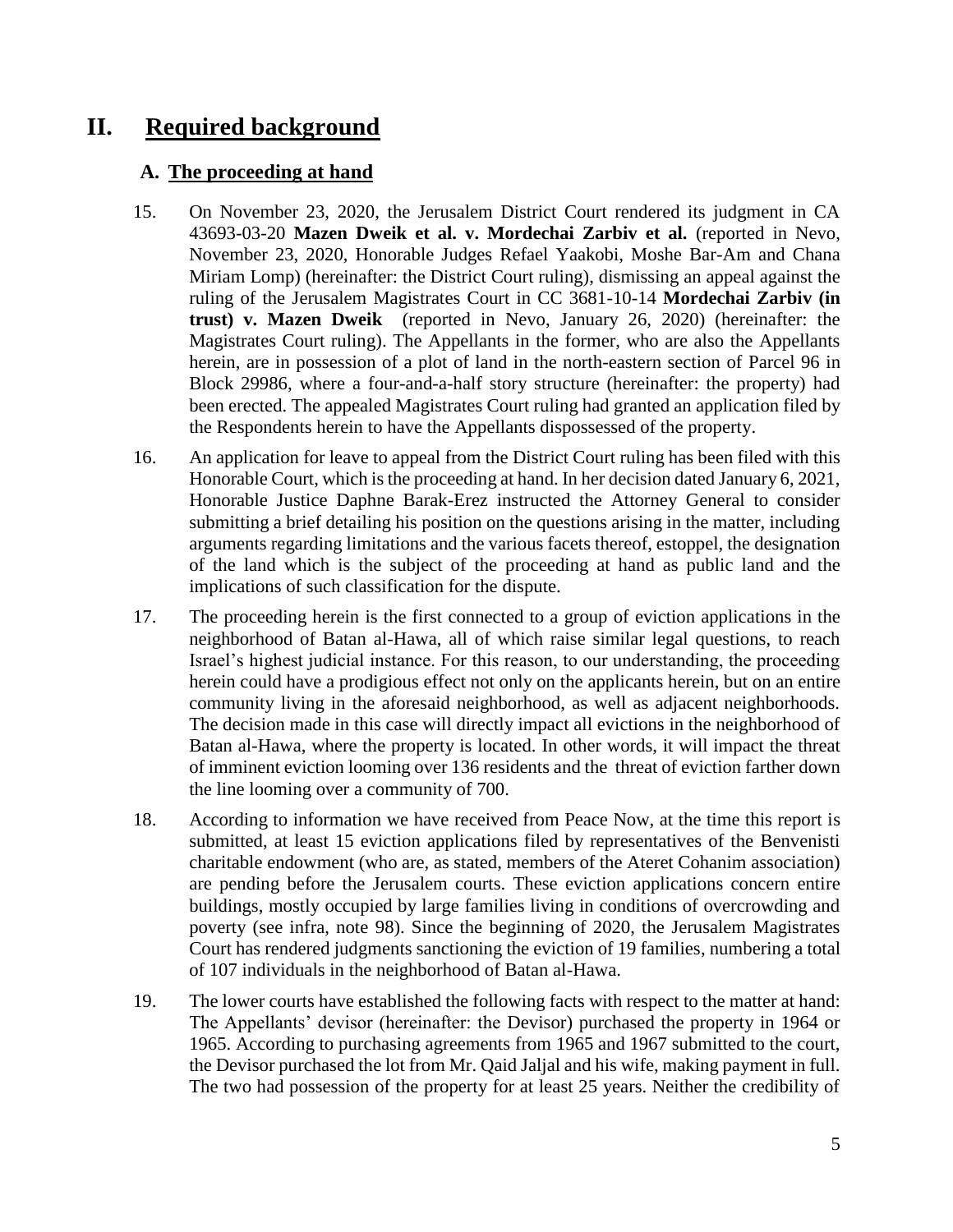the purchasing contracts presented nor the purchasers' good faith was disputed throughout the proceedings. They have lived in the property for 56 years.

- 20. The Respondents are the trustees of the Benvenisti charitable endowment, which, we are informed, was established in the  $19<sup>th</sup>$  Century by the Jewish community of Jerusalem as a housing project to assist members of the community, particularly of Yemenite origin. The charitable endowment was founded as a public trust, and its trustees were public figures, community leaders of the time: the Sefardic Chief Rabbi, the Ashkenazi Chief Rabbi and the Alliance School principal. The charitable endowment's property was abandoned in 1938 on the instructions of the British authorities in the area. Thereafter, and for some years, the charitable endowment remained deserted with the exception of delegations sent on behalf of the trustees to periodically check on the houses. This continued until 1946, when properties belonging to the charitable endowment were leased to Mr. Jaljal so that he might care for them. The latter treated the property as its owners, ultimately selling it to the Appellants' devisor two decades later. In other words, the Respondents are presently the substitutes of an owner who lost possession of the property more than 80 years ago.
- 21. The current trustees of the Benvenisti charitable endowment were appointed by the District Court in a proceeding of which the Appellants could not have become cognizant. The Charitable Endowment Registrar and the Administrator General gave their consent to the trustee appointment without so much as mentioning the existence of the long-term occupants, let alone asking to have them heard.
- 22. We further note, as background, that until 1967, the property which is the subject of the matter at hand was managed by the Jordanian Custodian of Enemy Property, and, according to the provisions of the Legal and Administrative Matters Law [Incorporated Version] 1970, was handed over to the Administrator General, who released it into the hands of the charitable endowment. The Appellants were unaware of the release proceedings at the time, had no involvement in them, and their position in the matter were not heard. The Supreme Court has opined about the inadequacy of the aforesaid in its judgment in HCJ 7446/17 **Maher Sirhan et 103 al. v. Administrator General and Official Receiver** (reported in Nevo November 21, 2018), paragraphs 46-47.

#### **B. The historical and normative framework relevant to East Jerusalem**

- 23. As is known, the partition of Jerusalem between Israel and Jordan during the war of 1948 resulted in the displacement of Jewish residents living in the city's east and many Palestinian residents living in its west.
- 24. According to figures collected by civil society organizations, about 35,000 Palestinians in the Jerusalem area lost their homes (in the neighborhoods of Talbia, Katamon, Baqa, Deir Yasin and others); and some 2,000 Jews lost their homes (mostly in the Old City and in Sheikh Jarrah). These figures are based on the estimated number of homes. Most of the Jews who lived in the Jewish Quarter had leasing rights from the Muslim owners of the land, which, in many cases, did not exceed one year. However, in practice, there was an unspoken agreement among Jews not to compete for leases, and so, possession was stable over many years (E. Zamir and E. Benvenisti, **Jewish Lands**, p. 97; see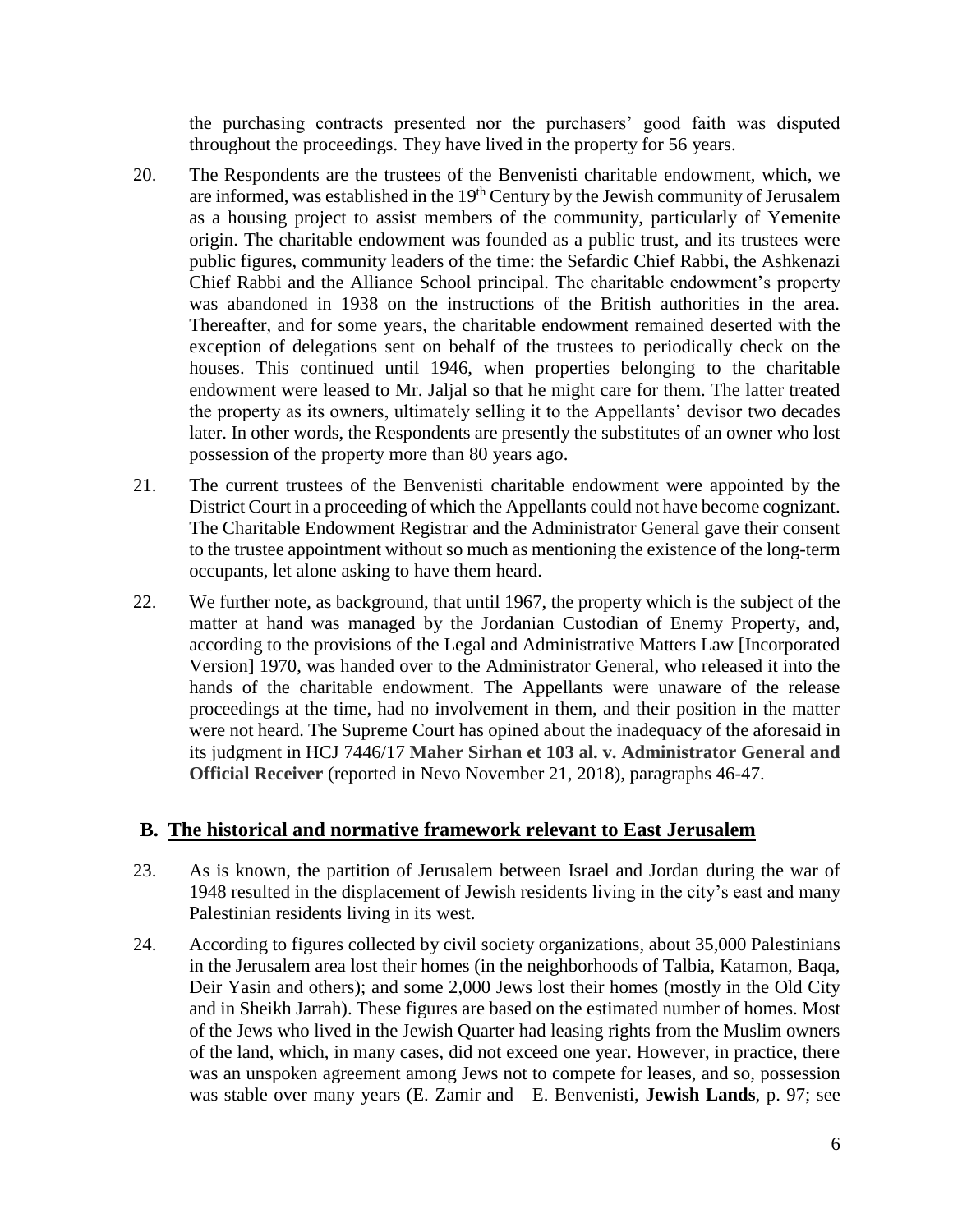also, CA 219/88 **Weingarten et al. v. State of Israel** (reported in Nevo, February 28, 1990). All Palestinians displaced during the war became refugees. They did not receive compensation and were housed in refugee camps in the area controlled by Jordan. In contrast, displaced Jews received immediate compensation from state institutions in the form of alternative housing inside the State of Israel (See Arnon Golan, **Spatial Changes - the outcome of the war,** Ben Gurion University Press, 2001).

- 25. Th[e Absentees' Property Law -](https://unispal.un.org/UNISPAL.NSF/0/E0B719E95E3B494885256F9A005AB90A) 1950 vested properties belonging to Palestinian refugees in the Custodian of Absentees' Property, who transferred most of them to development authorities.
- 26. In 1968, the Knesset passed the [Legal and Administrative Matters Law 1968](https://fs.knesset.gov.il/6/law/6_lsr_208264.PDF) (Hebrew) (currently [Legal and Administrative Law \[Incorporated Version\] 1970](https://www.nevo.co.il/law_html/law01/319_009.htm) (Hebrew)), which regulated several issues in those parts of East Jerusalem where Israeli law was applied in 1967. With respect to Jewish property abandoned in 1948, considered Enemy Property under Jordanian rule and managed by the Jordanian Custodian of Enemy Property, the law stipulated the Administrator General would assume the role of the Jordanian Custodian (Section 5(a)) and release the property to whoever owned it prior to becoming absentees (Section 5(b)).
- 27. The legal outcome is that one city is home to two populations that lost property in the same war, but only one national group is entitled to restitution of property, while the other, in some cases living just several hundred meters away from its property in the city's west, is unable to receive restitution. **It is a situation of willful, deliberate legal discrimination wherein Jews who had title to property in the city are entitled to have their property restored, while Palestinians with title to property in the city are not entitled to have it restored.** The legal discrimination runs so deep that a former Jewish owner is entitled to have their property restored even if it is occupied by Palestinian residents who lost their homes in the western part of the city and are not entitled to have them restored.
- 28. In June 1967, about three weeks after the war, the government signed the [Law and](https://www.nevo.co.il/law_html/law01/319_004.htm)  [Administration Ordinance No. 1 -](https://www.nevo.co.il/law_html/law01/319_004.htm) 1967 (Hebrew), which applied Israeli law to some 70,000 dunams east of Jerusalem. No Israelis lived in the annexed area at the time, and its roughly 69,000 Palestinian inhabitants were given permanent residency status, as opposed to citizenship, by Israel. Fifty-four years later, about 227,000 Israelis live in the area annexed to Jerusalem, the absolute majority in large neighborhoods Israel has been building in Jerusalem beyond the Green Line since 1967 (See, Michal Korach, Maya Choshen, **Jerusalem Facts and Trends**, Jerusalem Institute for Policy Research, 2021, pp. 19-20 (Hebrew)).
- 29. To build these neighborhoods, Israel made extensive use of the Land Ordinance (Acquisition for Public Purposes) 1943, pursuant to which it expropriated about 24,000 dunams (about a third of the area annexed to Jerusalem, see: [The Story Behind the Maps,](https://bimkomplanners.maps.arcgis.com/apps/webappviewer/index.html?id=342ba819d8464d1dbda7db48f703e544) Bimkom) from their rightful owners, the vast majority of whom were Palestinians. Israel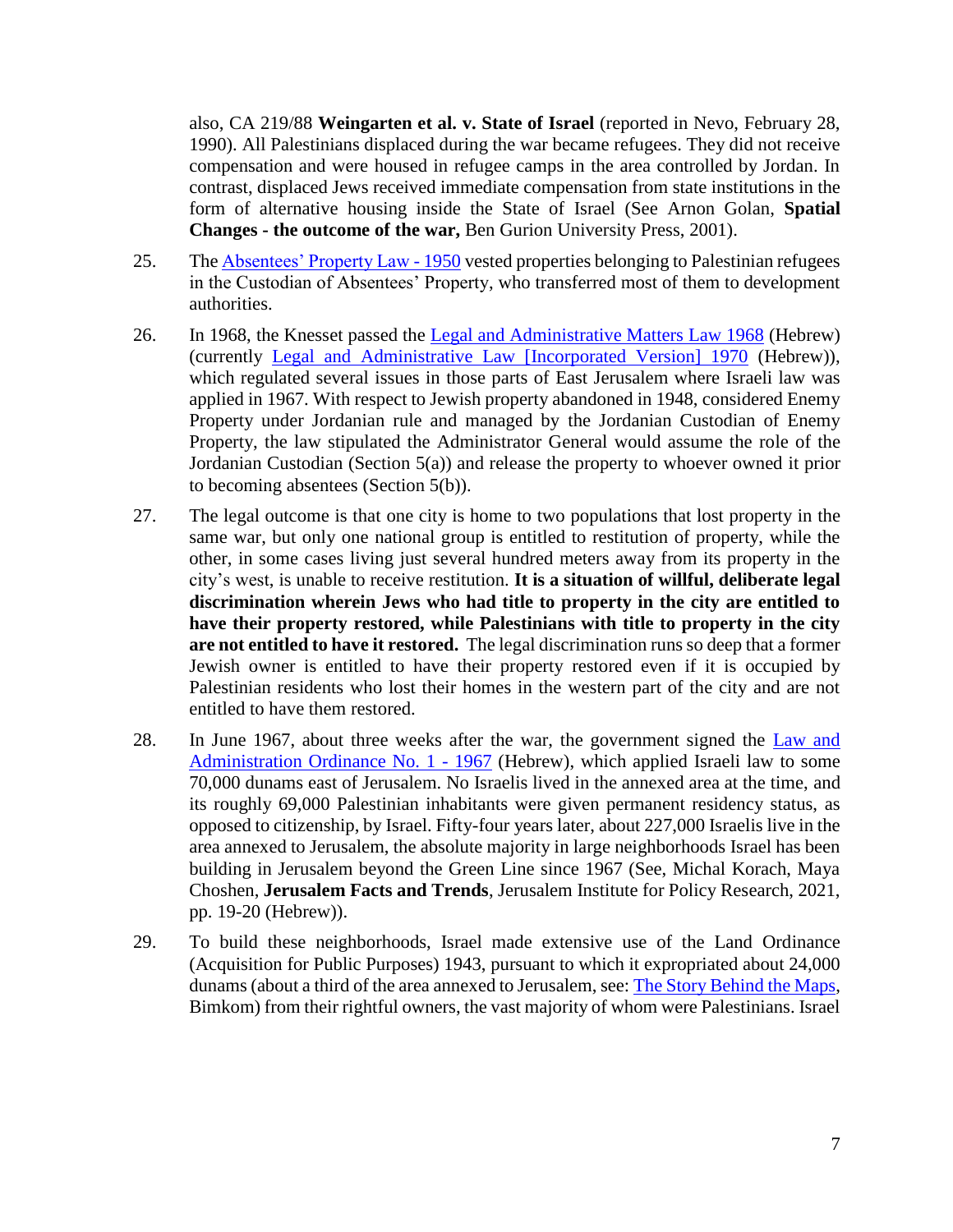built more than 57,000 housing units in these neighborhoods, including Gilo, Ramot, Pisgat Zeev and others (estimates by Peace Now according to plans and population).<sup>1</sup>

- 30. While Palestinians lost a great deal of private property as a result of the expropriations, the construction of these Israeli neighborhoods did not displace them from their homes. With one exception, Israel has not displaced Palestinians in East Jerusalem on a mass scale since 1967. This exception occurred on June  $10<sup>th</sup>$  of that year, when, on the orders of the Minister of Defense and the Mayor, bulldozers razed 135 homes in the Mughrabi neighborhood, the southeast corner of Temple Mount, to make way for the Wailing Wall plaza.
- 31. Since then, there have been no cases of mass Palestinian displacement in Jerusalem until the current threat to the communities in Sheikh Jarrah and Silwan. Four neighborhoods in two areas of East Jerusalem are under a genuine threat of mass displacement. Settler organizations, with substantial backing from the authorities, and in some cases the authorities themselves, have filed for the eviction of some 160 Palestinian families - about 60 in Sheikh Jarrah and about 100 in Batan al-Hawa in Silwan. Dozens more families may face eviction applications in the near future. Additionally, about 78 structures housing some 130 families in the Bustan area of Silwan are facing demolition.

#### **C. The chronic disempowerment of Jerusalem's Palestinian community**

- 32. Today, about 360,000 Palestinians live in Jerusalem, making up about 38% of the city's total population. <sup>2</sup> They suffer from discrimination, neglect and marginalization in nearly every aspect of life.
- 33. **Permanent residency rather than citizenship** Since 1967, residents of East Jerusalem have been given permanent residency status in Israel, not citizenship. They do not have the right to vote for the Knesset (they may only vote in municipal elections). They do not receive Israeli passports (they rely on laissez-passers issued for short periods of time for travel). In certain circumstances, they may be stripped of their residency status (including, inter alia, if they remain abroad for lengthy periods of time or relocate outside city limits to the West Bank). They are unable to fully exercise their

<sup>2</sup> Figures from the Israeli Central Bureau of Statistics quoted by the Association for Civil Rights in Israel in **East Jerusalem – Facts and Figures**, 2021, May 2021.

 $\overline{a}$ <sup>1</sup> Until 2007, Palestinians in East Jerusalem were unable to acquire rights in Israeli neighborhoods in East Jerusalem without special permission. According to a decision made by the Israel Land Council, only Israeli citizens (or individuals entitled to immigrate to Israel under the Law of Return) were entitled to acquire rights to state land, while residents (and others) were precluded from doing so except by special request. On May 21, 2007, the Israel Land Council passed Resolution No. 1111, whereby residents may also purchase state land. Due to socio-economic disparities and cultural differences, the neighborhoods remained Israeli: Only about 1.5% of the population in them is estimated to be Palestinian, and most are renters.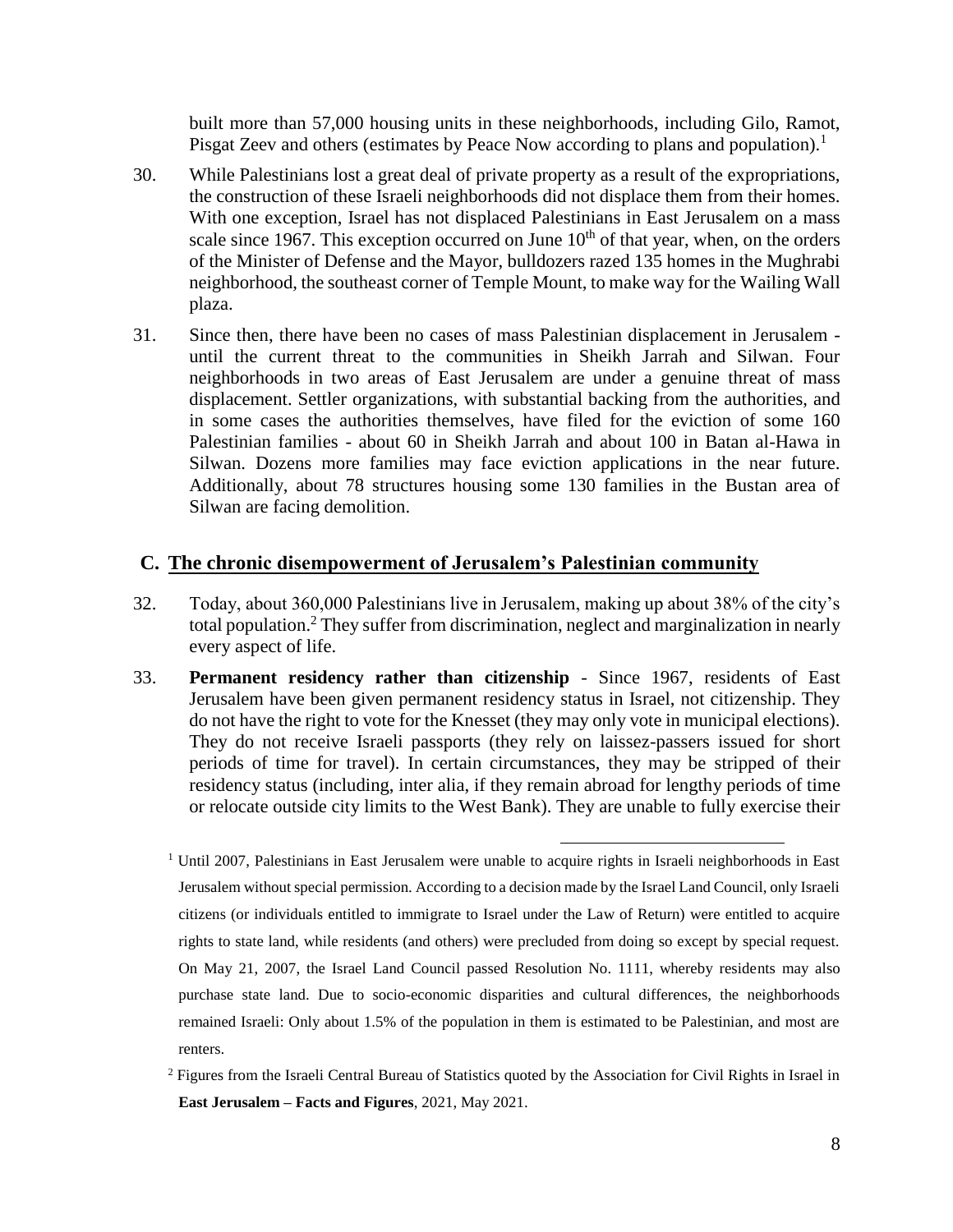right to family life, as the family unification procedure has been suspended since 2002 with few exceptions. Most East Jerusalem residents are citizens of no country, and their access to Israeli citizenship is extremely limited. As is known, citizenship is key to the realization and protection of all rights, and the exclusion of East Jerusalem residents from central government systems exacerbates the harm they suffer in every sphere, as detailed below.

- 34. **Ongoing neglect - lack of infrastructure and basic services** A State Comptroller report that addressed social services provided to the Palestinian population of East Jerusalem found "gaps in most infrastructure and services in East Jerusalem compared to the city's western part: These include gaps in education and higher education, lack of knowledge of Hebrew, as well as gaps in transportation, the number of public structures and spaces, sanitation and municipal services."<sup>3</sup>
- 35. **Welfare**  The State Comptroller lists a host of failings and deficiencies in the welfare services offered to residents of East Jerusalem: No supports for at-risk children, a shortage in out-of-home care facilities, a shortage in welfare solutions for people in need, a shortage of social workers, a shortage of welfare offices and welfare underbudgeting.<sup>4</sup>
- 36. **Poverty**  In 2017, some 75% of East Jerusalem families lived under the poverty line (compared to 22% of Jewish residents of Jerusalem), and 86% of children in East Jerusalem lived in poverty, compared to 33% of Jewish children.<sup>5</sup>
- 37. **Education** East Jerusalem is short some 1,670 classrooms,<sup>6</sup> meaning children are not admitted into educational institutions in violation of East Jerusalem children's constitutional right to equality in education. About 30% (43,760) of Palestinian children in East Jerusalem are not enrolled in an official educational institution, or their educational institution is unknown.<sup>7</sup> The dropout rate among East Jerusalem students is 26.5% (compared to a national average of 5.4%). Additionally, many parents are forced to pay thousands of shekels every year in tuition at unofficial institutions. $8$

 $\overline{a}$ <sup>3</sup> State Comptroller Report, Municipal Services for the Arab Population of East Jerusalem, June 2019: https://www.mevaker.gov.il/sites/DigitalLibrary/Documents/special/2019-Jerusalem/31 services.pdf?AspxAutoDetectCookieSupport=1 (Hebrew).

<sup>4</sup> State Comptroller Report, Ibid., pp. 343-345.

<sup>5</sup> Maya Choshen, Michal Korach, **Jerusalem Facts and Trends 2019**, Jerusalem Institute for Policy Research, 2019.

 $6$  Response of the Jerusalem Municipality dated August 19, 2020 to a Freedom of Information Application filed by Ir Amim.

<sup>7</sup> Ibid.

<sup>8</sup> State Comptroller Report, Ibid, pp. 340-341.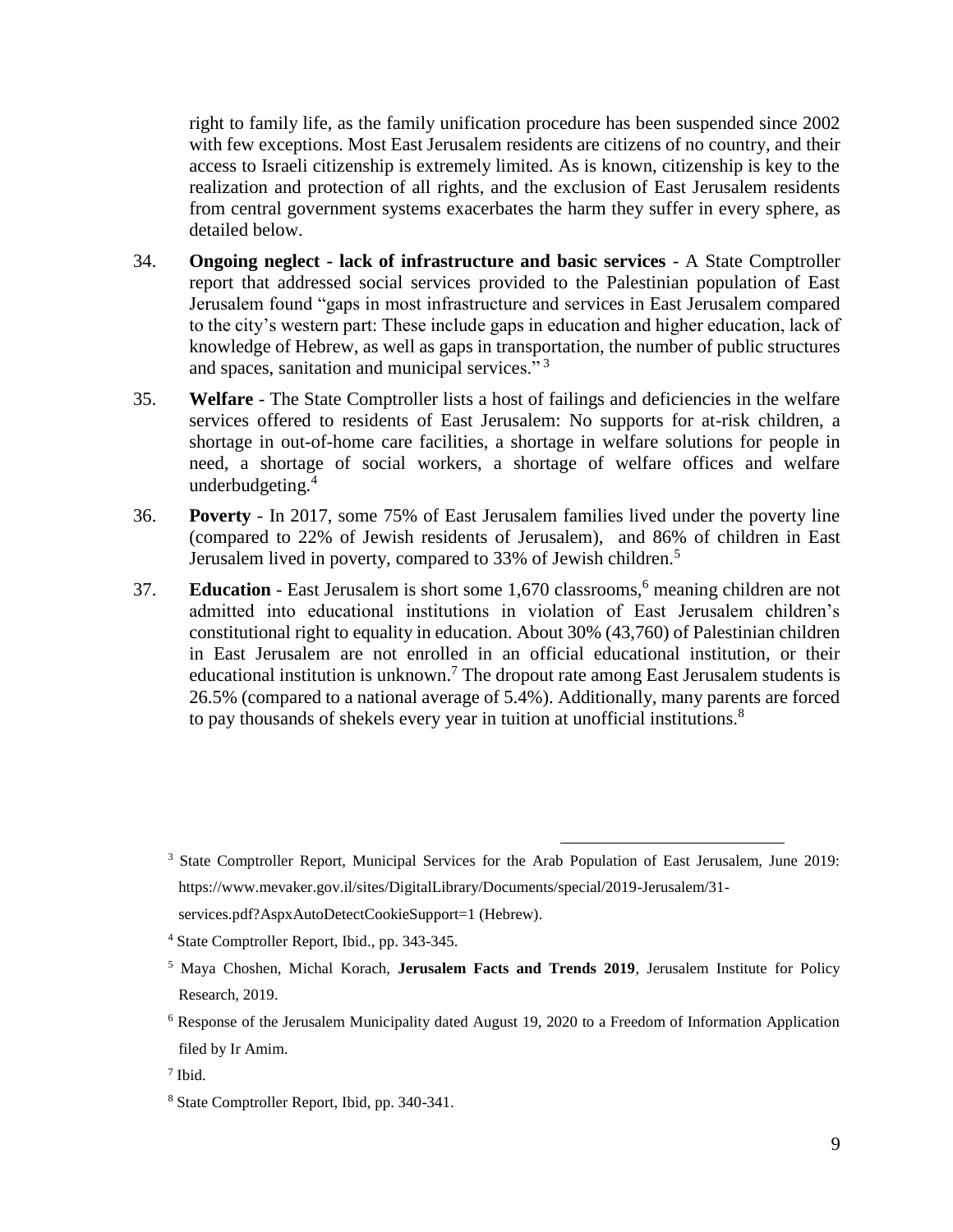- 38. **Child arrests**  In 2020, 443 Palestinian minors were arrested in Jerusalem. They make up 73% of all minors arrested in Jerusalem, and 146 of them were under the age of  $15<sup>9</sup>$
- 39. **Expropriation**  An area covering about a third of East Jerusalem (some 23,000 dunams) has been expropriated from Palestinian landowners by the Government of Israel since 1967 (excluding a small percentage expropriated from Jewish owners). In the expropriated areas, the government planned and implemented the construction of some 57,000 housing units in Israeli neighborhoods.<sup>10</sup> Only 600 housing units have been built by government initiative for Palestinians in East Jerusalem, mostly in the Nuseibah neighborhood of Beit Hanina. (See, Peace Now, "Jerusalem Municipal Data Reveals Stark Israeli-Palestinian Discrepancy in Construction Permits in Jerusalem," September 12, 2019, at: [https://peacenow.org.il/en/jerusalem-municipal-data-reveals-stark-israeli](https://peacenow.org.il/en/jerusalem-municipal-data-reveals-stark-israeli-palestinian-discrepancy-in-construction-permits-in-jerusalem)[palestinian-discrepancy-in-construction-permits-in-jerusalem\)](https://peacenow.org.il/en/jerusalem-municipal-data-reveals-stark-israeli-palestinian-discrepancy-in-construction-permits-in-jerusalem).
- 40. **Lack of planning**  Most of the areas of East Jerusalem that had not been expropriated were zoned in the city's masterplans as open spaces where construction is prohibited. Now, only about 15% of East Jerusalem (and effectively 8.5% of the entire city) is zoned for residential use by the Palestinian population and permitted building percentages in them are extremely low.<sup>11</sup>
- 41. **Building permits**  Between 2009 and 2017, detailed outline plans (pursuant to which building permits may be issued) were made for about 10,000 housing units in Israeli neighborhoods in East Jerusalem. In contrast, in Palestinian neighborhoods, only localized plans were approved, allowing for only several hundred housing units.<sup>12</sup> Of 57,737 housing units approved for a building permit in Jerusalem from 1991 to 2018, only 9,536 housing units (16.5%) were located in Palestinian neighborhoods. All remaining units were in Jewish neighborhoods east and west of the Green Line.<sup>13</sup>
- 42. **Demolition of structures built without a permit**  In 2020, 144 housing units and 72 non-residential structures were demolished in East Jerusalem. An additional 122 units were demolished by the owners following demolition orders. This is a dramatic increase from the average of 83 housing units demolished each year from 2015 to 2018.<sup>14</sup>
- 43. **Overcrowding**  Occupancy in Palestinian neighborhoods in East Jerusalem averages 1.8 persons per room, compared to 0.86 persons per room nationally and one person per

- <sup>12</sup> Ir Amim and Bimkom, Ibid
- <sup>13</sup> Peace Now, **Jerusalem Municipal Data Reveals Stark Israeli-Palestinian Discrepancy in Construction Permits in Jerusalem**, August 28, 2019.

<sup>9</sup> Response of the Israel Police to a Freedom of Information Application by the Association for Civil Rights in Israel dated April 8, 2021.

<sup>&</sup>lt;sup>10</sup> See Supra, note 1.

<sup>11</sup> Ir Amim and Bimkon, **Deliberately Planned - A Policy to Thwart Planning in the Palestinian Neighborhoods of Jerusalem**, 2017.

<sup>14</sup> Ir Amim, **House Demolitions in East Jerusalem, Annual Summary**, January 2021 (Hebrew).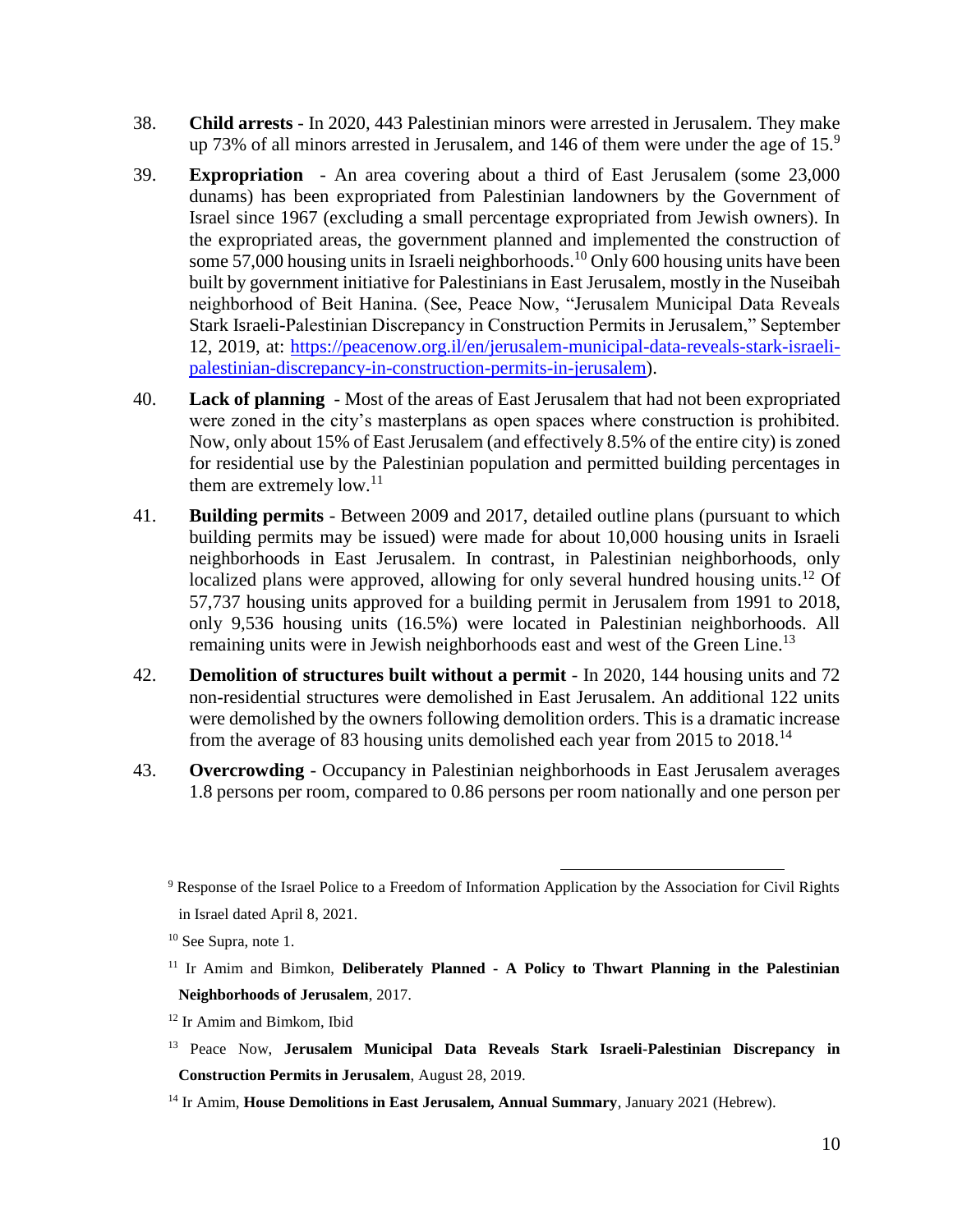room in Jewish neighborhoods in Jerusalem.<sup>15</sup> Since the separation barrier was built, housing prices in Palestinian neighborhoods in East Jerusalem have increased dramatically. Many families are unable to pay the high cost of rent and are forced to move to the crowded, poverty-stricken neighborhoods on the other side of the separation fence (Shu'fat Refugee Camp and Kafr 'Aqeb). The housing crisis in East Jerusalem results in a severe violation of the right to housing, and some families are forced out of the city's municipal boundaries altogether and risk losing their residency status.

44. It is difficult not to see things as they are: Palestinian residents of East Jerusalem are a vulnerable population, suffering from discrimination and dispossession. Its inferiority is legally anchored in the normative framework applicable in the area. They are not citizens and, therefore, lack political rights that are central, sometimes critical, for protecting other rights. They are ineligible to regain any property they left behind in the city's western part, while their Jewish neighbors are eligible to regain property they had in East Jerusalem, and they suffer from chronic neglect and discrimination in all aspects of life. This is true for East Jerusalem's Palestinian community as a whole, and for the Appellants specifically.

## **III. Long-term tenants' right to continue living in their homes**

#### **A. The right to housing in international human rights law**

- 45. The human right to housing was recognized in international human rights law as early as 1948, in the Universal Declaration of Human Rights (Article  $25(1)$ ).<sup>16</sup> It is now also enshrined in the main human rights instrument, ratified by the State of Israel, including the International Covenant on Economic, Social and Cultural Rights (ICESCR) and the International Convention on the Elimination of All Forms of Racial Discrimination (ICERD).<sup>17</sup> Additionally, Article 17 of the International Covenant on Civil and Political Rights (ICCPR) and Article 8 of the European Convention on Human Rights (ECHR) (to which Israel is not party) require States Parties to respect a person's home.<sup>18</sup> The
	- <sup>15</sup> Maya Choshen, Michal Korach, **Jerusalem Facts and Trends 2020**, Jerusalem Institute for Policy Research, 2020 (Hebrew).

- <sup>16</sup> Some experts maintain that all rights enumerated in the UDHR have customary status. See: Hurst Hannum, The Status of the Universal Declaration of Human Rights in National and International Law, 25 GA. J. Int'l & Comp. L. 287, 323-325 (1995-1996).
- $17$  See, respectively: International Covenant on Economic, Social and Cultural Rights, Art. 11(1), 16 Dec., 1966, 999 U.N.T.S. 171 (entered into force 3 Jan., 1976); International Convention on the Elimination of All Forms of Racial Discrimination, Art. 5(e)(iii), 21 Dec., 1965, 660 U.N.T.S. 195 (entered into force 4 Jan., 1969).
- <sup>18</sup> International Covenant on Civil and Political Rights, Art. 17(1), 16 Dec., 1966, 999 U.N.T.S. 171 (entered into force 3 Jan., 1976); Council of Europe, Recommendation of the Commissioner for Human Rights on the Implementation of the Right to Housing, 5 (30 June, 2009); Council of Europe, European Convention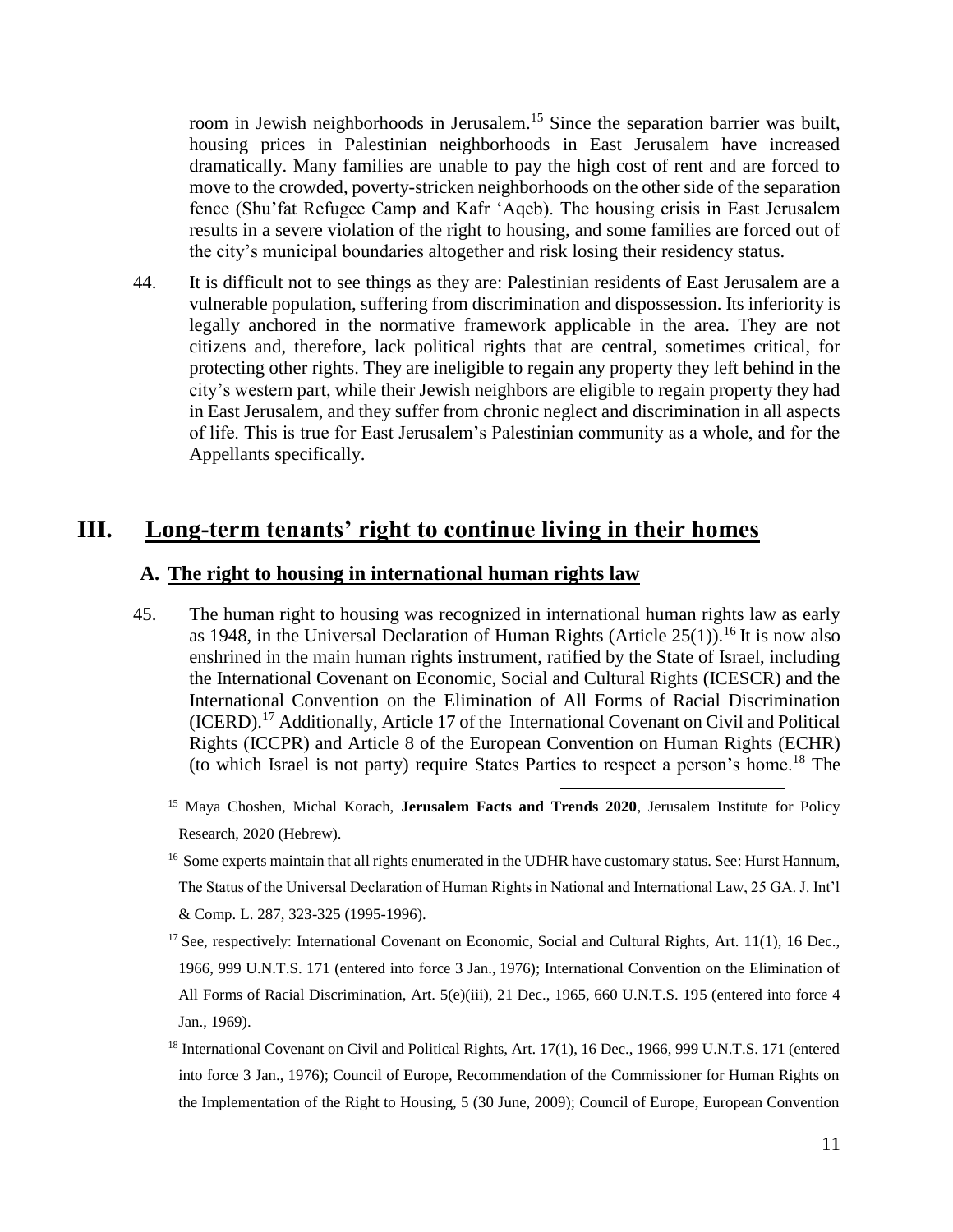<span id="page-11-0"></span>term "home" in both these instruments has been broadly interpreted to the effect that the right to security of tenure and non-interference with a person's home also applies to situations where the person **does not hold proprietary title to the property**. 19

- 46. The right to housing in international human rights law is composed of seven essential elements <sup>20</sup> that can be grouped under three plains of rights:
	- a. The human right to a home, i.e., every person's right to an abode;
	- b. The human right to adequate housing, i.e., that a person's abode is habitable;
	- c. The human right to security of tenure, **including the right not to be evicted**, i.e., a person's right to continue living in their home.
- 47. **This amicus curiae brief concerns the third plain, or, the human right to continue living in one's home.** The ICESCR is the key document enshrining and protecting the right to housing.<sup>21</sup> Article 11(1) of the ICESCR requires States Parties to recognize the right to housing of every person and their family. As for the matter at hand, back in 1991, the Committee on Economic, Social and Cultural Rights, which is tasked with interpreting the Convention, stated that the right to housing must not be narrowly interpreted as pertaining to shelter, but rather as the right to live in security (meaning also without fear of eviction), peace and dignity.<sup>22</sup> In other words, the right ensures a person **has** a home and that their tenure therein **is protected**. The chief protection afforded by the right to housing/a home in this sense is against eviction, which is considered a core violation of the right. $^{23}$

#### 48. **We reiterate the relevant point to the matter at hand: The human right to housing has been interpreted as encompassing not just the right of the unhoused to housing or the right to adequate housing standards, but also to the right of those who have**

<span id="page-11-1"></span>for the Protection of Human Rights and Fundamental Freedoms, as Amended by Protocols No. 11 & 14, Art. 6, 8, 13-14, 4 Nov. 1950, ETS 5 (entered into force 3 Sep., 1953) (hereinafter: ECHR).

- $^{20}$  Jessie Hohmann, The Right to Housing Law, Concepts, Possibilities 21 (2013). See also: United Nations Committee on Economic, Social and Cultural Rights (CESCR), General Comment No. 4: The Right to Adequate Housing (Art. 11(1) of the Covenant), ¶7-8 13 Dec., 1991, E/1992/23 (hereinafter: GC 4).
- <sup>21</sup> Office of the United Nations High Commissioner for Human Rights (OHCHR), Fact Sheet No. 21, The Right to Adequate Housing, 11 (Rev.21 Nov., 2009).
- $22$  Supra, note [20.](#page-11-0)
- <sup>23</sup> United Nations Committee on Economic, Social and Cultural Rights (CESCR), General Comment No. 7: The Right to Adequate Housing (Art. 11.1): Forced Evictions 20 May 1997, E/1998/22 (hereinafter: GC 7).

<sup>&</sup>lt;sup>19</sup> Yordanova & Others v. Bulgaria, App. No. 25446/06 (April 24, 2012), at para 102-103 (ECHR); Human Rights Committee); CCPR General Comments No. 16: Article 17 (Rights to Privacy), The Right to Respect of Privacy, Family, Home and Correspondence, and Protection of Honour and Reputation, ¶5 8 April 1988, HRI/GEN/1/REV.9 (Vol. I).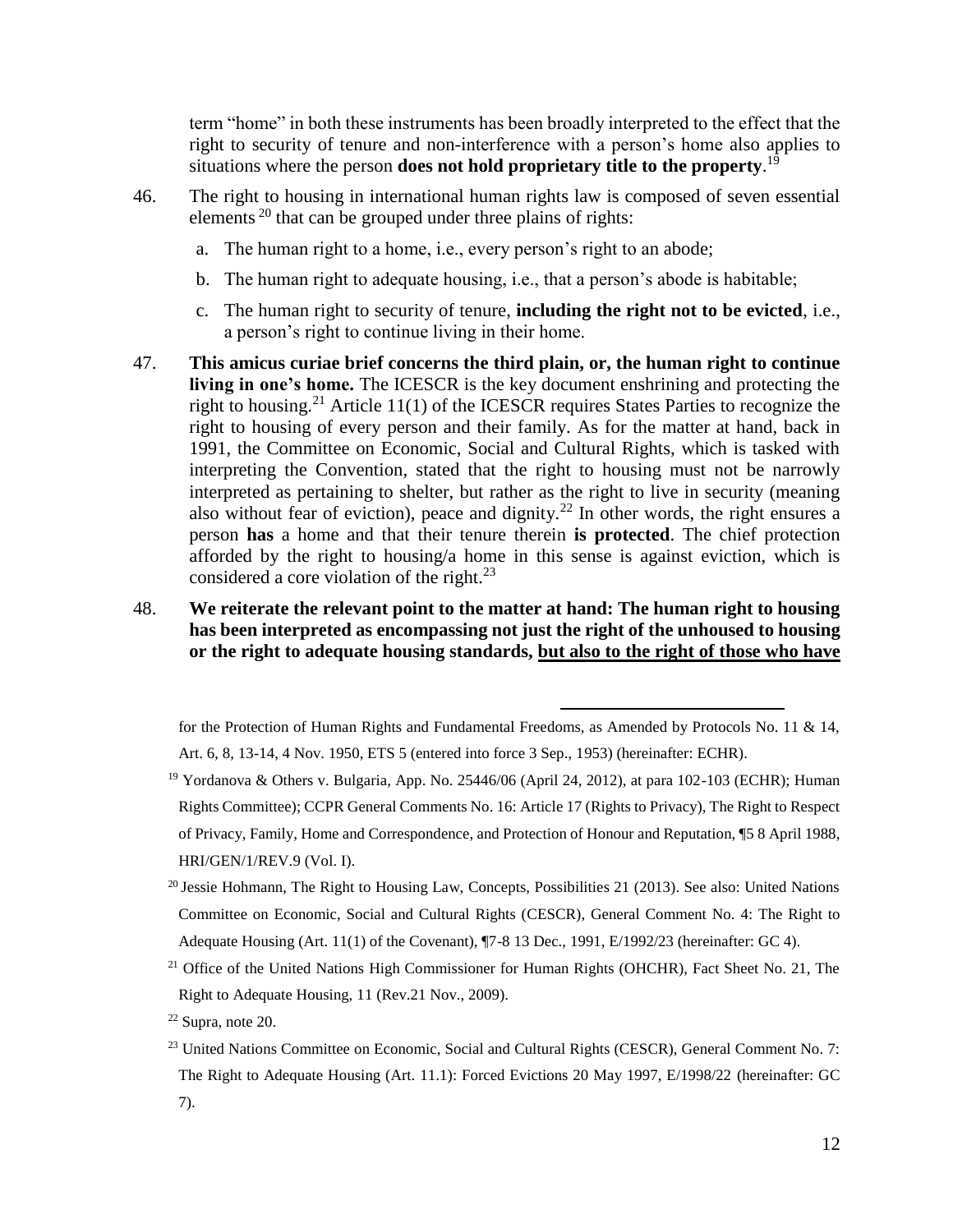#### **a home to continue living in it. The following definition was adopted back in 2001 by the UN Special Rapporteur on the right to adequate housing (emphasis added):**

The human right to adequate housing is the right of every woman, man, youth and child to gain **and sustain** a secure home and community in which to live in peace and dignity.*<sup>24</sup>*

49. According to the Committee on Economic, Social and Cultural Rights, in order to ensure the right to continue living in one's home, States Parties should provide legal protection for permanent tenants, including from eviction, even when the tenant has no legal title to the property.

> <span id="page-12-0"></span>[A]ll persons **should possess a degree of security of tenure**  which guarantees **legal protection against forced eviction**, harassment and other housing threats. States parties should consequently take immediate measures aimed at conferring legal security of tenure upon those persons and households currently lacking such protection, in genuine consultation with affected persons and groups.*<sup>25</sup>*

<span id="page-12-1"></span>50. In addition, the Committee found that the protection afforded by the state party to the right to property does not absolve it of its obligation to ensure adequate housing.<sup>26</sup> Therefore, according to the Committee, forced evictions are prima facie a violation of the right to housing.  $27$  Forced evictions are defined as the permanent or temporary removal of a person, a family or a community from their home or the land on which they live against their will, without providing appropriate legal protections or in violation of the provision of international human rights instruments.<sup>28</sup> Forced evictions without providing adequate alternative housing for the entire community may be permissible only in exceptional cases involving urgent need,  $2<sup>9</sup>$ . In any event, any forcible eviction decision is subject to the principle of proportionality.<sup>30</sup> In these rare cases, appropriate

- <sup>28</sup> GC 7, Supra, note [23,](#page-11-1) paras. 3, 20.
- $^{29}$  Human Rights Committee, "I Elpida" The Cultural Association of Greek Gypsies from Halandri and Suburbs, and Stylianos Kalamiotis v. Greece, ¶12.4-12.5 (CCPR/C/118/D/2242/2013).

<sup>&</sup>lt;sup>24</sup> Report of the Special Rapporteur on adequate housing as a component of the right to an adequate standard of living, Mr. Miloon Kothari, submitted pursuant to Commission resolution 2000/9 (25 January 2001) E/CN.4/2001/51, para. 8

 $25$  GC 4 ¶8(a).

<sup>&</sup>lt;sup>26</sup> United Nations Committee on Economic, Social and Cultural Rights (CESCR), Alban v. Spain, ¶11.5 (E/C.12/66/D/37/2018) . See also United Nations Committee on Economic, Social and Cultural Rights (CESCR), Pardo v. Spain, ¶9.2 (E/C.12/67/D/52/2018).

<sup>&</sup>lt;sup>27</sup> United Nations Committee on Economic, Social and Cultural Rights (CESCR), Ben Djazia & Bellili v. Spain, ¶13.3-13.4 (E/C.12/61/D/5/2015). See also Pardo, Supra, note [26,](#page-12-0) para. 8.2.

<sup>30</sup> Ben Djazia, Supra, note [27,](#page-12-1) para. 13.3-13.4. See also Pardo, Supra, note [26,](#page-12-0) para. 8.2.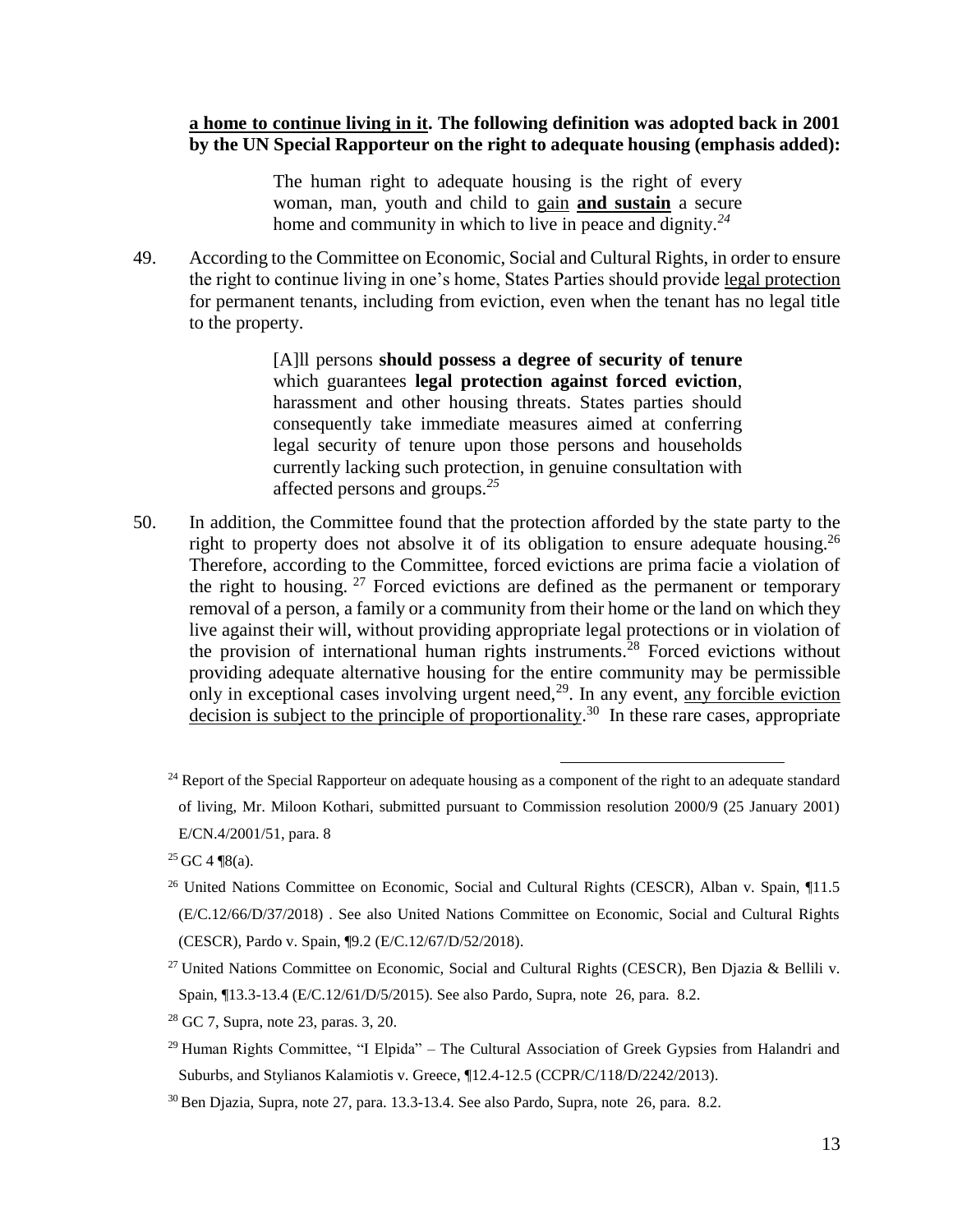procedural protections must be guaranteed to those affected.<sup>31</sup> In *Georgopoulos*, a case concerning the demolition of impermanent housing used by members of an unhoused Roma community, who did not receive adequate housing assistance from the state party, the Human Rights Committee, tasked with interpreting the ICCPR, found an occupant's right to housing was violated due to a decision to demolish an impermanent structure built on publicly owned property without providing an opportunity to challenge the decision.<sup>32</sup> The UN Special Rapporteur on adequate housing as a component of the right to an adequate standard of living, and on the right to nondiscrimination in this context noted that forced evictions, particularly pertaining to refugees, migrants and other marginalized groups without offering permanent housing alternatives constitutes a violation of international human rights law, and that States parties must ensure marginalized groups do not face discrimination with regards to any aspect of the right to housing. $33$ 

- 51. International law requires states to incorporate these principles into domestic legislation regarding forced evictions. The obligation to provide legal protections applies to both mass and individual evictions.<sup>34</sup>
- 52. The significance of the aforesaid is that the right to housing is a standalone right, exercised in and inextricably linked to a property that is the "home." **Most importantly for the matter at hand, this right is independent of any proprietary title to the property by the person using it as a home.** The question that arises is what happens when one person's right to housing in a certain property, based in part on possessory title, conflicts with another person's proprietary title to said property.
- 53. The right to housing, which, as noted, provides not only that every person is entitled to adequate housing but also that every person is entitled to continue living in their home, is not absolute and does not preclude eviction in any case or situation. Nevertheless, this right does require that any eviction be proportionate, i.e., when balancing between the human right to housing, which is, as recalled, based in part on the occupant's possessory title, and the owner's proprietary title, the need for the eviction must prevail, and consequently, it must meet certain conditions.
- 54. South Africa provides an example of the domestic application of this doctrine. Article 26(3) of its constitution stipulates:

No one may be evicted from their home, or have their home demolished, without an order of court **made after considering all the relevant circumstances.** No legislation may permit arbitrary evictions.

 $\overline{a}$ 

 $31$  GC 4 ¶8(a).

 $32$  Human Rights Committee, Georgopoulos et al. v. Greece (CCPR/C/99/D/1799/2008).

<sup>&</sup>lt;sup>33</sup> Human Rights Council, Visit to France: Report of the Special Rapporteur on Adequate Housing as a Component of the Right to an Adequate Standard of Living, and on the right to Non-Discrimination in this Context, ¶53, 92(k); A/HRC/43/43/Add.2 (28 Aug., 2020).

<sup>34</sup> GC 7, 3. See also Ben Djazia, Supra, note [27,](#page-12-1) Ibid.,and ESCR, Art. 2(1).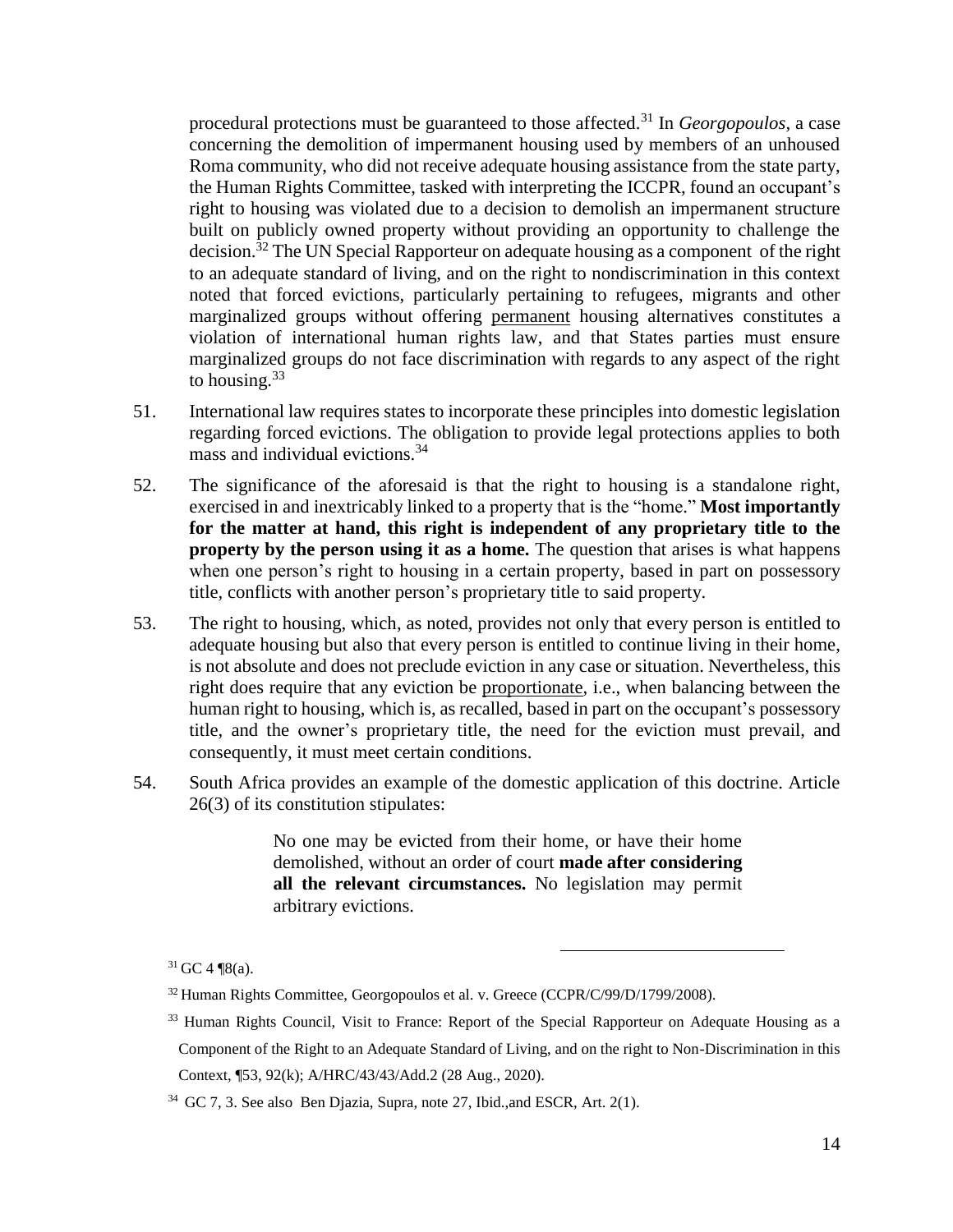- 55. This principle, which prohibits eviction unless it meets the requirement of proportionality as a composite of various considerations, was applied by South Africa's constitutional court in the seminal case of Port Elizabeth Municipality v. Various Occupiers, Judgement of the Constitutional Court of South Africa, 1 October 2004. In this matter, the state sought an eviction order against trespassers who had settled on privately owned land. The court held that, according to the provisions of the constitution, an eviction order will be granted only in cases in which it is just to do so, and the court must take several factors into account, including the availability of housing alternatives for the persons evicted. The constitutional court held that Section 26(3) of the Constitution does, in certain circumstances, condition eviction on offering suitable alternative housing. The court went even further, finding that although the parties facing eviction had been offered two such alternatives, they were unsuitable as the state could not guarantee the occupants would be able to remain in either one long term. The court ultimately dismissed the application for an eviction order.
- 56. The elements of the relevant proportionality test, as developed in international human rights law, will be addressed in subsection C. Prior to that, it is important to understand the link between the right to housing and other rights recognized under international human rights law.

### **B. The right to family life, community life and culture as projecting on the right to housing**

57. According to the integrative approach accepted by international human rights legal institutions, which sees all human rights as interlinked,  $35$  the right to housing cannot be considered separately from other rights,<sup>36</sup> including the right to family life and the right to community life.<sup>37</sup> The right to family life is enumerated alongside the right to housing in the same article of the ICESCR; in the ICCPR and in the ECHR.<sup>38</sup> Additionally, ICERD protects equality in the context of civil and social rights, including ones related to family life (marriage, inheritance) alongside the right to housing.<sup>39</sup> As such, it is little wonder that in 2006, the UN Special Rapporteur on the right to adequate housing defined this right as the right to live in safety and dignity in one's home, with one's family and

<sup>&</sup>lt;sup>35</sup> Human Rights Council, Report of the Special Rapporteur on the Negative Impact of Unilateral Coercive Measures on the Enjoyment of Human Rights on his Mission to the Syrian Arab Republic, ¶73 A/HRC/39/54/Add.2 (11 Sep., 2018).

 $36$  Hohmann, Supra, note 20, p. 21. See also, GC 4, paras. 8, 13.

 $37$  Ibid., para. 8 (f-g).

 $38$  See, the aforesaid conventions respectively, Supra notes 17 and 18, Ibid.

<sup>39</sup> ICERD, Art. 5.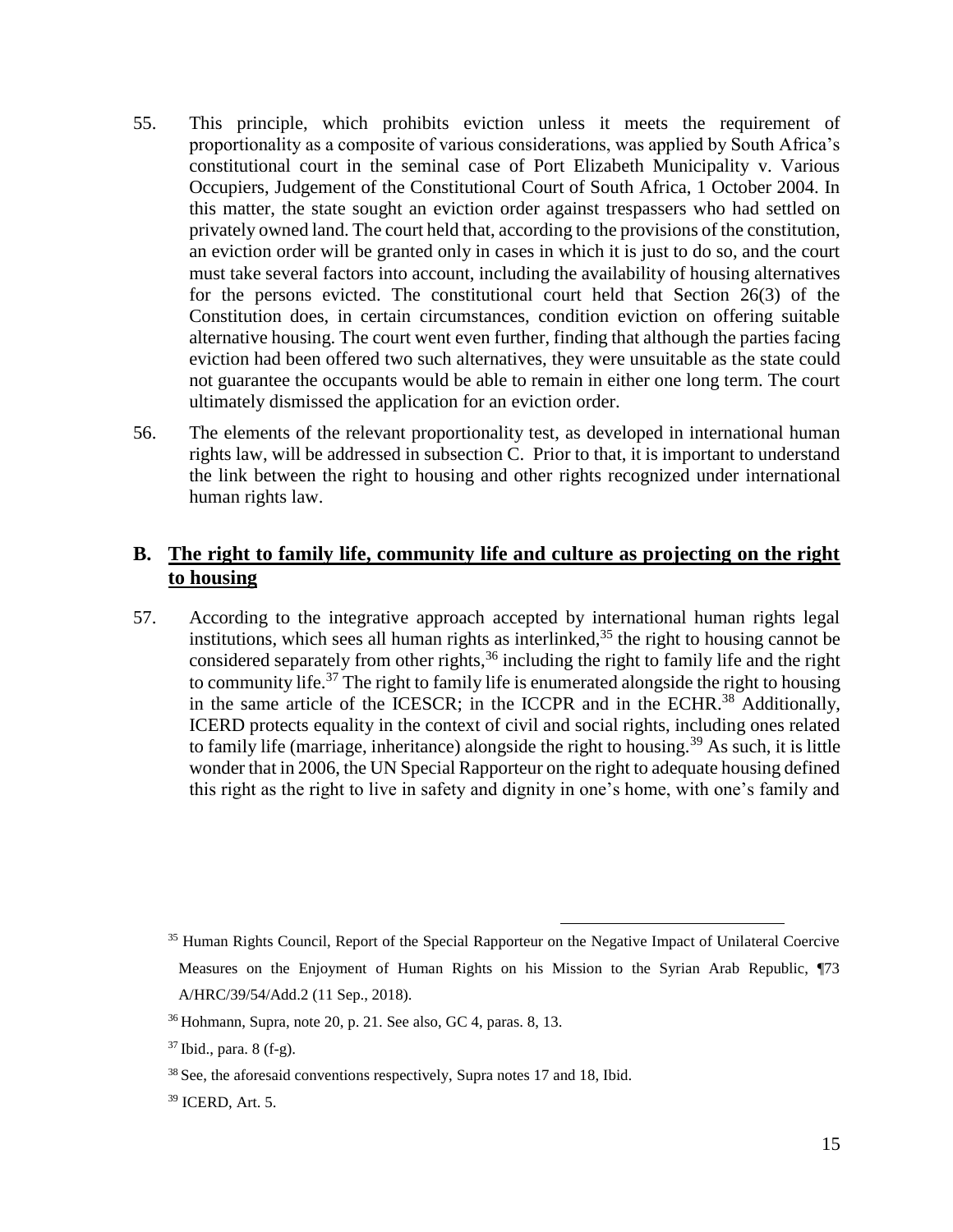as part of one's community.<sup>40</sup> The Rapporteur noted that in the context of evictions, States must ensure families and communities are not separated after an eviction:

> <span id="page-15-0"></span>The Government and any other parties responsible for providing just compensation and sufficient alternative accommodation, or restitution when feasible, must do so immediately upon the eviction, except in cases of force majeure. At a minimum, regardless of the circumstances and without discrimination, competent authorities shall ensure that evicted persons or groups, especially those who are unable to provide for themselves, have safe and secure access to: (a) essential food, potable drinking water and sanitation; (b) basic shelter and housing; (c) appropriate clothing; (d) essential medical services; (e) livelihood sources; (f) fodder for livestock and access to common property resources previously depended upon; and (g) education for children and childcare facilities. **States should also ensure that members of the same extended family or community are not separated as a result of evictions**. 41

- 58. Additionally, the Human Rights Committee, which is tasked with interpreting the ICCPR, expressly held that decades of community life is a consideration that must be taken into account when examining the legality of an eviction. In the decision in which it found Greece had violated the right to family life and the right to a home, protected under Article 17 of the ICCPR, when the Athens authorities forcibly evicted a Roma community from **property privately owned by other parties**, the Human Rights Committee noted, "special circumstances such as decades-old community life" must be considered.<sup>42</sup>
- 59. The right to culture is also directly linked to the right to adequate housing, and it too finds expression in the elements that make up the latter.<sup>43</sup> This right is enshrined in Article 15(1)(a) of the ICESCR. States must ensure that all persons have access to conditions that allow them to lead their lives according to their culture and the culture

<sup>&</sup>lt;sup>40</sup> Commission on Human Rights, Report of the Special Rapporteur on Adequate Housing as a Component of the Right to an Adequate Standard of Living, and to the Right to Non-Discrimination in this Context, Miloon Kothari, ¶10 E/CN.4/2006/41 (21 March, 2006).

<sup>41</sup> Ibid., para. 52 (emphasis added).

<sup>42</sup> I Elpida, Supra, note 29, Ibid.

<sup>&</sup>lt;sup>43</sup> GC 4  $\mathcal{P}(8)$  stipulates cultural adequacy is one of the elements of the right to adequate housing.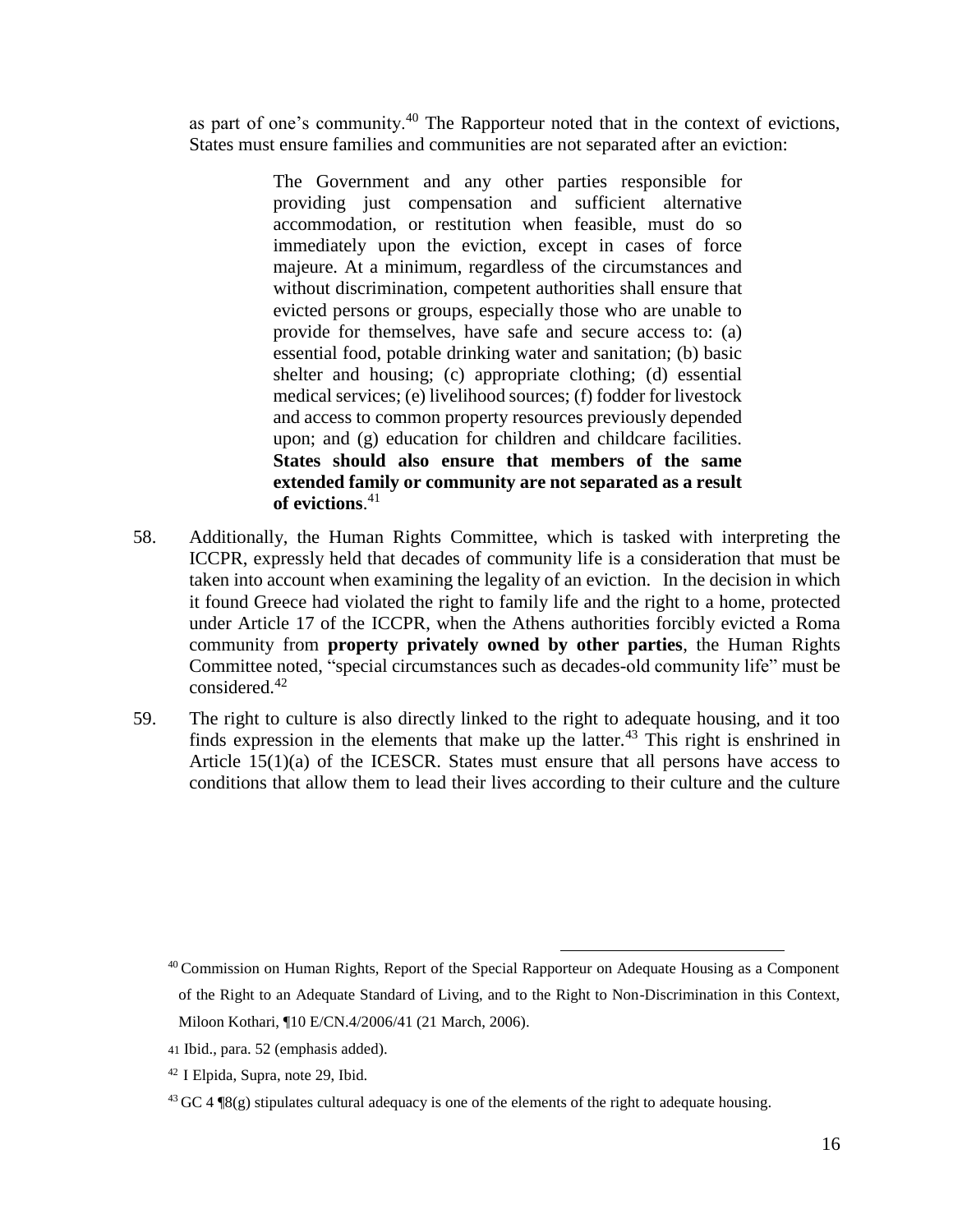of their community,<sup>44</sup> particularly when such persons belong to a minority group.<sup>45</sup> In the context of the right to adequate housing, a residence must allow the occupant to express their culture to a sufficient degree.<sup>46</sup>

60. The aforesaid leads to the conclusion that protecting the right to adequate housing requires the state to protect other human rights as well and to consider the rights to family life, community life and culture when examining the legality of the eviction.<sup>47</sup>

### **C. The test of proportionality as it relates to the conflict between the right to housing and the right to property or other interests**

- 61. In the context of the rights enumerated in the ICESCR, when the exercise thereof conflicts with opposite interests, the principle of proportionality and the conditions for its application derive from the provisions of Articles 2(1) and 4 of the Convention. In terms of the right to housing and permissible eviction, the following parameters have been set for the test of proportionality: A. The eviction must be determined by law; B. It must promote general welfare in a democratic society; C. It must promote a legitimate purpose; D. It must be necessary (it must be the least injurious measure); E. Its benefit must outweigh the damage it causes (proportionality in the narrow sense).<sup>48</sup>
- 62. We recall that in matters relating to property in East Jerusalem, the competing rights are those of the property owners, **or rather, the substitute property owners** (the original owners), who were dispossessed of their property and the occupants, who entered the property pursuant to norms enabling them to do so, and, in any event, in good faith, and who have themselves or whose successors have become long-term occupants in the property. We further recall matters detailed in the opening of this brief - East Jerusalem's Palestinian community is **marginalized. It suffers from systemic discrimination, some of which is enshrined in law, and many families in this community have been dispossessed of their property and turned into refugees.** The occupants' disadvantaged status and the ongoing violation of their right to equality provide the background for the balancing task. More on that follows. At this point, we note only that their eviction from properties that have served as their homes for generations would further disadvantage members of this community and deepen the gap between them and Jerusalem's dominant Jewish population, particularly given the severe housing shortage affecting Jerusalem's Palestinian population.

<sup>44</sup> United Nations Committee on Economic, Social and Cultural Rights (CESCR), General Comment No. 21:

The Right of Everyone to take part in Cultural Life, ¶3, 6-7 21 Dec. 2009, E/C.12/GC/21 (hereinafter: GC 21).

<sup>45</sup> Ibid., para. 7. Compare also to ICCPR, Supra, note 18, para. 27; Human Rights Committee, General Comments No. 23: Article 27 (Rights of Minorities), 8 April 1994, CCPR/Rev.1/Add.5.

 $46$  GC 4 ¶8(g); GC 21 ¶16(e).

<sup>&</sup>lt;sup>47</sup> Miloon Kothari et al., The Human Right to Adequate Housing and Land, National Human Rights Commission 15 (2006).

<sup>48</sup> Pardo, Supra, note [26,](#page-12-0) para. 9.4.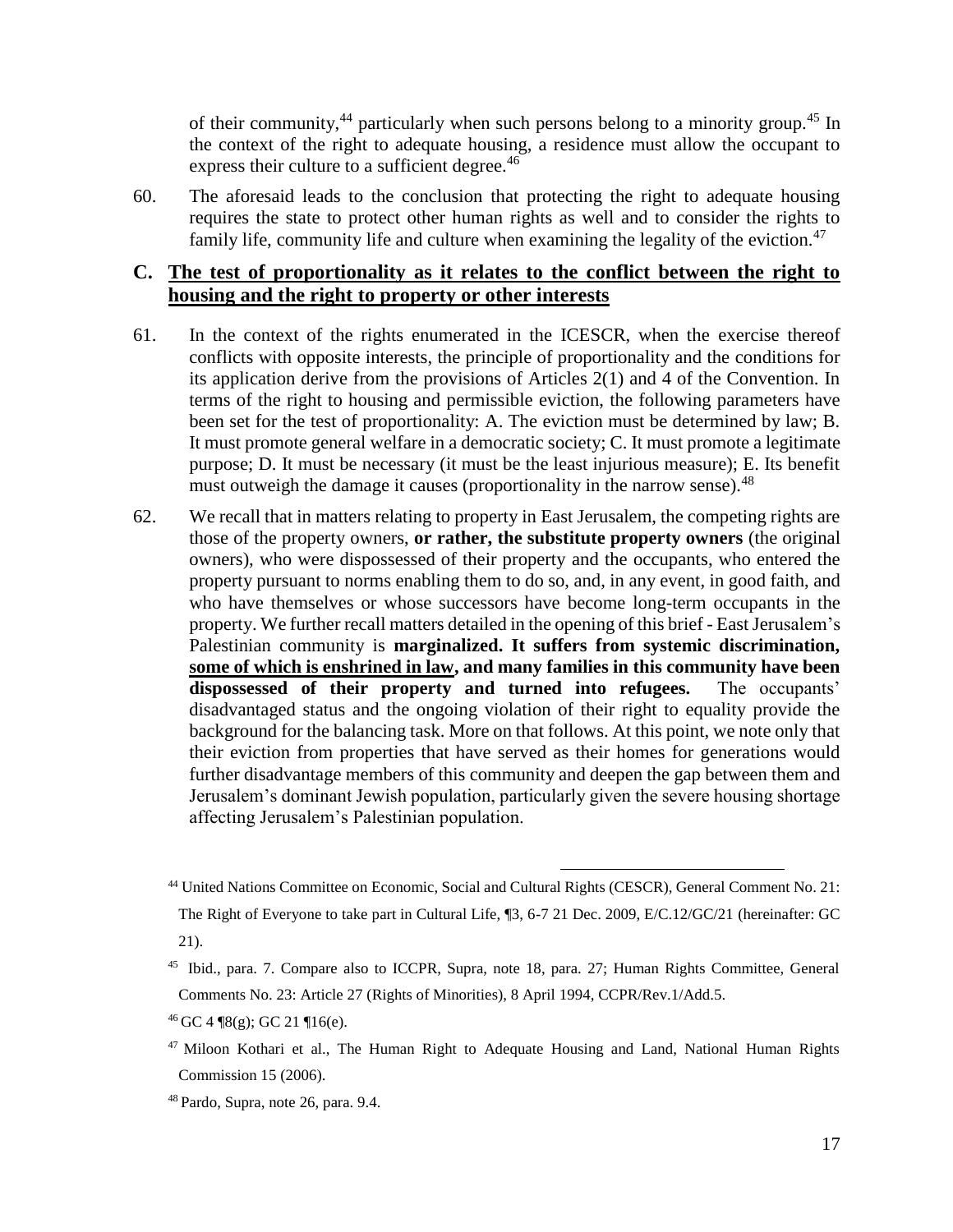- 63. The degree to which the rights of the original owners or their substitutes are violated is, of course, an important consideration, but it is not a decisive one. While the latter's ability to exercise ownership by taking possession of the property is curtailed, in some circumstances, eviction and transfer of possession would produce a violation of the right to housing of the long-term occupants or their successors, who may have lived in the property for many years and consider it their home, so severe that the balance would require its aversion. The sense of loss and displacement the original owners may experience (albeit this is not the case here, as the owner is a charitable endowment and the current trustees are neither the original trustees nor their descendants) would befall the long-term tenants. We must, therefore, put several other conditions to the test of proportionality in the narrow sense.<sup>49</sup>
- 64. To apply the proportionality subtests listed above, particularly subtests B, C and E, international human rights law requires consideration of the following factors, which are particularly relevant to the matter at hand: The occupants' **good faith** (the circumstances under which they entered the property and the degree to which they complied with the laws in effect at the time, whether the entry into the property is a violation of fundamental norms under international law); **the collective connection** (the impact of marginalization and discrimination between the parties); **the owners' ties to the property** (generational proximity to the property, whether the party is a person or corporation, financial interest vs. personal interest); and, finally, **impact on reconciliation or social disruption.** We detail these considerations below.
- 65. We note again that equality is a key consideration in the assessment of proportionality, and therefore, will be addressed in a separate section of this brief.

#### **1) Good faith:**

- 66. An occupant's good faith with respect to their entry into the property is taken into consideration in the assessment of proportionality in the narrow sense. So, for instance, the question of whether the occupant entered the property in accordance with the law applicable in the country at the time (as opposed to a temporary arrangement). International law acknowledges that there is no room to seek retribution for possession considered legal under state law, even when the regime is retrospectively thought to be unlawful, so long as possession was taken in good faith.
- 67. There is a difference between the conscious pilferage of another's property and entry into a property borne out of the occupants' belief in the propriety of their taking possession, in other words, whether the long-term occupant knew they were benefitting from a violation of international law, at the expense of the original owner. Another issue is the possession holder's expectations - whether they had legitimate expectations that the right of possession they received with respect to the property was unlimited, or

<sup>49</sup> Yael Ronen, *The Dispossessed and the Distressed: Conflicts in Land-Related Rights in Transitions from Unlawful Territorial Regimes*, in Eva Brems (Ed.) Conflicts Between Fundamental Rights 521, 545 (2008).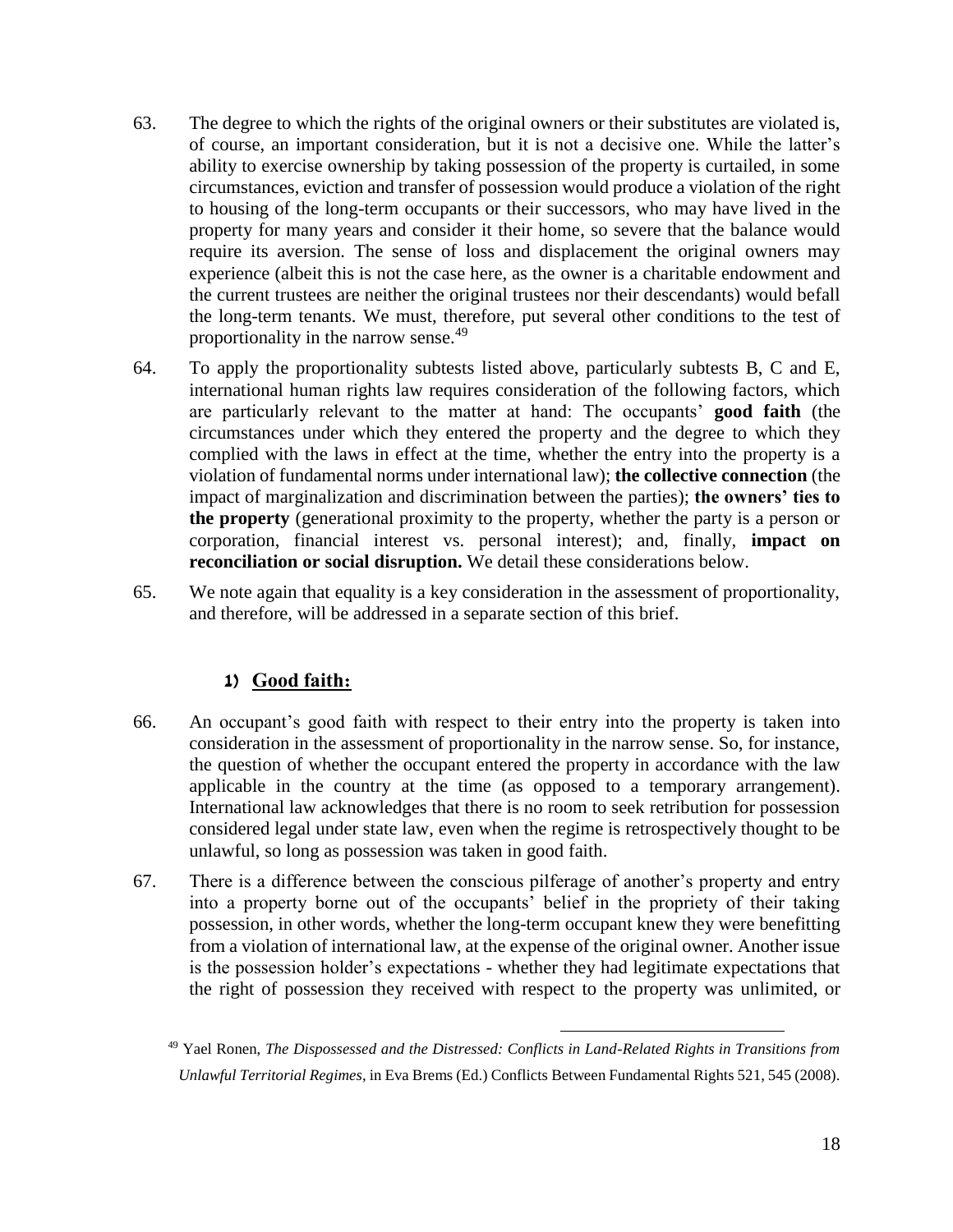whether they knew that the legal framework under which they were given the right was temporary. In both cases, where the occupant knew that possession was taken in defiance of the law or granted as part of a temporary arrangement - their right to continue living in the home is greatly diminished. In HCJ 1661/05 **Gaza Coast Regional Council et al. v. Israel Knesset et al.**, 59 (2) 481 (2005), which concerned the evacuation of Israeli settlers from the Gaza Strip, the court addressed this temporariness as having compelling weight in the legality of the evacuation throughout the judgment (see, for example, paragraphs 115 and 137).

- 68. On the other hand, where an occupant acted in good faith, and within the limits of the legal system of the country in control of the area at the time, their expectation to have the transactions they had entered upheld can be respected.
- 69. An example of this approach can be observed with respect to property seized by the government of the GDR after 1949 at the time of German reunification. Though the reunification treaty generally approved the restitution of property belonging to West Germans, it required extremely compelling expectations. This condition was stipulated in order to protect the interests of East Germans who had built their homes in properties nationalized by the authorities of the GDR. In practice, there was no restitution of property when it was deemed impossible, impractical, unjust, or if the property had been purchased by a third party in good faith. A purchase was deemed not to have been made in good faith when it was made in a manner that was incompatible with the law or practice of the GDR and when the purchasing party was aware or should have been aware of the illegality.<sup>50</sup>
- 70. Another example of the emphasis placed on good faith occupancy is the finding that whether or not a property is occupied in good faith is relevant to the issue of receiving alternate housing and other social services when an individual is evicted from their home. $51$
- 71. It is noted that the proportionality of an eviction is not necessarily determined by the issue of good faith, even in cases of illegal invasions where good faith cannot be argued. The remaining factors must also be taken into account, and, as detailed below, there have been cases in which the right to housing was deemed superseding despite a bad faith invasion.

<sup>&</sup>lt;sup>50</sup> See Article 41 of the Treaty between the, Federal Republic of Germany and the German Democratic Republic on the Establishment of German Unity, Aug. 31, 1990, BGBI II 889 (hereinafter: German Unification Treaty), which incorporates the provisions of The Statute on the Regulation of Open Property Questions, Annex II, ch. III and XIII of the Unification Agreement. See also: Peter E. Quint, The Constitutional Law of German Unification , 50 Md. L. Rev. 475, 550-554 (1991)

 $<sup>51</sup>$  Alban, Supra, note 26, para. 10.1.</sup>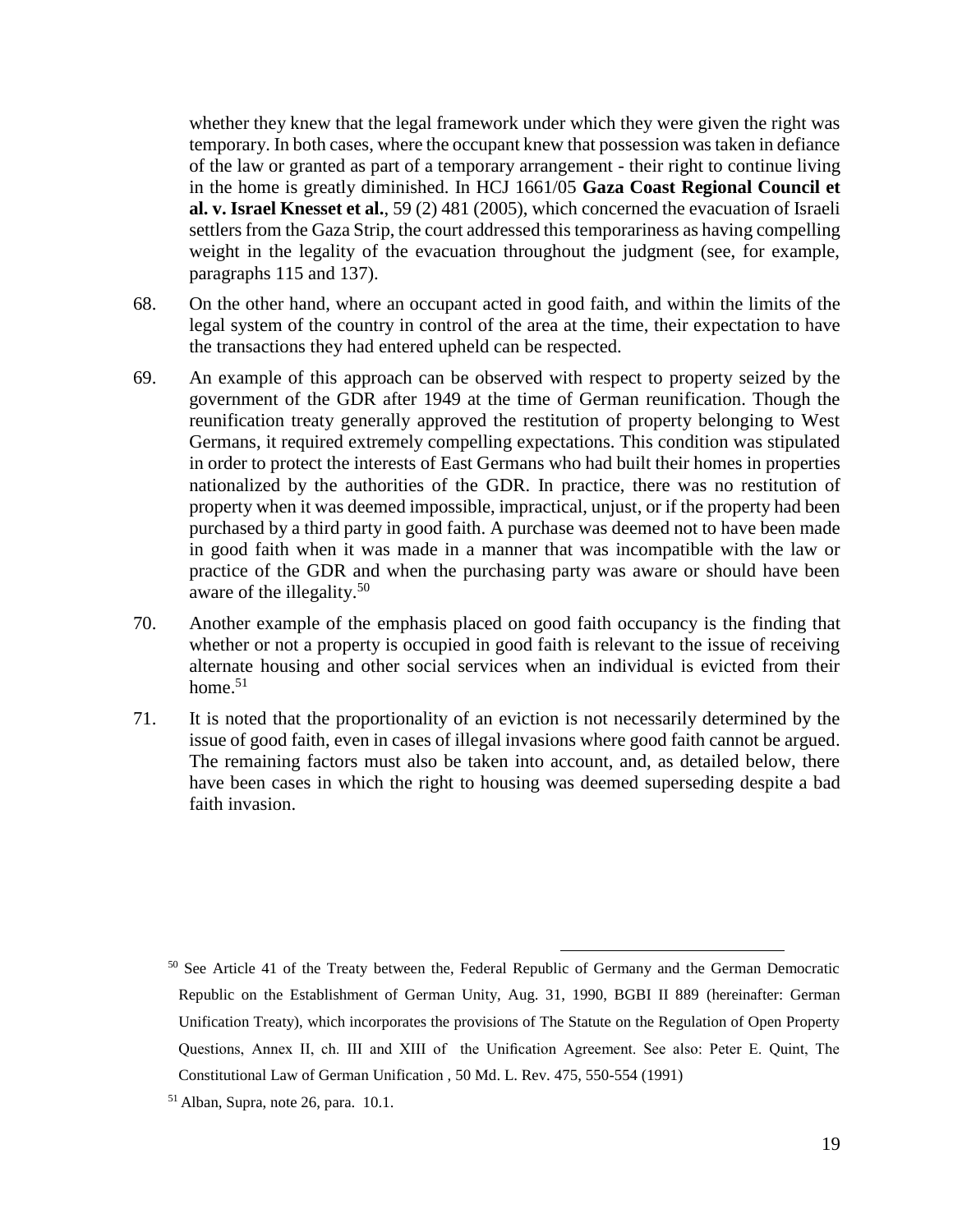#### **2) The nature of the ties the original owners or their substitutes have to the property:**

- 72. Owners' ties to a property may have several manifestations. A critical one, and one that is directly related to protecting expectation, is **time**. **In other words, the interval between the time the original owner was dispossessed of the property and the time the long-term occupant entered it. This feature grows in importance when the results of the violation of the owners' rights are reviewed generations after the fact.**<sup>52</sup> The European Court of Human Rights (ECtHR) emphasized this issue when discussing the demand made by Greek-Cypriot owners of property in Northern Cyprus to have their property restored by the Turkish authorities in the area. In that decision, the court held that a claim regarding a violation of the right to a home under Article 8 of the ECHR might be diminished where a significant amount of time elapsed from the moment the person in question lost their home.<sup>53</sup>
- 73. Where several decades passed since the property changed hands, an attempt to strike a balance between the rights of the owners and occupants raises significant questions around intergenerational justice.<sup>54</sup> The question of justice is of particular relevance when the original owners (and their descendants) had managed, in the time that elapsed, to find **appropriate living or housing arrangements**. <sup>55</sup> The question is how just it is to place the burden of eviction on the generations that inherited possession of the property and consider it their ancestral home. Examples of this can be found in South Africa's Restitution of Land Rights Act, enacted after the end of apartheid. The law stipulates that when making decisions on land restitution, the Land Claims Court must consider factors beyond ordinary proprietary considerations, for instance: to what degree is it desirable to rectify past human rights violations through restitution; justice and equality
	- $52$  Jeremy Waldron, Settlement, Return, and the Supersession Thesis, 5 Theoretical Inquiries in Law (2004); Jeremy Waldron, Historic Injustice: Its Remembrance and Supersession, in Justice, Ethics and New Zealand Society 139 (Graham Oddie & Roy Perrett eds, 1992); Jeremy Waldron, Superseding Historic Injustice, 103 Ethics 4 (1992).

- <sup>53</sup> Case of Demopoulos and Others v. Turkey (Application no. 46113/99) (2010) at para 84, 136-137. The ruling in Demopoulos drew sharp criticism, which we share, for disregarding the inverted power dynamic in the case. The fact that the long-term tenants in that case were members of the ruling group and the property owners were members of the group subjected to discrimination (see, e.g.: Elena Katselli Proukaki, The Right of Displaced Persons to Property and to Return Home after *Demopoulos*, *Human Rights Law Review*, Volume 14, Issue 4, December 2014, Pages 701–732, [https://doi.org/10.1093/hrlr/ngu017\)](https://doi.org/10.1093/hrlr/ngu017). Nevertheless, the findings made therein with respect to good faith are relevant to the matter at hand.
- <sup>54</sup> Ruti G. Teitel, Transitional Justice 119 (2000).
- <sup>55</sup> Yael Ronen, The Dispossessed and the Distressed: Conflicts in Land-Related Rights in Transitions from Unlawful Territorial Regimes, in Conflicts Between Fundamental Rights 521, 545 (Eva Brems ed., 2008).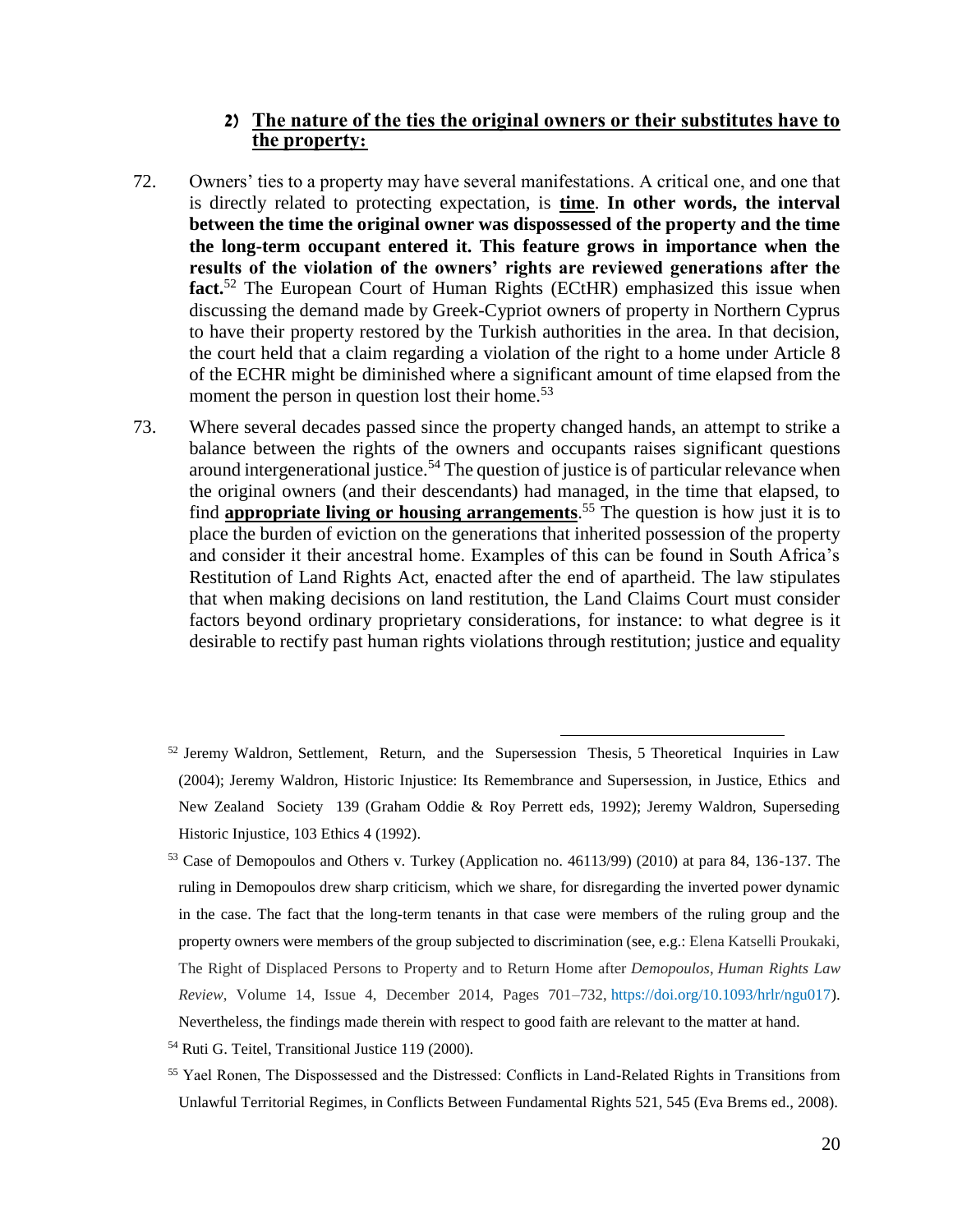requirements and the desire to avoid stirring social unrest (more on this follows).<sup>56</sup> Another example of this approach can be found in the peace agreement between the factions in Rwanda. Though never implemented, the agreement recognized refugees' right to return to their property, but also held that in cases in which ten or more years had passed since the owners left, and the property is used by others, compensation in the form of alternate land and assistance with settlement therein would be considered in place of restitution.<sup>57</sup>

74. Another important feature related to the ties the owners or their substitutes have to the property is **the identity of the party demanding restitution** as the property owners. Assessing proportionality in the narrow sense requires consideration of the harm eviction would cause the tenant vis-à-vis the harm failure to evict would cause the owner. <sup>58</sup> When performing this analysis, a distinction must be drawn between different types of property owners, and less protection should be afforded to the property rights of large private bodies than the protection afforded to a property owner who relies on the property as a home:

> The Committee is of the view that the State party should develop a normative framework, in the form of legislation that is compatible with the Covenant, to regulate the eviction of persons from their homes. This framework should stipulate that a judicial or other impartial and independent authority with the power to order the cessation of the violation and to provide an effective remedy **must analyze the proportionality of eviction applications in such situations**. Analyzing the proportionality of an eviction entails examining not only the consequences of the measure for the evicted person, **but also, inter alia, the interests at stake for the person or party with the right to seek the eviction**. The availability of suitable alternative housing, **the personal circumstances of the**

 $\overline{a}$ 

<sup>57</sup> 1993 Protocol of Agreement between the Government of the Republic of Rwanda and the Rwandese Patriotic Front on the Repatriation of Rwandese Refugees and the Resettlement of Displaced Persons, Art. 4 ("The two parties recommend, however, that in order to promote social harmony and national reconciliation, refugees who left the country more than 10 years ago should not reclaim their properties, which might have been occupied by other people. The Government shall compensate them by putting land at their disposal and shall help them to resettle."). Available at http://www.grandslacs.net/doc/2403.pdf.

<sup>56</sup> Restitution of Lands Rights Act 1994 (Act. No. 2011 of 1994), Article 33: "(a) The desirability of providing for restitution of rights in land or compensation to people who were dispossessed of their rights in land as a result of or in pursuance of racially based discriminatory laws; (b) the desirability of remedying past violations of human rights; (c) the requirements of equity and justice; (d) the desirability of avoiding major social disruption;" See also Hanri Mostert, Land Restitution, Social Justice and Development in South Africa 119 S. African L.J. 400 (2002).

<sup>58</sup> Alban, Supra, [26,](#page-12-0) para. 11.5.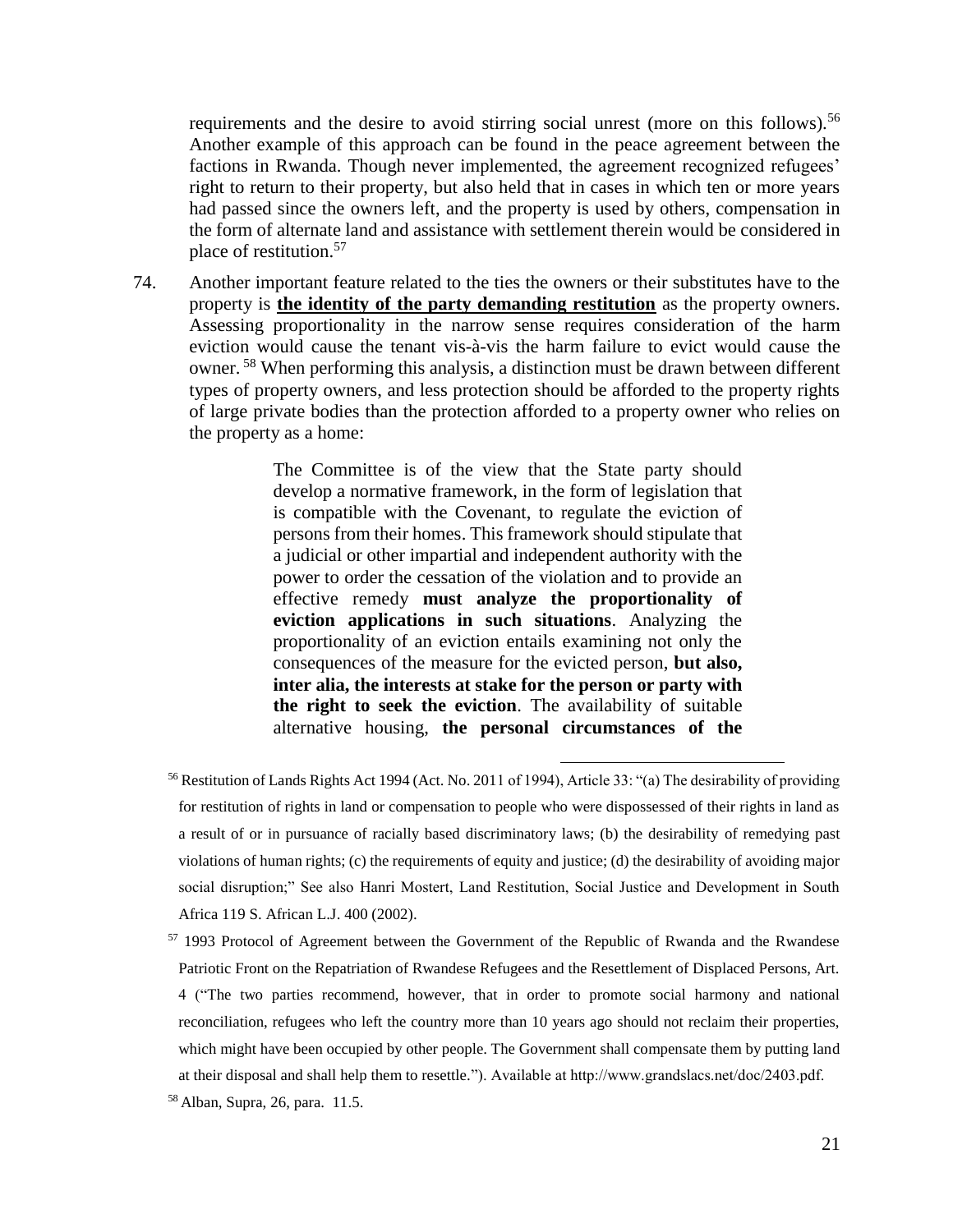**occupants and their dependents** and whether they have cooperated with the authorities in seeking suitable solutions are crucial factors in such an analysis. **This inevitably involves making a distinction between properties belonging to individuals who need them as a home or to provide vital income and properties belonging to financial institutions or other entities**.12 **The State party will therefore be committing a violation of the right to adequate housing if it stipulates that a person whose rental contract is terminated must be evicted immediately, without regard to the circumstances in which the eviction order would be carried out**. 59

- 75. In other words, there is a material difference between owners who had lived in the property and took care of it and, for instance, a corporation with a purely financial interest in the property. The latter cannot claim a violation of its right to housing.
- 76. Additionally, individuals or communities in possession of a property for many generations should be afforded stronger legal protections:

Additionally, the eviction decisions were taken and confirmed on the basis of a decision by the urban planning authorities that the Roma housing in that area was illegal and had to be demolished, **regardless of any special circumstances such as decades-old community life**, or of any possible consequences such as homelessness, and in the absence of any pressing need to change the status quo. In other words, **the State party's authorities did not give sufficient weight to the various interests involved** and to protecting the authors from the threat of immediate eviction.<sup>60</sup>

77. As noted above, there may be many cases in which occupants have developed legitimate expectations to continue living in the structure. On this issue, another relevant consideration is whether the party demanding restitution owns multiple properties and does not require the property for residential purposes, whereas for the occupant, the property is home. In such a case, compensation rather than restitution appears to be the appropriate way to balance competing claims. Another factor that should be taken into consideration is whether the party demanding restitution, even if it is a private individual, is, in fact, the person who had lived in the home and has emotional ties to it or this person's successors who had never set foot in the property.

<sup>59</sup> Ibid. (emphasis added). See also: Pardo, Supra, note [26,](#page-12-0) para. 9.5. See also, paras. , 4.4, 7.5, 9.2, 9.8.

<sup>60</sup> "I Elpida", Supra, note **Error! Bookmark not defined.**, Ibid. (emphasis added).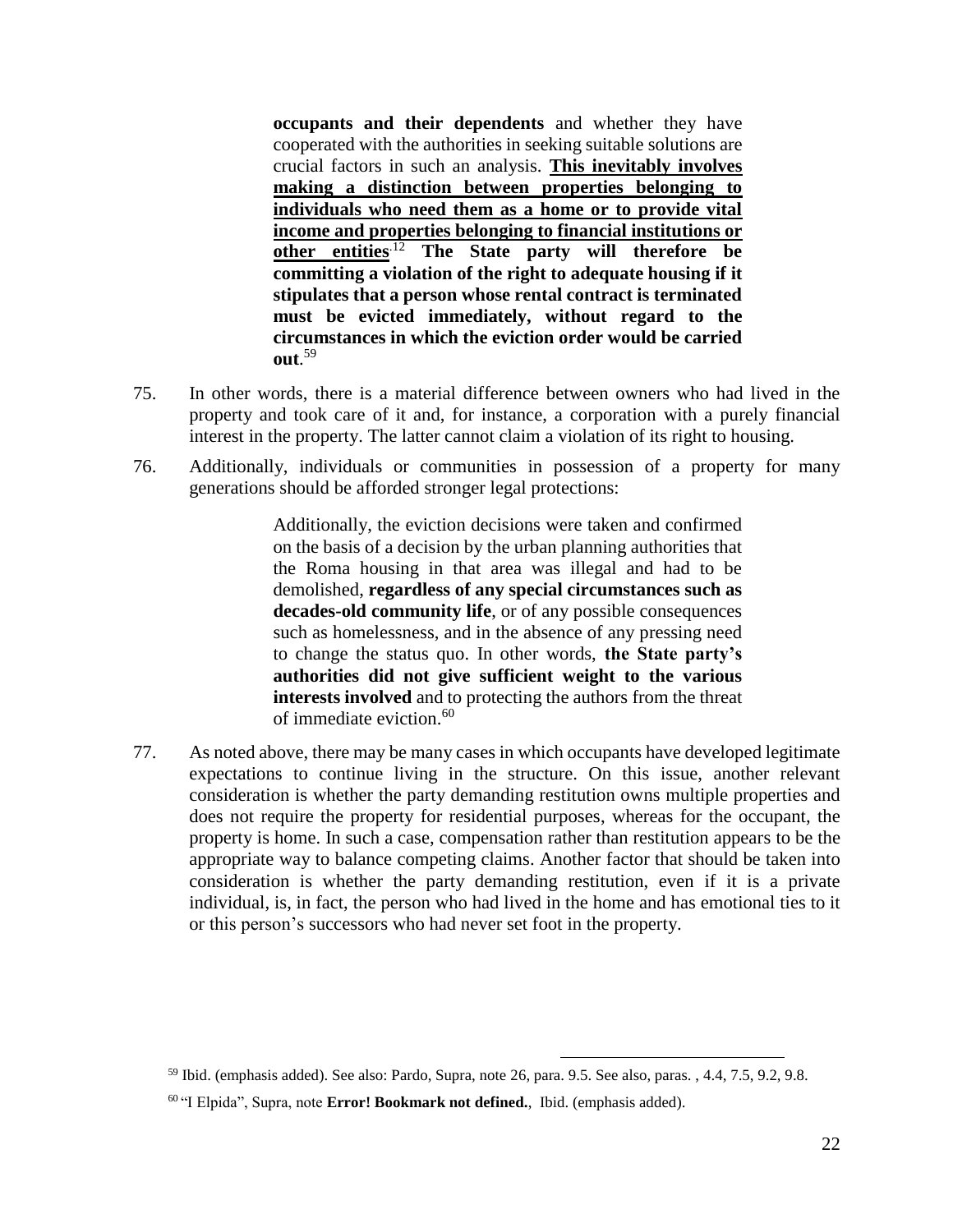#### **3) Impact on reconciliation/social disruption:**

- 78. As noted in the context of the South African act that regulates post-apartheid property restitution and the agreement between the factions in Rwanda, the impact of restitution/compensation on social dynamics is factored into the balance between the original or substitute owners' property rights and the right to housing of the long-term tenant. In this regard, international law examines how the risk of social disruption can be minimized, and as part thereof, it is acceptable, and perhaps even desirable, to employ policies designed to create a protected area for minorities where they can maintain their way of life. This relies on the principles of the right to self-determination, respect for minority rights and non-discrimination,<sup>61</sup> addressed in further detail below.
- 79. Note: This is not a question of possible violent clashes and of giving in to such concerns, but rather concern over social cohesion, increasing social disparities and the opposite hope for reconciliation and the correction of past injustices.
- 80. The repatriation of refugees may sometimes cause severe problems associated with social disruption, and, consequently, in some cases, individuals permitted to return would have to live in a different part of the country rather than their original homes.<sup>62</sup> In the case of Cyprus, the racial unrest during the country's short-lived independence played a role in proposals made by two UN Secretary-Generals and the Security Council whereby individual and collective rights would be better protected through a mechanism that prioritizes keeping occupants who had been dispossessed of property in the other part of the island in their homes. This system guaranteed each community an opportunity for self-determination and allowed enjoyment of personal and collective rights.<sup>63</sup>

#### **D. Remark with respect to legality of possession**

81. International law recognizes that even if the original owners' rights (a primary norm) were violated as a result of the long-term occupants' entry into the property and its transformation into their home, this does not necessarily require a remedy that provides full recompense for the violation (a secondary norm, in this case, restitution). Private

<sup>61</sup> See General Recommendation No. 21 of 1996 of the Committee on the Elimination of Racial Discrimination, on the Right to Self-Determination, August 23, 1996, Doc. A/51/18, paras 5, 6.

 $62$  Adam Roberts, More Refugees, Less Asylum: A Regime in Transformation, J. Refugee Studies 375, 389 (1998); see also, Protocol of Agreement between the Government of Rwanda and the Rwandese Patriotic Front, Art. 4, Supra, note 57.

<sup>63</sup> **Report of the Secretary-General on his mission of good offices in Cyprus** 1 April 2003, para 107-111 (S/2003/398); **Report of the Secretary-General on his mission of good offices in Cyprus** 3 April 1992, para 18-23 (S/23780)**;** SC Resolution 774 (1992) of August 25, 1992, para. 2: "Reaffirm[ed] [the SC's] position that a Cyprus settlement must be based on a State of Cyprus with a single sovereignty and international personality and a single citizenship, with its independence and territorial integrity safeguarded, and comprising two politically equal communities as defined in paragraph 11 of the Secretary-General's report of 3 April 1992 (S/23780) in a bi-communal and bi-zonal federation.".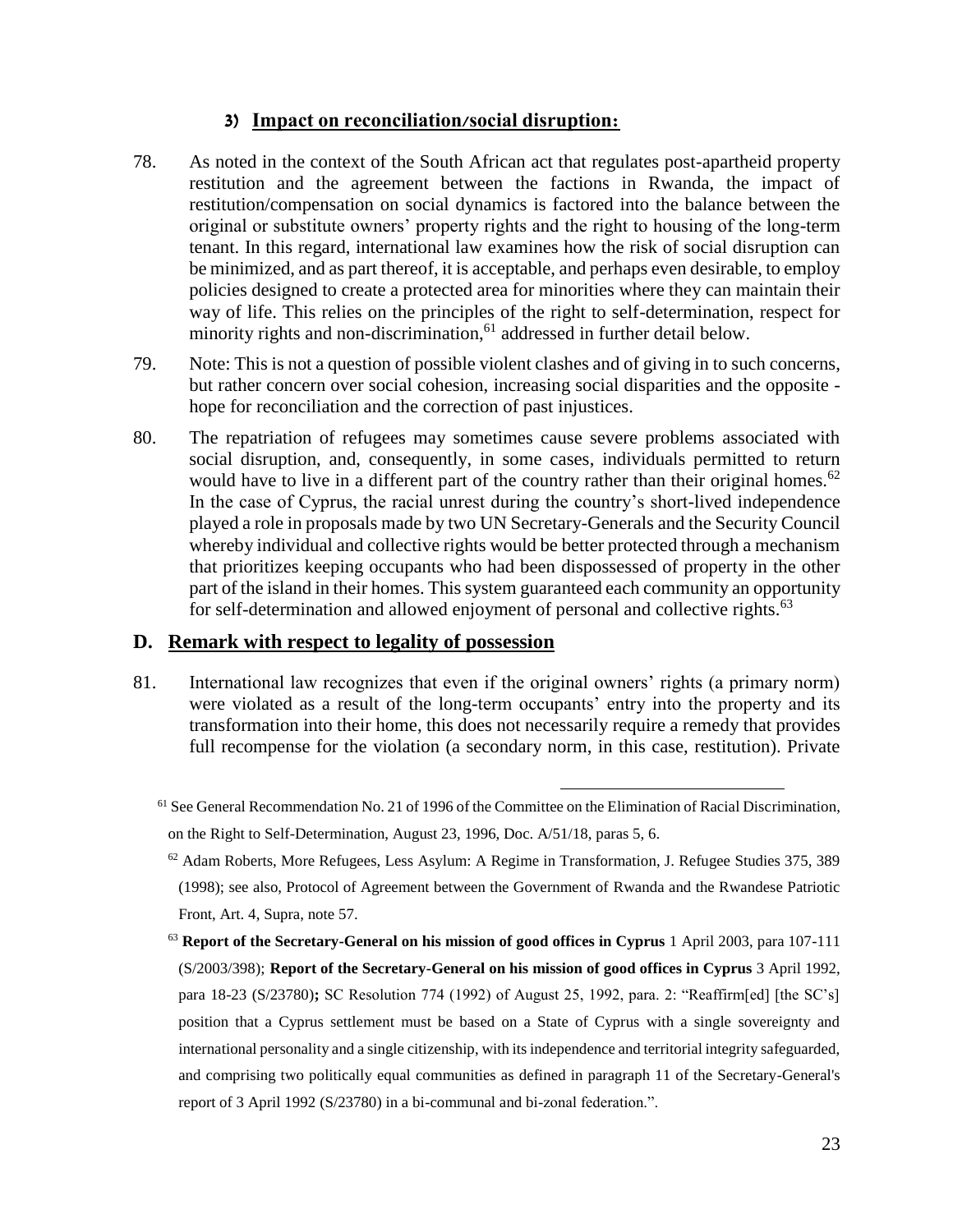market doctrines, such as marché ouvert, have been imported into international law for reasons of efficiency. As in any legal system, under international law, the distinction between breaches of primary norms and their outcomes as secondary norms stems from the fact that in some cases, a breach of a primary norm creates a reality in which restitution is impossible, unjust or undesirable.<sup>64</sup>

- 82. So, for instance, despite a finding that the South African occupation of Namibia was illegal, private transactions between local residents carried out under the legal framework applicable at the time were recognized as lawful.<sup>65</sup>
- 83. One of the arguments made by the applicants in Cyprus v. Turkey was that a great many Greek-Cypriots lost their homes due to the illegal occupation of the area by the Turkish Republic of Northern Cyprus and that the decisions of the judicial system established to consider their restitution claims should be disregarded as they had been made by an unlawful regime. The ECtHR dismissed this argument.<sup>66</sup> The finding that the legality of the regime and its laws (and, by implication, the legality of the occupants' assumption of possession) should be separated from the issue of remedy is relevant to the matter at hand.
- 84. This approach has been widely supported in practice,  $67$  including in the jurisprudence of the ECtHR in a number of cases in which it held that the right to property includes possession, even when the property was obtained unlawfully. In these cases, the emphasis was put on the expectations long-term occupants who had planned their lives according to local legal norms had developed. For instance, in a case in which a Turkish citizen had built his home illegally and lived in it for many years while the local authorities were aware of the situation and implicitly approved it, the court ruled that the legal uncertainty created by the Turkish authority with respect to building laws produced expectations on the part of the applicant that amounted to possessory title.<sup>68</sup> The same concern for expectations can be observed in cases involving formerly communist countries, which, in many cases, nationalized houses and transferred occupancy rights to third parties. While the new regimes established in these countries revoked the nationalizations, they refrained from removing the long-term occupants or their successors from the homes and often preferred awarding compensation. The ECtHR accepted this approach and held that contracting parties have wide latitude with respect to redressing the harm and that payment of compensation was a legitimate remedy.<sup>69</sup>

<sup>64</sup> James Crawford, The Creation of States in International Law 167, at 168 (2nd ed., 2006).

<sup>65</sup> Advisory Opinion on Legal Consequences for States of the Continued Presence of South Africa in Namibia (South West Africa) Notwithstanding Security Council Resolution 276 (1970) [1971] ICJ Rep. para. 125.

<sup>66</sup> Cyprus v Turkey (App. no. 25781/94) (2001), paras. 96-98.

<sup>67</sup> See, Supra note 64.

<sup>68</sup> Case of Öneryildiz v. Turkey (App. no. 48939/99) (2004) paras 128-129.

<sup>69</sup> Case of Brumărescu v. Romania (App. no. 28342/95) (2001), at para. 19-23.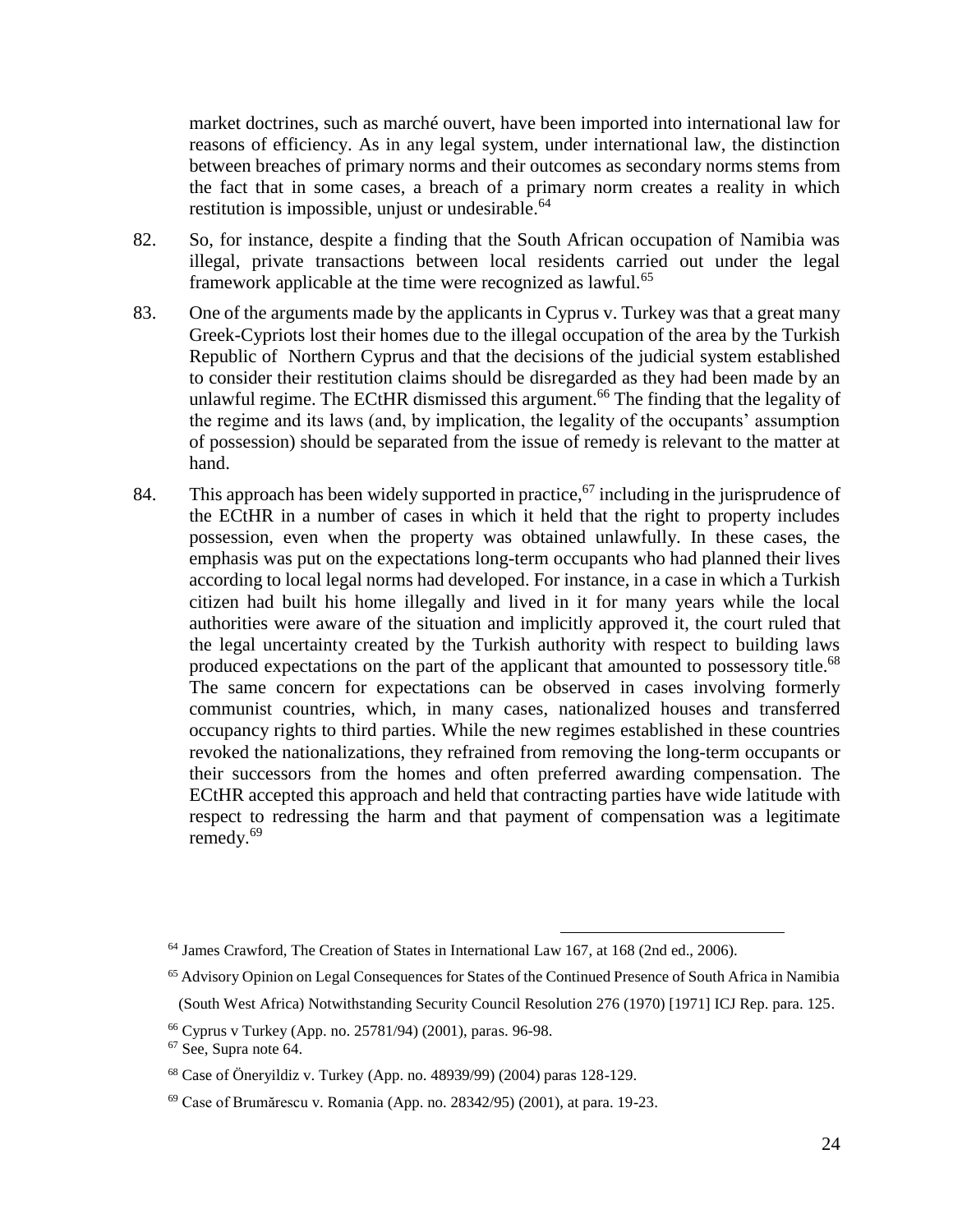85. Either way, eviction must in no way leave the evicted individual and their family homeless.  $70$  States must take measures to provide adequate alternative housing<sup>71</sup> and ensure families are not separated as a result of the eviction.<sup>72</sup> These obligations apply regardless of who initiates the eviction - the state or a private entity:

> The State party has a duty to take reasonable measures to provide alternative housing to persons who are left homeless as a result of eviction, **irrespective of whether the eviction is initiated by its authorities or by an individual** such as the  $lessor.$ <sup>73</sup>

The above leads to the conclusion that not only does international human rights law recognize the right to housing, but it also provides for balancing tests when the right competes against other rights. Below we argue that these balancing tests **provide special protection to members of marginalized communities.**

## **IV. The collective context: The right to equality and the reality of marginalization and discrimination as "amplifying" other rights**

### **A. The right to housing through the prism of the right to equality under international norms**

- 86. A person's forced eviction from their home is, on the face of it, a violation of their right to housing. As demonstrated, this has been established in international human rights law. However, this legal branch treats the eviction of a person belonging to a group already subjected to discrimination as a gross violation as it involves preexisting marginality and deepens it.
- 87. As noted above, international human rights law currently promotes an integrative approach that recognizes the interconnectivity of different human rights, $^{74}$  particularly the right to housing and the right to equality.<sup>75</sup> As such, as part of examining conditions B (promoting general welfare in a democratic society) and C, (promoting a legitimate purpose); for the purpose of proportionality, international jurisprudence has established that **equality, including substantive equality**, must be taken into consideration.

 $^{70}$  Ben Djazia, Supra, note 27, para. 15.2. See also Alban, Supra, note 26, para. 9.1; Hohmann, Supra, note 20, p. 22; GC 7 ¶16.

 $71$  Ben Djazia, Supra, note 27, para. 15.2; Alban, Supra, note 26, para. 9.1, 9.3.

 $72$  Alban, Supra, note 26, para. 9.3.

<sup>73</sup> Ben Djazia, Supra, note 27, para. 15.2.

 $74$  Human Rights Council, Report of the Special Rapporteur on the Negative Impact of Unilateral Coercive Measures on the Enjoyment of Human Rights on his Mission to the Syrian Arab Republic, ¶73 A/HRC/39/54/Add.2 (11 Sep., 2018).

<sup>75</sup> Miloon Kothari, Supra, note [40](#page-15-0) paragraph 9. See also GC 4 ¶9.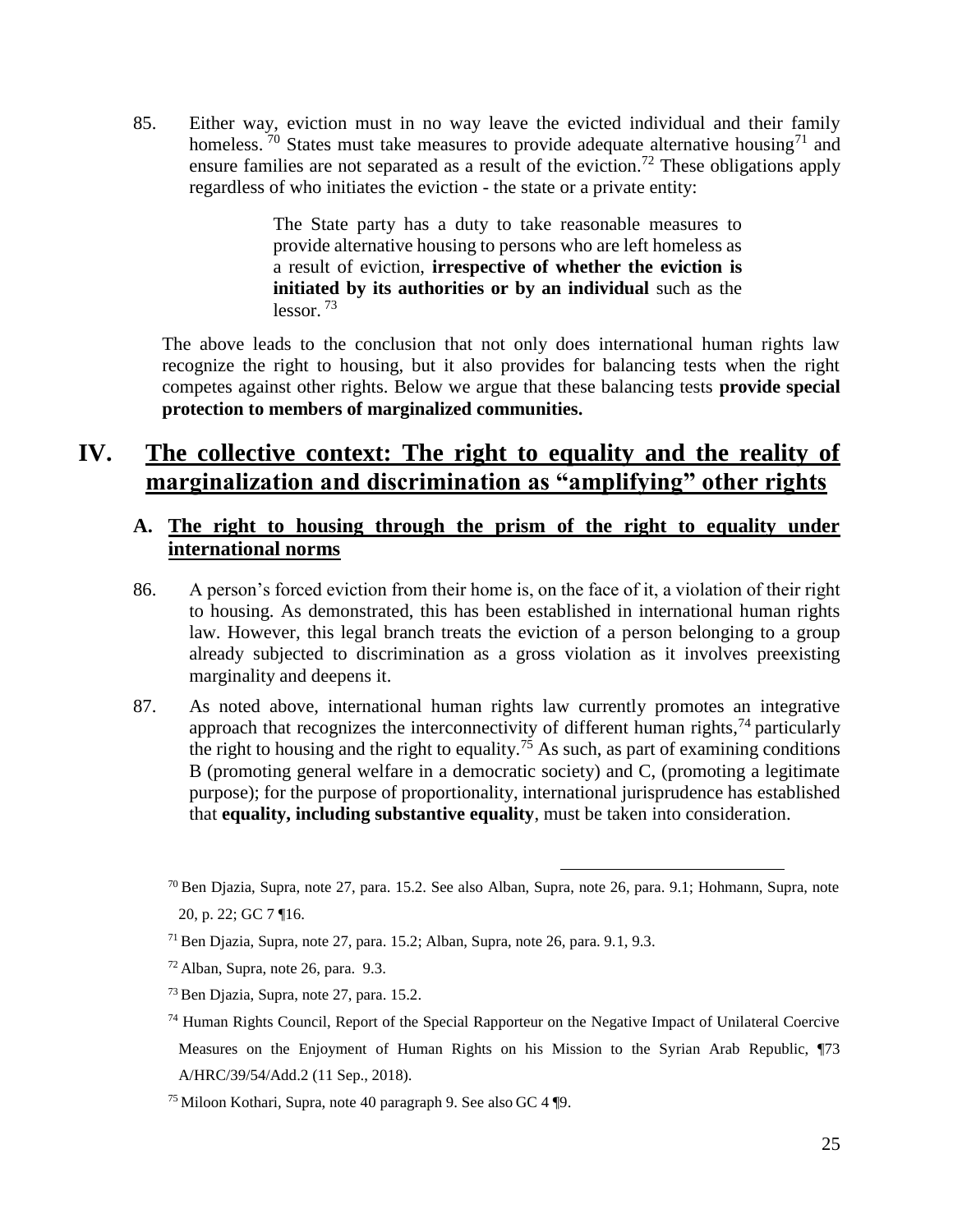- 88. The UN Special Rapporteur on the right to adequate housing notes that evictions "intensify inequality, social conflict, segregation and 'ghettoization,' and invariably affect the poorest, most socially and economically vulnerable and marginalized sectors of society, especially (...) minorities."<sup>76</sup> As a result, states must adopt strategies and promote policy designed to provide effective protection for members of groups at risk of discrimination.<sup>77</sup>
- 89. In this vein, international jurisprudence (including decisions rendered by supervisory international tribunals) has established that when assessing proportionality, attention must be given to whether forced evictions target groups subjected to discrimination.<sup>78</sup>
- 90. For instance, in the *L.R.* case, the Committee on the Elimination of Racial Discrimination (CERD) found Slovakia in breach of ICERD Article 5, which prohibits discrimination with regards to the right to housing, over the Dobšiná municipality's cancellation of a housing program in order to prevent a Roma community from moving into the town.<sup>79</sup> Although the CERD found the discrimination in this case to be direct, it did stress that the prohibition applies to indirect discrimination (discrimination in fact or effect) as well.<sup>80</sup> Another example illustrating the significant weight international law ascribes to considerations of equality in the context of the right to housing can be found in the *Voknovic* case. In that matter, Croatia stripped a man of his protected tenancy because he had left the residence where he and his family had lived. The family left the residence after receiving death threats as they were Serb, a national minority in Croatia. Although according to the law in Croatia, protected tenants may be stripped of their status if they leave the residence, and although the family in question had been evicted in pursuit of a legitimate purpose (increasing the number of housing units available to families in need), the Human Rights Committee found the eviction to be in violation of Article 17 of the ICCPR due to its discriminatory elements.<sup>81</sup> The Committee found that when considering substantive equality, the difficulties minority groups face in securing alternative housing must be taken into account:

In particular, evictions should not render individuals homeless. Where those affected do not have the means to acquire alternative housing, States parties must take all appropriate measures to ensure, where possible, that adequate alternative housing, resettlement or access to productive land, as the case may be, is available. […] **States parties should pay particular** 

 $\overline{a}$ 

<sup>76</sup> Ibid., Appendix para. 7.

<sup>81</sup> Human Rights Committee, Voknovic v. Croatia, ¶2.1-2.2, 8.6-8.7 Comm. No. 1510/2006 (CCPR/C/95/D/1510/2006).

<sup>77</sup> Ibid., Appendix paras. 28-30.

<sup>78</sup> Ben Djazia, Supra, note [27,](#page-12-1) para. 15.2 ("States parties should pay particular attention to evictions that involve women, children, older persons, persons with disabilities or other vulnerable individuals or groups who are subjected to systemic discrimination.")

<sup>&</sup>lt;sup>79</sup> Committee on the Elimination of Racial Discrimination, L.R. et al. v. Slovakia (CERD/C/66/D/31/2003).

<sup>80</sup> Ibid., para. 10.4.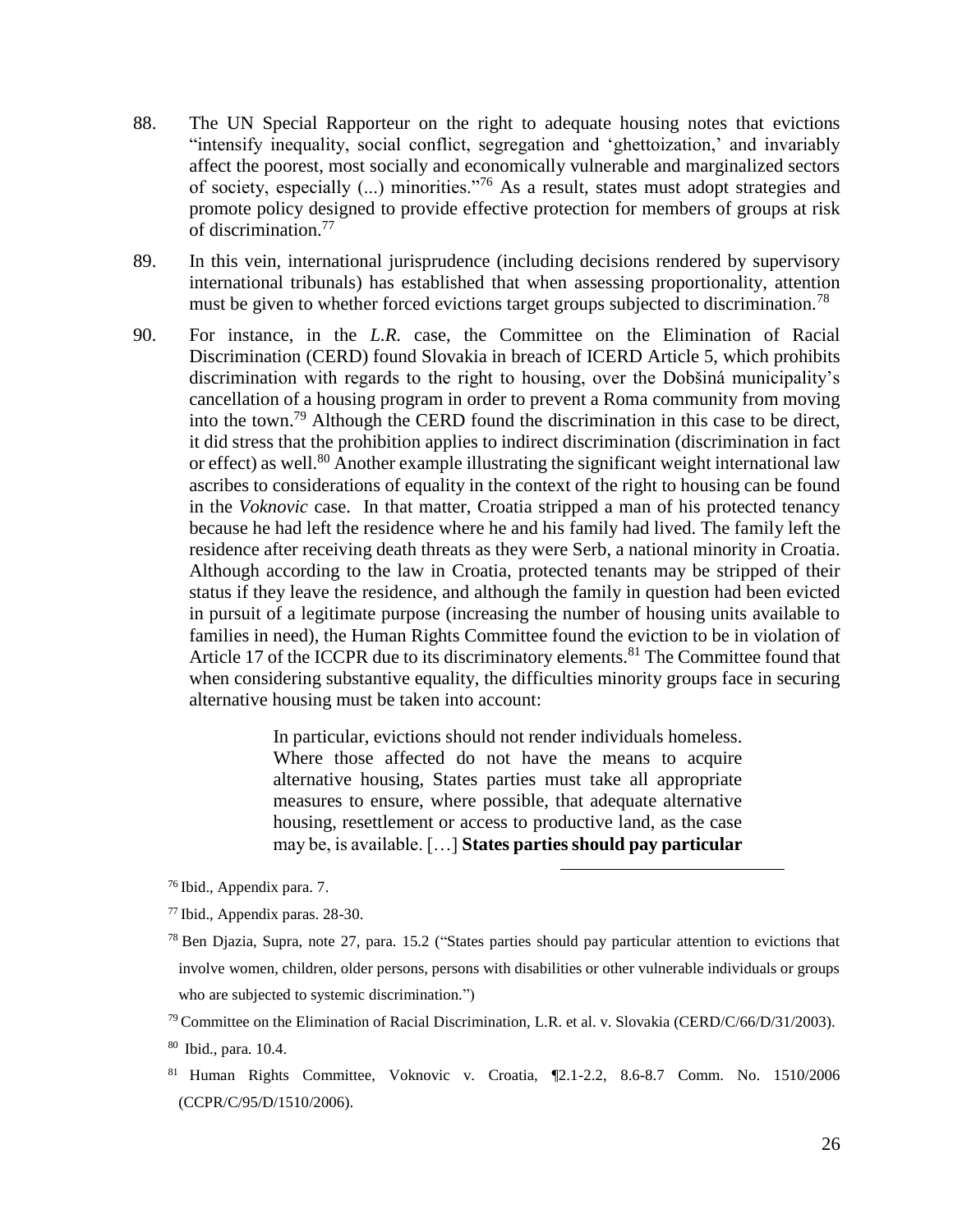**attention to evictions that involve women, children, older persons, persons with disabilities or other vulnerable individuals or groups who are subjected to systemic discrimination.** The State party has a duty to take reasonable measures to provide alternative housing to persons who are left homeless as a result of eviction, irrespective of whether the eviction is initiated by its authorities or by an individual such as the lessor.<sup>82</sup>

#### **B. European human rights law: Collective vulnerability as a criterion weighing against or requiring conditions for the eviction of long-term occupants**

- 91. The prohibition on discrimination is enshrined in Article 14 of the ECHR and in Article 1 of Protocol No. 12 thereof (hereinafter: the Protocol).
- 92. Article 14 is a fundamental norm in the European human rights protection system. It applies to all members of the European Council. No general reservations may be entered with respect to this article, only narrow reservations regarding upholding laws. The Article stipulates as follows:

The enjoyment of the rights and freedoms set forth in this Convention shall be secured without discrimination on any ground such as sex, race, colour, language, religion, political or other opinion, national or social origin, association with a national minority, property, birth or other status."

93. Article 1 of Protocol No. 12, which is binding on signatories (20 so far), stipulates:

1. The enjoyment of any right set forth by law shall be secured without discrimination on any ground such as sex, race, colour, language, religion, political or other opinion, national or social origin, association with a national minority, property, birth or other status.

2. No one shall be discriminated against by any public authority on any ground such as those mentioned in paragraph 1.

#### Article 14 in the jurisprudence of the European Court of Human Rights

94. The ECtHR has ruled, in a host of decisions, that the equality guaranteed in Article 14 and the prohibition on discrimination stipulated in it lack independent status and exclusively supplement the other rights. In other words, Article 14 stipulates a right to enjoy all other rights enshrined in the ECHR without discrimination.<sup>83</sup>

<sup>82</sup> See Supra note 78.

<sup>83</sup> Case of Molla Sali v. Greece (Application No. 20452/14) (2018), at para 123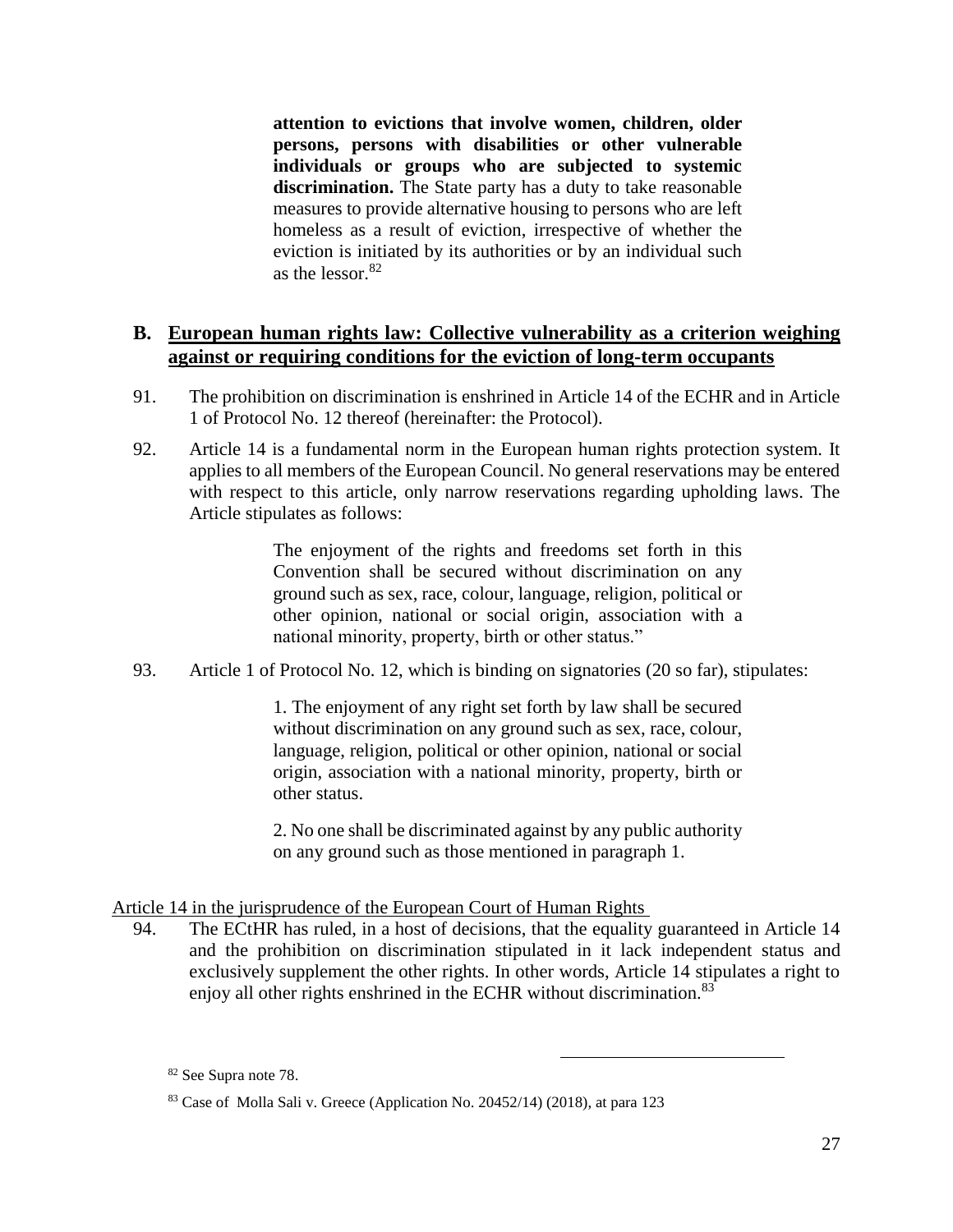95. Accordingly, the ECtHR has ruled that the prohibition on discrimination is integral to the fulfillment of all other rights enumerated in the ECHR and that Article 14 applies without distinction to all rights, even if they differ in nature:

> **It is as though the latter** [Art. 14] **formed an integral part of each of the Articles laying down rights and freedoms. No distinctions should be made in this respect according to the nature of these rights and freedoms and of their correlative obligations**, and for instance as to whether the respect due to the right concerned implies positive action or mere abstention. This is, moreover, clearly shown by the very general nature of the terms employed in Article 14 (art. 14): "the enjoyment of the rights and freedoms set forth in this Convention shall be secured."<sup>84</sup>

- 96. In the case at hand, the violated right is, as noted, the human right to housing, enshrined in Article 8 of the ECHR (defined as protection from interference with the home). The interconnectedness of Articles 8 and 14 was recognized by the ECtHR in a case against Austria involving an eviction following the death of a spouse who had been the renter, despite local law stipulating a surviving spouse has a right to remain in a residence rented by the deceased spouse. The ECtHR ruled Articles 8 and 14 had been breached since the person in question had been evicted because he had been in a same-sex relationship.<sup>85</sup>
- 97. Additionally, Article 14 effectively allows for an expansion of the rights enumerated in other articles when examined through a discrimination/equality lens, where discriminatory treatment would be considered a violation even in cases that would not necessarily result in a finding of a violation taken on their own and absent discrimination. So, for instance, the ECtHR found that the right to family had been violated when the German court refused to force the mother of a child born out of wedlock to provide the father access to the child, despite the fact that Article 8 itself had not been violated. The ECtHR found the fact that fathers of children born out of wedlock are not afforded the same rights as divorced fathers to be discriminatory.<sup>86</sup> In other words, the incorporation of Article 14 into the remaining articles of the ECHR provides an extra layer of protection beyond those built into each and every article.
- 98. Article 14 has such potent status that it has been found to apply to private legal disputes as well, rather than only public matters, and it is employed to avoid discriminatory legal situations or interpretations that lead to such even in private disputes.

Admittedly, the Court is not in theory required to settle disputes of a purely private nature. That being said, in exercising the European supervision incumbent on it, i**t cannot remain** 

 $\overline{a}$ <sup>84</sup> Case of Relating to Certain Aspect of the Laws om the Use of Languages in Education in Belium v. Belgium (MERITS) (Application No. 1474/62) (1968), at para 9 of "the law" part

 $85$  Case of Karner v. Austria (Application No. 40016/98) (2003), at para 42-43

<sup>86</sup> Case of Sommerfeld v. Germany (Application No. 31871/96) (2003)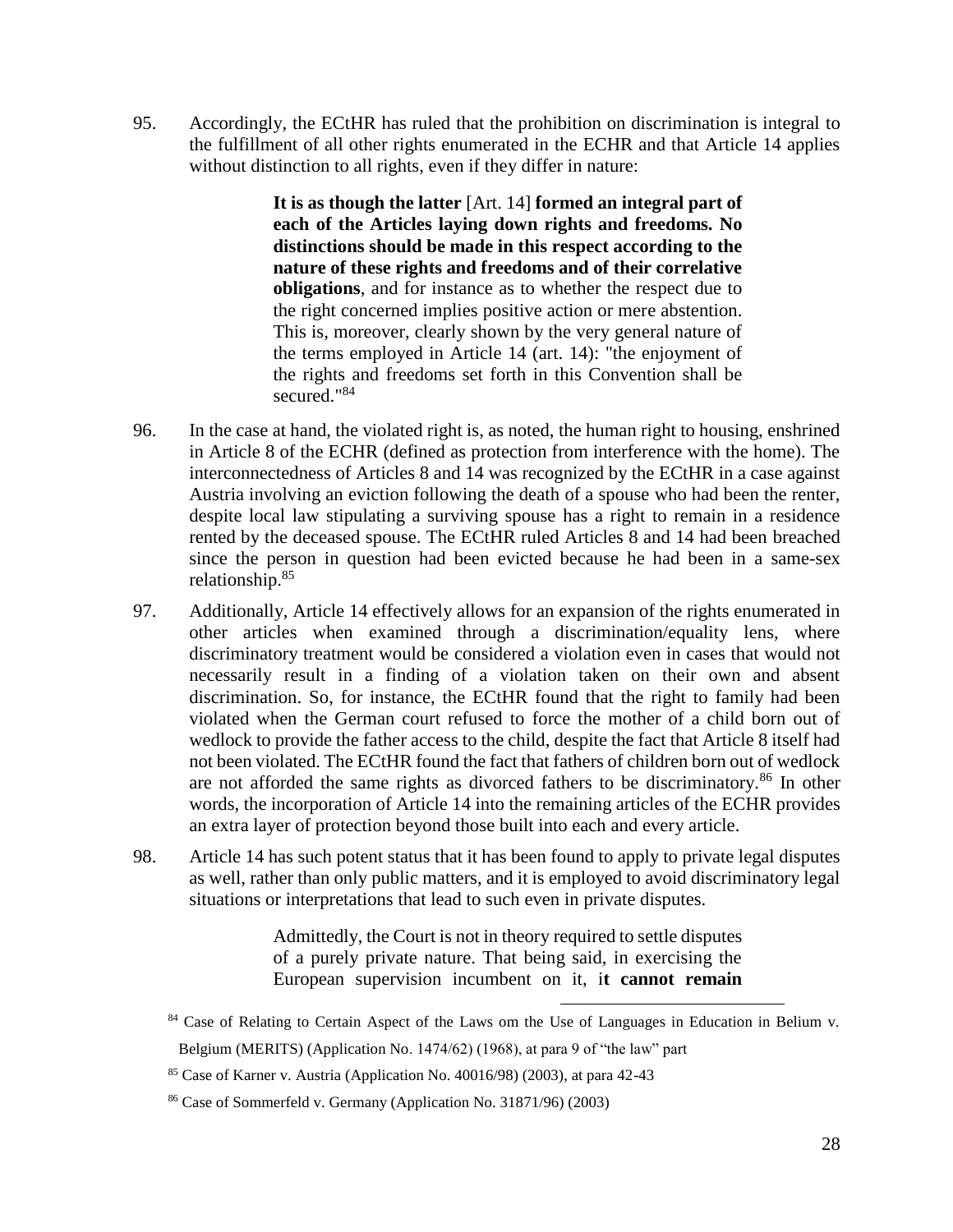**passive where a national court's interpretation of a legal act,** be it a testamentary disposition, **a private contract**, a public document, a statutory provision or an administrative practice **appears unreasonable, arbitrary or, as in the present case, blatantly inconsistent with the prohibition of discrimination established by Article 14** and more broadly with the principles underlying the Convention (see Larkos v. Cyprus [GC], no. [29515/95,](https://hudoc.echr.coe.int/eng#{%22appno%22:[%2229515/95%22]}) §§ 30-31, ECHR 1999-I). <sup>87</sup>

Article 1 of the Protocol in the jurisprudence of the European Court of Human Rights

99. Article 1 expands the protection from discrimination afforded by Article 14, stipulating a prohibition on discrimination outside the rights enumerated in the ECHR and applicable to any right set forth in law. The Article protects against discrimination in each of the following four categories: (1) The enjoyment of rights set forth in domestic law; (2) The implementation of obligations incumbent on a public authority by law; (3) The exercise of a discretionary governmental power; (4) By any act or omission in the exercise of any power granted to a public authority.<sup>88</sup>

Article 14 as amplifying the rights of marginalized groups

100. The ECtHR has ruled in numerous cases that in some circumstances, a state's failure to take action to correct factual inequality between groups by treating them differently may amount to a violation of Article 14 (in conjunction with the article pertaining to the relevant right).

> According to the Court's well-established case-law, in order for an issue to arise under Article 14 there must be a difference in treatment of persons in relevantly similar situations (see Hämäläinen, cited above, § 108), or an issue will arise when States fail to treat differently persons whose situations are significantly different (see Thlimmenos, cited above, § 44 in fine). On the latter point **the Court reiterates that Article 14 does not prohibit a member State from treating groups differently in order to correct "factual inequalities" between them; indeed in certain circumstances a failure to attempt to correct inequality through different treatment may in itself give rise to a breach of the Article** (see Case "relating to certain aspects of the laws on the use of languages in education in Belgium" (merits), 23 July 1968, § 10, Series A no. 6; Stec and Others v. the United Kingdom [GC],

 $87$  Case of Pla and Puncernau v. Andra (Application No. 69498/01) (2004), at para 59

<sup>88</sup> Case of SAVEZ CRKAVA "RIJEČ ŽIVOTA" AND OTHERS v. CROATIA (Application No. 7798/08) (2010), at para 103-105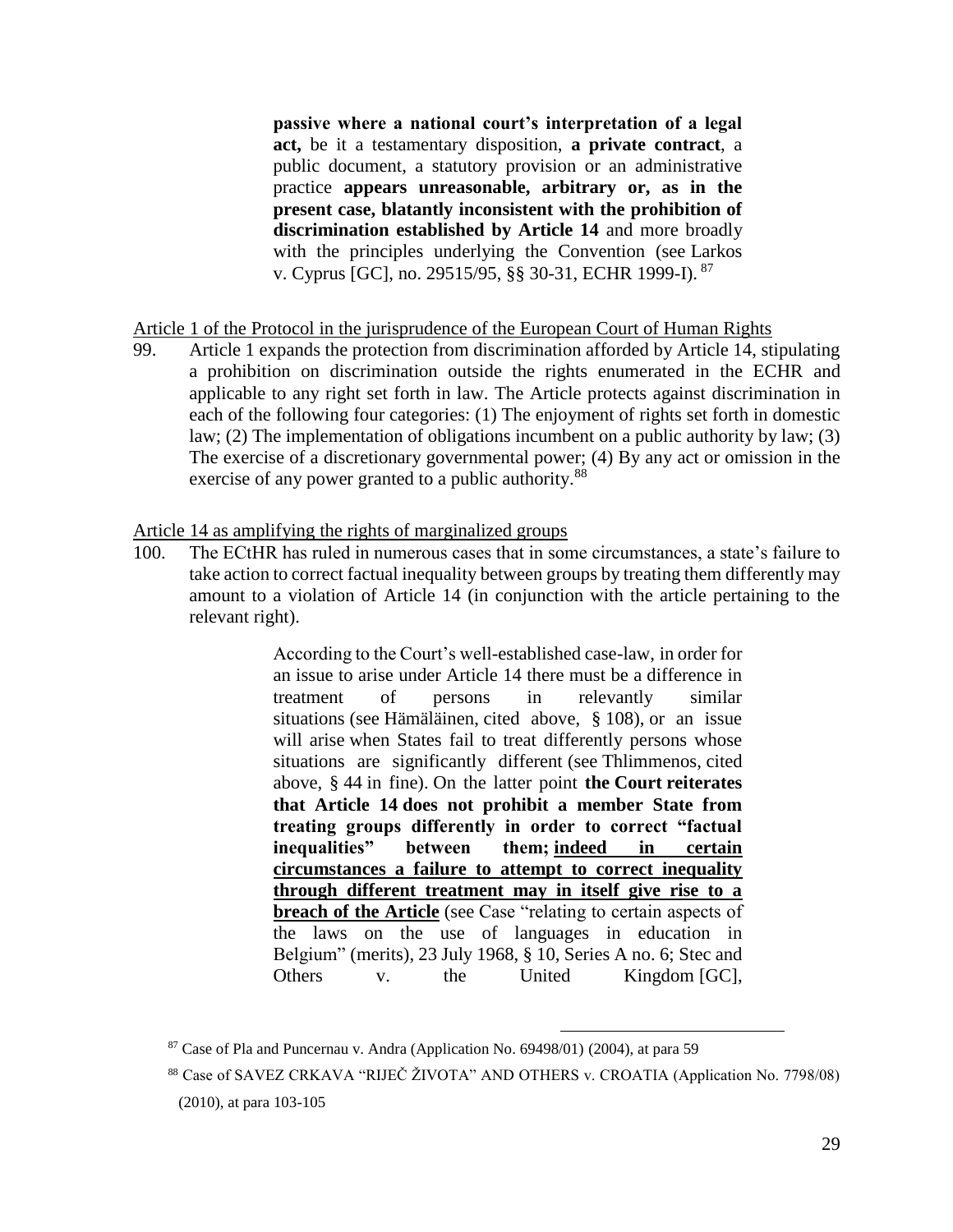nos. [65731/01](https://hudoc.echr.coe.int/eng#{%22appno%22:[%2265731/01%22]}) and [65900/01,](https://hudoc.echr.coe.int/eng#{%22appno%22:[%2265900/01%22]}) § 51, ECHR 2006-VI; and Muňoz Diaz v. Spain, no. [49151/07,](https://hudoc.echr.coe.int/eng#{%22appno%22:[%2249151/07%22]}) § 48, ECHR 2009). <sup>89</sup>

- 101. It follows that equal treatment of unequals could amount to a violation of the right to equality. Consequently, the application of "ordinary" rules to a dispute between a marginalized, disadvantaged group (or individuals belonging to it) and a strong, wellprotected group with access to alternative remedies (or individuals belonging to it) may constitute a violation of the right to equality.
- 102. The ECtHR has ruled that **courts have a duty** to consider the violation of a right in the context of the victim's group vulnerability and to accord special weight to membership in a vulnerable community. Therefore, any judicial inquiry into a litigants' rights that fails to take vulnerability into account could amount to a violation of the right to equality in conjunction with the relevant right.<sup>90</sup>
- 103. The need to consider the vulnerability of a minority as amplifying other rights has been recognized specifically in the context of the right to housing. In a ruling concerning a French government decision to evict a Roma community that had lived in a certain area for years illegally and in contravention of zoning designations, the ECtHR clarified that the vulnerability of the community facing eviction was an important consideration that must be taken into account in all regulatory, planning and enforcement decisions. The ECtHR emphasized that this consideration should play a role in assessing proportionality and striking a balance between the competing interests on questions such as the permissibility and necessity of the eviction, its timing, the method used and the housing alternatives offered. The court ultimately ruled that the proportionality of the eviction had not been adequately assessed and, therefore, the applicants' right to housing under Section 8 had been violated:

In addition, it is necessary, as the government have accepted, to take into account the fact that the applicants belong to a vulnerable minority. The court would refer to its previous finding that the vulnerable position of Gypsies and travelers as a minority means that some special consideration should be given to their needs and their different lifestyle both in the relevant regulatory planning framework and in reaching decisions in particular cases (see Connors, cited above, §84; Chapman, cited above, §96; and Stenegry and Adam, cited above). It has also stated in Yordanova and Others (cited above, *§§129 and 133)* that, in cases such as the present one, the applicants' specificity as an underprivileged social group and their resulting needs must be taken into account in the

 $89$  Case of Taddeucci and Mccall v. Italy (application no. 51362/09) (2016), at para 81

 $90$  See, for instance, a ruling in which the ECtHR found a violation of Article 14 when domestic courts failed to consider the vulnerability of a sex worker from Nigeria who lived lawfully in Spain when reviewing complaints she had made about her treatment by police officers: Case of B.S. v. Spain (Application No. 40016/98) (2012), at para 62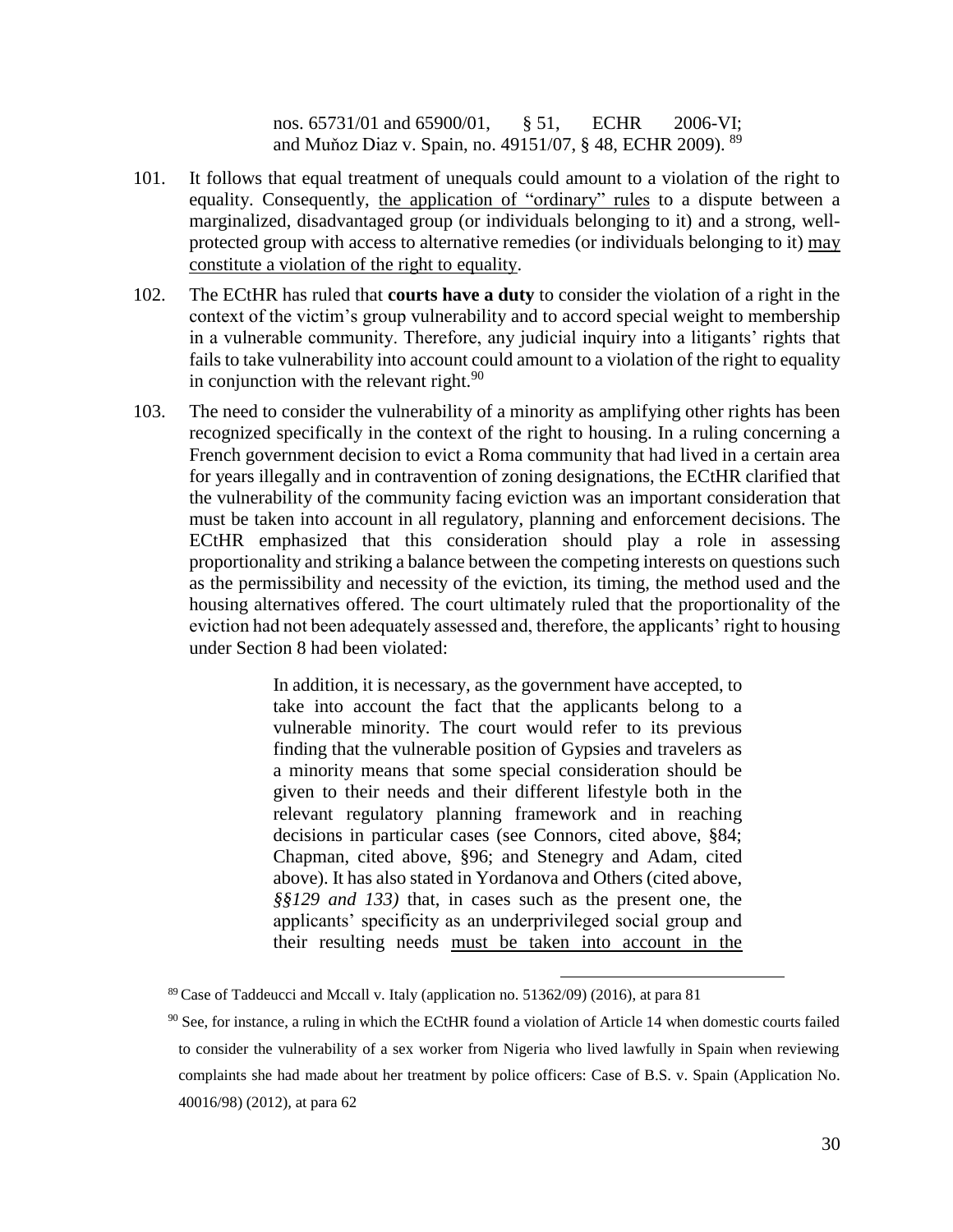proportionality assessment that the national authorities are under a duty to undertake, not only when considering approaches to dealing with their unlawful settlement but also, if their removal is necessary, when deciding on its timing and manner and, if possible, arrangements for alternative shelter.<sup>91</sup>

- 104. Notably, in a partly dissenting opinion, one member of the presiding panel found the court should have separately examined a possible violation of Article 14 in conjunction with Article 8, given that the applicants were a vulnerable minority. The judge maintained that when the state becomes aware of unacceptable treatment of a vulnerable minority, it must examine whether discrimination, direct or indirect, is at play. The judge added that more openness on the part of the court to perform such an examination would encourage state authorities to pay closer attention to the procedural requirements of Article 14, which are vital to the struggle for the elimination of discrimination.<sup>92</sup>
- 105. ECtHR jurisprudence on the rights of Roma communities has included a finding that contracting parties are under an obligation to create conditions that would allow these communities to maintain their special way of life.<sup>93,94</sup> In one case, the court explicitly stated that vulnerable communities may sometimes need help in order to enjoy the same rights as the majority, and that given Article 14, in the context of Article 8, **vulnerability must play a key role when considering how to address illegal settlement (in that case, on state land):**

In general, **the underprivileged status of the applicants' group must be a weighty factor in considering approaches to dealing with their unlawful settlement** and, if their removal is necessary, in deciding on its timing, modalities and, if possible, arrangements for alternative shelter. This has not been done in the present case. <sup>95</sup>

106. Recognition that vulnerability requires special protection and, as such, should be included in the assessment of balance and proportionality is well established in the ECtHR's jurisprudence,<sup>96</sup> which bolsters protection against violations of the rights **of members of communities that have been historically subjected to discrimination and marginalization.**

<sup>&</sup>lt;sup>91</sup> See a case concerning a French government decision to evict a Roma community that had lived in a certain area for decades, illegally and in contravention of zoning designations: Case of Winterstein and Others v. France (Application No. 27013/07) (2013), at para 160, 167.

 $92$  Case of Winterstein and Others v. France (Application No. 27013/07) (2013), Partly Dissenting Opinion of Judge Power-Forde.

 $93$  Case of Connors v. The United Kingdom (Application no. 66746/01) (2004), para 84.

 $94$  Case of Chapman v. The United Kingdom (Application no. 27238/95) (2001), para 96.

<sup>95</sup> Case of Yordanova and Others v. Bulgaria (Application no. 25446/06) (2012), at para 129 and 133

<sup>96</sup> See, e.g.: Case of Orsus and Others v. Croatia (Application No. 15766/03) (2010), at para 147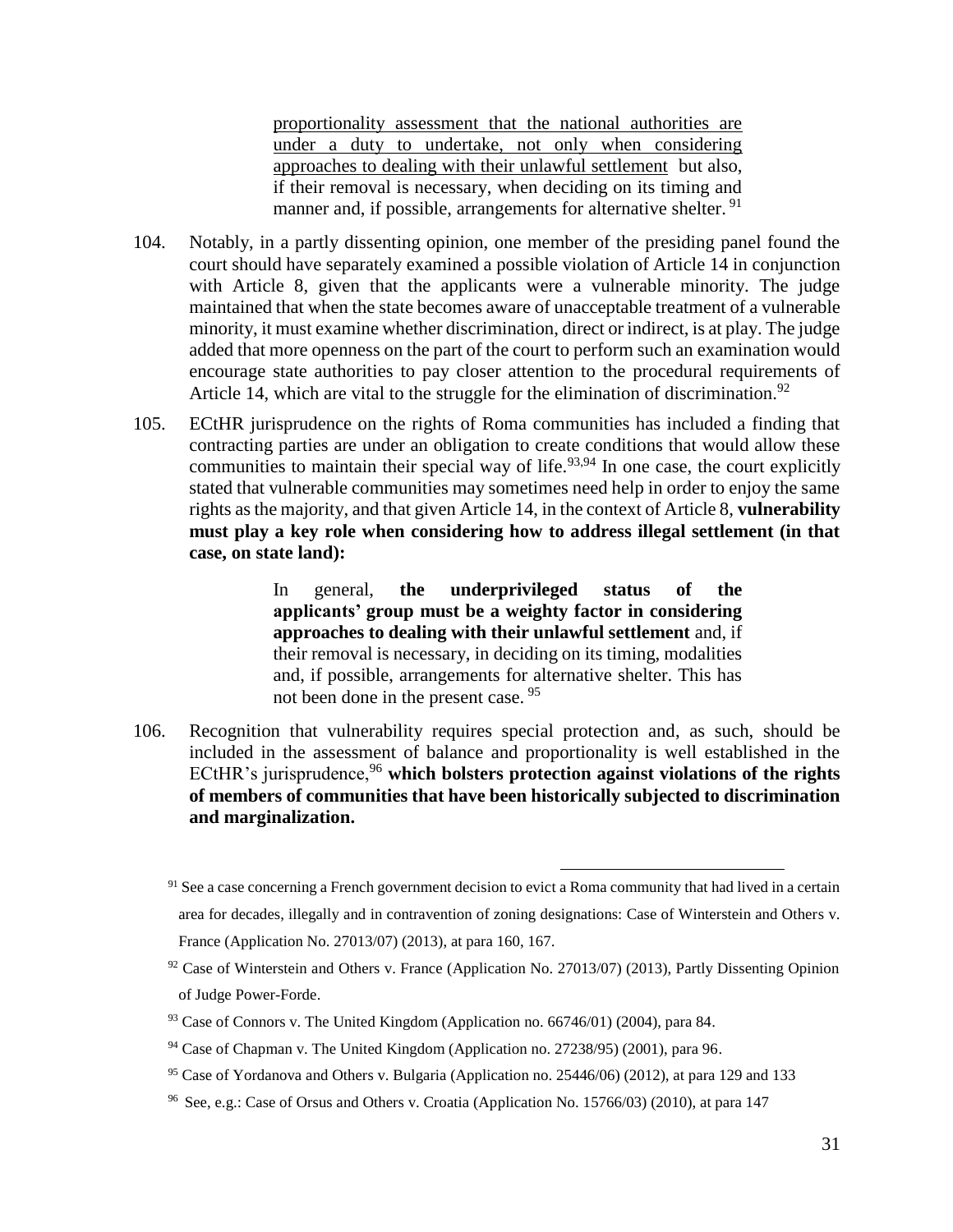107. A similar principle has been enshrined in the African Charter on Human and Peoples' Rights (1986), where the right to equality is set forth in Article 2. In the principles and guidelines for the Charter's implementation, the African Commission on Human and People's Rights stipulated a heightened obligation to provide protection to members of vulnerable groups (emphasis added):

> In ensuring effective equality in the enjoyment of economic, social and cultural rights, **Member States must pay particular attention to members of vulnerable and disadvantaged groups**. Such individuals are often disproportionately affected by a failure of the State to ensure economic, social and cultural rights and/or are direct victims of discriminatory laws, policies and customary practices.

# **V. Conclusion regarding proportionality in the context of competing rights between long-term occupants and owners or their substitutes**

- 108. The aforesaid leads to the following legal conclusions regarding the position international human rights law takes with respect to addressing a dispute involving a party with proprietary title to land that wishes to evict the occupant of a home built on said land.
- 109. First, international human rights law recognizes the **right to housing** as a person's right to continue living in their home. It is a fundamental right, which is no different from other non-absolute rights recognized in international law, including the right to property.
- 110. When the right of long-term occupants to continue living in their home conflicts with the property owner seeking their eviction, a balance must be struck while considering the following factors:
	- a. The long-term occupants' good faith (the circumstances under which they came to occupy the property serving as their home);
	- b. The identity of the property owner
		- i. Whether it is someone with personal and/or generational ties to the property - the closer and more personal the ties to the property, the stronger the right to possession thereof;
		- ii. Is it a private individual or a corporation? A private individual has stronger rights than a corporation;
		- iii. What type of interest does the title owner have in the property? An economic interest would shift the balance toward a financial remedy rather than eviction.
	- c. **The effect eviction would have on reconciliation or, conversely, its potential for social disruption:**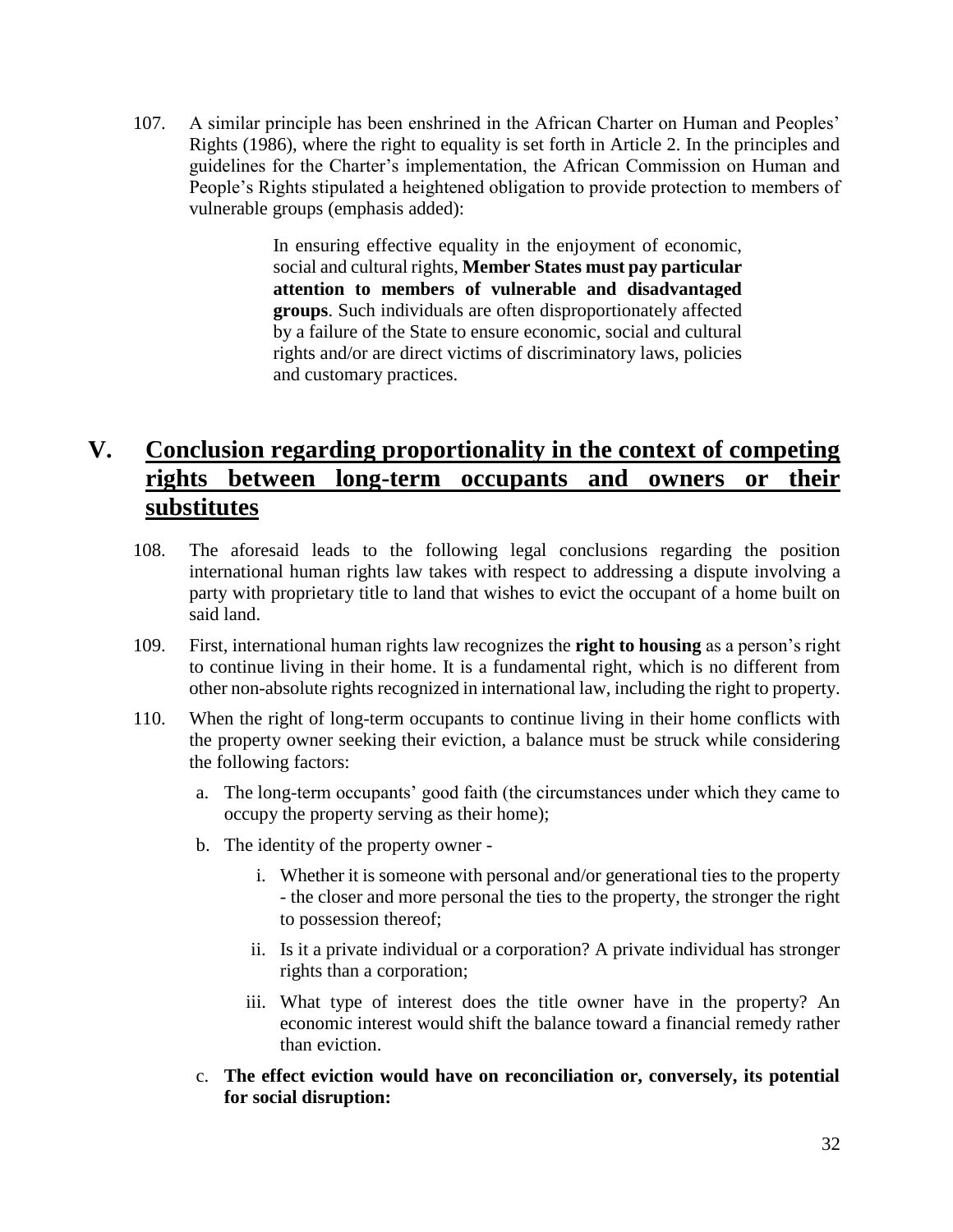- i. When the eviction of entire communities is at stake, the ramifications extend beyond any private property dispute between owners and occupants. Mass evictions of this kind affect social cohesion, pre-existing rifts and the chances of encouraging reconciliation, or, conversely, driving the rift further and inducing unrest;
- ii. These questions are particularly relevant to vulnerable communities. Mass evictions are carried out against these communities almost exclusively. As the UN Special Rapporteur on the right to adequate housing noted, evictions exacerbate social inequality, segregation and separation and intensify social conflicts, especially between the majority and minority groups;
- iii. For this reason, mass evictions have a direct and immediate impact on social rifts and their potential exacerbation. Therefore, this significant social consideration must be factored into policy alongside other considerations pertaining to the conflicting rights of owners and occupants.

#### d. **The collective connection, discrimination and vulnerability in the parties' relationship:**

- i. Belonging to a vulnerable, marginalized and discriminated group, particularly one with a long history of discrimination and deprivation in the society in question, amplifies the right to housing of those bearing it, giving it considerable additional weight;
- ii. If an entire community is in danger of eviction, and if this community is vulnerable and underprivileged, as noted, protection from eviction is also amplified, given the violation of the right to community life and culture it would involve.
- 111. On this issue, it is relevant to recall that the task of balancing to which this amicus curiae brief refers and which addresses individual rights may be subject to a legal treaty entered into by the legitimate representatives of the parties to an international conflict or to a regime change. Such representatives may mutually waive individual rights.<sup>97</sup> As noted in the introduction to this amicus curiae brief, this matter lies beyond the scope of this brief. However, it is important to note that the assessment process described both above and below determines rights in the absence of such treaty.

# **VI. The right to housing as a property right in international law**

## **A. General**

112. Alongside the human right to housing, which is a standalone right as elucidated above, international human rights law acknowledges that in certain circumstances, the ties longterm occupants have to a property that has served as their home for many years **produces** 

 $\overline{a}$  $97$  See German Unification Treaty, Supra note 50, which stipulated that despite the principle that property taken by the previous regime should be restored to its original owners, in certain conditions, individuals who had legally purchased a property relying on the prevailing laws in the area could keep it and the owners would receive compensation.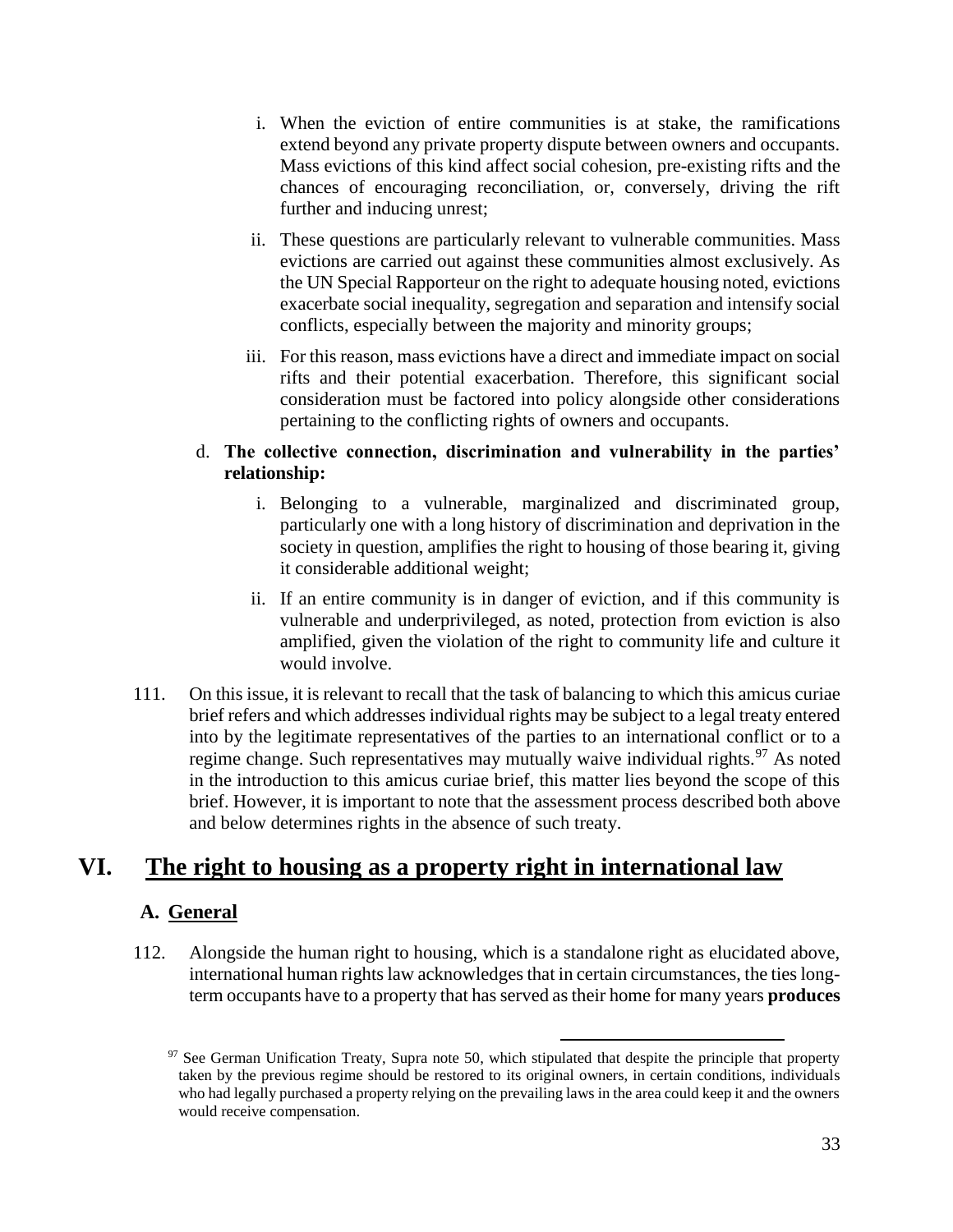**title to the property.** It is not a right of ownership, nor does it negate the owner's title. However, it does provide an added layer of protection for possession and use of the property by the long-term tenants and produces competition not just between ownership rights and the right to housing, but also between two proprietary rights - the owners' proprietary title and the occupants' right to continued possession and use of the property.

- 113. The jurisprudence of the Inter-American Court of Human Rights and the ECtHR shows the legal ties between a long-term occupant and the property serving as their home are recognized as a proprietary right when the occupant has a legitimate expectation for said ties to be of unlimited duration, particularly in the context of long-term occupants that belong to a vulnerable, discriminated population.
- 114. While the ICCPR and the ICESCR, to which Israel acceded, do not recognize proprietary rights directly, as Prof. José Alvarez, former president of the American Society of International Law, illustrates in his seminal paper on this topic, broad recognition of the right to property in regional human rights instruments, and recognition of the prohibition on discrimination with respect to property in other international instruments (also acceded to by Israel), do lead to the conclusion that many countries that acceded to the latter recognize international law acknowledges the right to property.<sup>98</sup>
- 115. Perceptions regarding the human right to property and its status have developed extensively in recent years, mainly through topical human rights instruments. For instance, the Convention on the Elimination of All Forms of Discrimination against Women protects property in the context of discrimination against women, while the International Convention on the Elimination of All Forms of Racial Discrimination protects it in the context of racial discrimination. This has been made necessary by the failure of domestic and international law to achieve equality on property matters for women and racialized groups (as the term is defined in ICERD). This concept, which underscores equality in property, is central to the struggle for gender and race equality, but also to how international human rights law conceptualizes protection for property.<sup>99</sup>
- 116. This approach to the right to property, which is a slight departure from the legal/judicial individual approach taken by many countries, necessitates a reexamination of the right to property alongside other rights pertaining to equality and enshrined in various conventions. In fact, according to this approach, the right to property should be given the same status and seen in the same way as other rights that promote equality for vulnerable groups.<sup>100</sup>
- 117. This approach also sheds light on the manner in which various domestic laws (for instance, land registry regimes, family laws, inheritance laws, and the likes) impact vulnerable groups and how devastating property violations are for such groups in particular (poverty, homelessness and more). $101$

<sup>98</sup> José E. Alvarez, The Human Right of Property, 72 U. Miami L. Rev. 580, 653 (2018)

<sup>99</sup> Kerry Rittich, *The Properties of Gender Equality*, *in* HUMAN RIGHTS AND DEVELOPMENT: TOWARDS MUTUAL REINFORCEMENT 87, 89

<sup>100</sup> See Supra note 98, pp. 661-662.

<sup>101</sup> Janet Walsh, *Women's Property Rights Violations in Kenya*, *in* HUMAN RIGHTS AND DEVELOPMENT, *supra* note 43, at 133.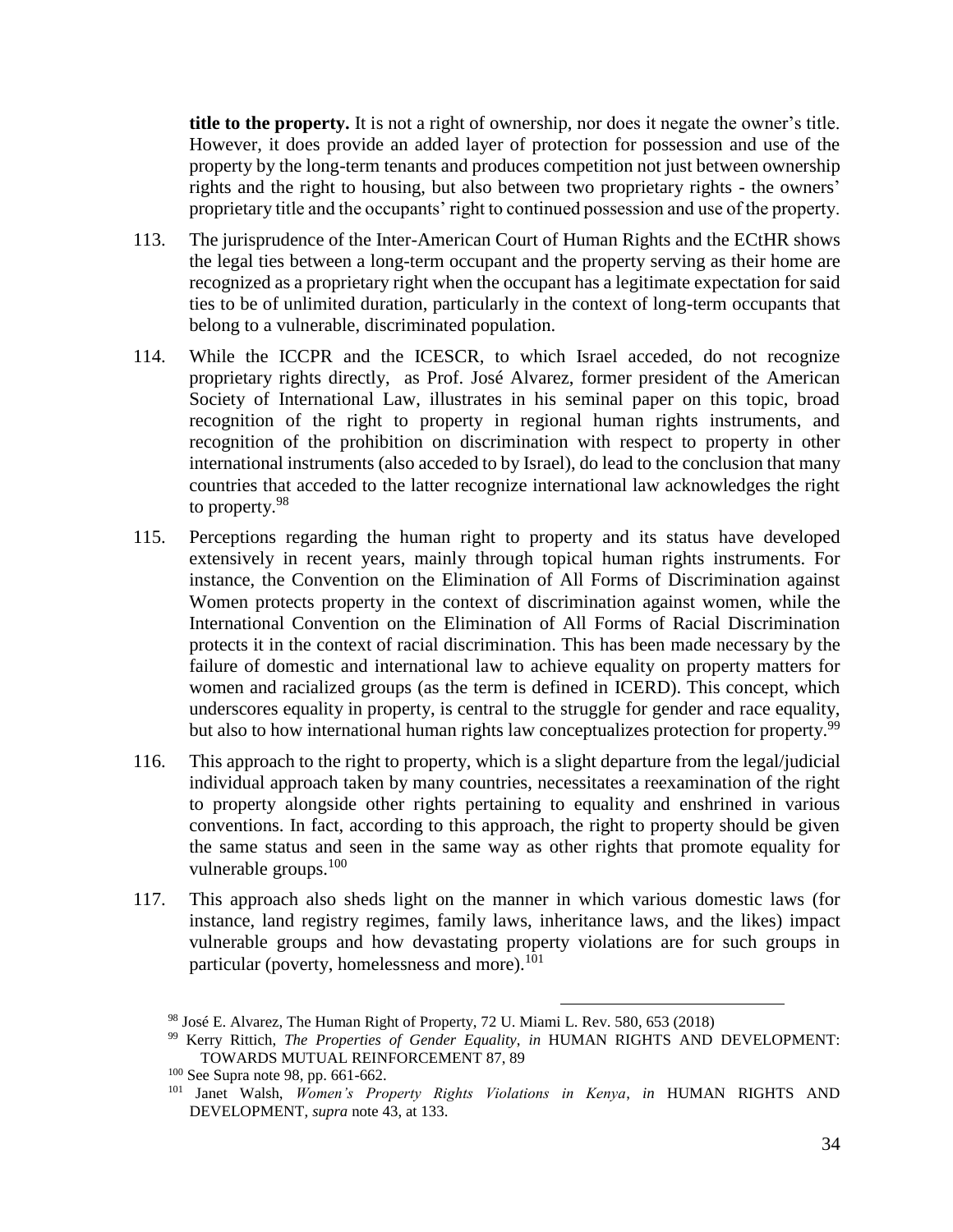### **B. The human rights to property in the jurisprudence of regional human rights tribunals**

- 118. The ECtHR has recognized proprietary rights as emanating from long-term possession in the context of legitimate expectation for use and possession for unlimited duration.
- 119. Under the heading, "Protection of Property," Article 1 of Protocol No. 1 to the ECHR sets forth as follows:

Every natural or legal person is entitled to the peaceful enjoyment of his possessions. No one shall be deprived of his possessions except in the public interest and subject to the conditions provided for by law and by the general principles of international law.

The preceding provisions shall not, however, in any way impair the right of a State to enforce such laws as it deems necessary to control the use of property in accordance with the general interest or to secure the payment of taxes or other contributions or penalties.

- 120. In a number of cases, the ECtHR interpreted the term "possessions," a requisite for the application of the article, as including possession without formal ownership, $102$  subject to several conditions: occupants have had possession for many years with the state's awareness and without objection; occupants acted as owners would (for instance, paid taxes) and entered the property in good faith. When all these conditions are satisfied, the court ruled, the party in possession my develop title to the property, protected under the article.<sup>103</sup>
- 121. So, for example, in a case concerning an internally displaced family from Georgia that had lost its property during the war and received the state's permission to live in a certain house, the ECtHR found that the long-term possession of the property (more than ten years); the good faith entry thereto; the state's awareness of the occupant's possession of the property and the fact that he treated it as an owner would (a feature that was accorded particular importance); as well as the monetary aspect of possession (economic interest) all together amounted to "possessions" for purposes of the application of Article 1 of the Protocol and proprietary protection and status for the applicant's right.<sup>104</sup>
- 122. In another case, in which a holiday home was demolished 37 years after construction and 10 years after the state notified the owners the building was illegal, the ECtHR held that the 27 years in which the state made no claim in the matter, and during which the owners paid taxes on the property as legally required, coupled with the added 10 years the state took to demolish it substantiated the owner's proprietary interest to the enjoyment of the property. This interest was found to be substantive and to fall under the definition of "possessions" protected under Article 1 of the Protocol. The court

 $102$  Case of Hamer v. Belgium (App. No. 21861/03) (2007), at para 75

<sup>103</sup> Case of Saghinadze and Others v. Georgia (App. No. 18768/05) (2010), at para 108

<sup>104</sup> Ibid. paras. 104-108.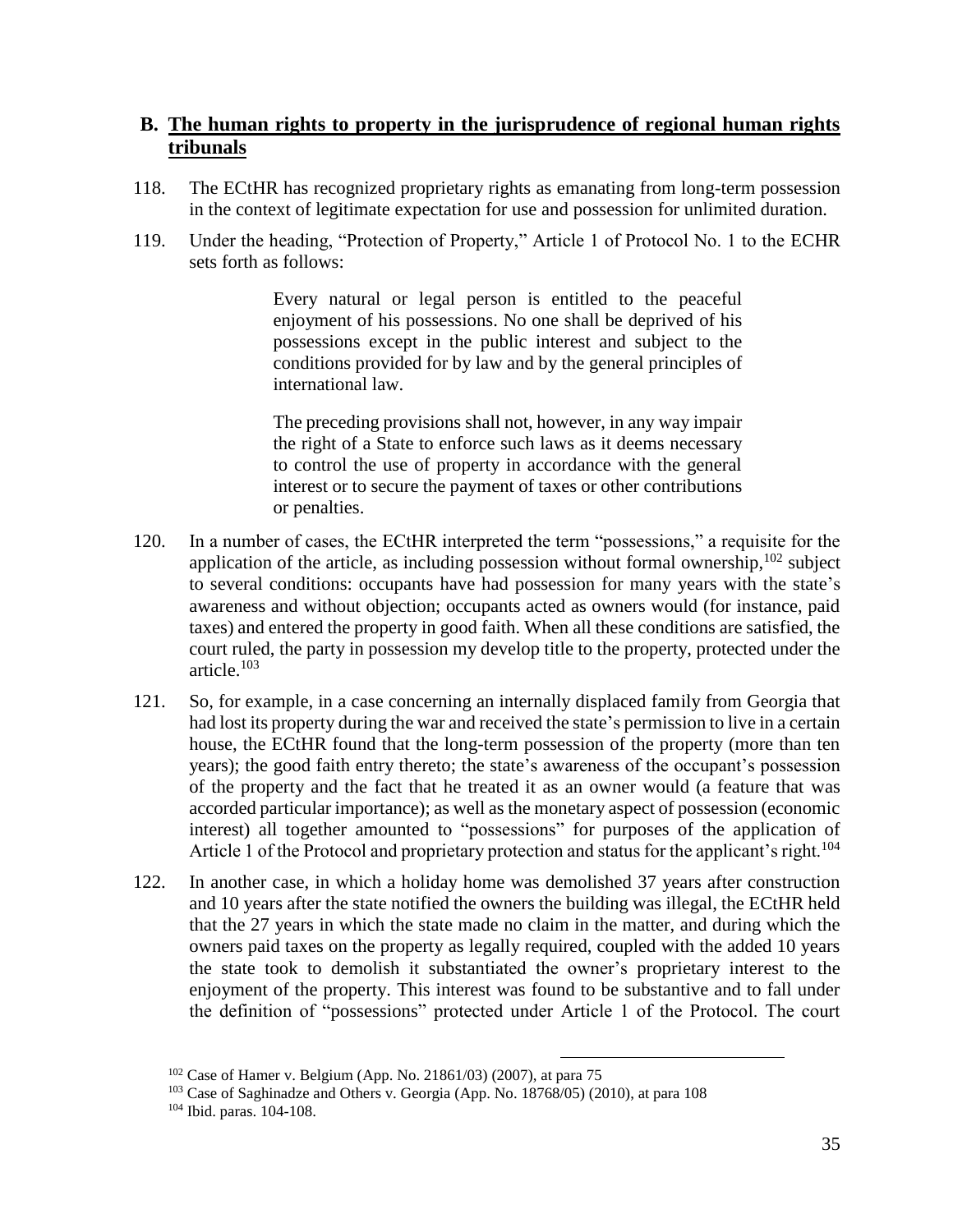added that the applicant had developed legitimate expectations to continue enjoying the possession.<sup>105</sup>

- 123. In a similar case, the court likewise held that a structure built without a legal permit constituted a "possession" and was therefore entitled to proprietary protection, since the state had not made any claim of illegality for a protracted period of time.<sup>106</sup>
- 124. The Inter-American Court of Human Rights has also recognized that long-term occupants' ties to property or land may, in some circumstances, amount to title.
- 125. Under the heading, "Right to Property," Article 21 of the American Convention on Human Rights sets forth:

1. Everyone has the right to the use and enjoyment of his property. The law may subordinate such use and enjoyment to the interest of society.

2. No one shall be deprived of his property except upon payment of just compensation, for reasons of public utility or social interest, and in the cases and according to the forms established by law.

3. Usury and any other form of exploitation of man by man shall be prohibited by law.

- 126. The Inter-American Court has interpreted the Article extremely broadly as going beyond the "classic" meaning of property.<sup>107</sup> Several justifications are put forward for this interpretation:
	- a. Firstly, Article 21 uses vague language, referring to enjoyment of one's property and failing to mention **private property**, although previous versions of the article did include the term **private property**. This leads the court to conclude that the drafters intended for the Article to apply to all types of property rather than just private property in the classic sense of the term.<sup>108</sup>
	- b. Secondly, the court found that human rights treaties are living, developing instruments whose interpretation must be adjusted to suit evolving times and specific current living conditions. $109$
	- c. Thirdly, the court ruled that according to Article 29(b) of the Inter-American Convention, the provisions therein may not be interpreted as restricting the enjoyment of rights guaranteed in other conventions or under domestic law.<sup>110</sup>

<sup>105</sup> Supra, note 102, para. 76.

 $106$  Case of Keriman Tekin and Others v. Turkey (App. No. 22035/10) (2016), at paras 40-43

<sup>107</sup> sawhoyamaxa Indigenous Cmty. v. Paraguay, Merits, Reparations and Costs, Judgment, Inter-Am. Ct. H.R. (ser. C) No. 146, ¶ 120 (Mar. 29, 2006).

<sup>108</sup> Mayagna (Sumo) Awas Tingni Cmty. v. Nicaragua, Merits, Reparations and Costs, Judgment, Inter-Am. Ct. H.R. (ser. C) No. 79, ¶ 145 (Aug. 31, 2001).

<sup>109</sup> Yakye Axa Indigenous Cmty. v. Paraguay, Merits, Reparations and Costs, Judg-ment, Inter-Am. Ct. H.R. (ser. C) No. 125, ¶ 125 (June 17, 2005).

<sup>110</sup> Supra, note 108, para. 147.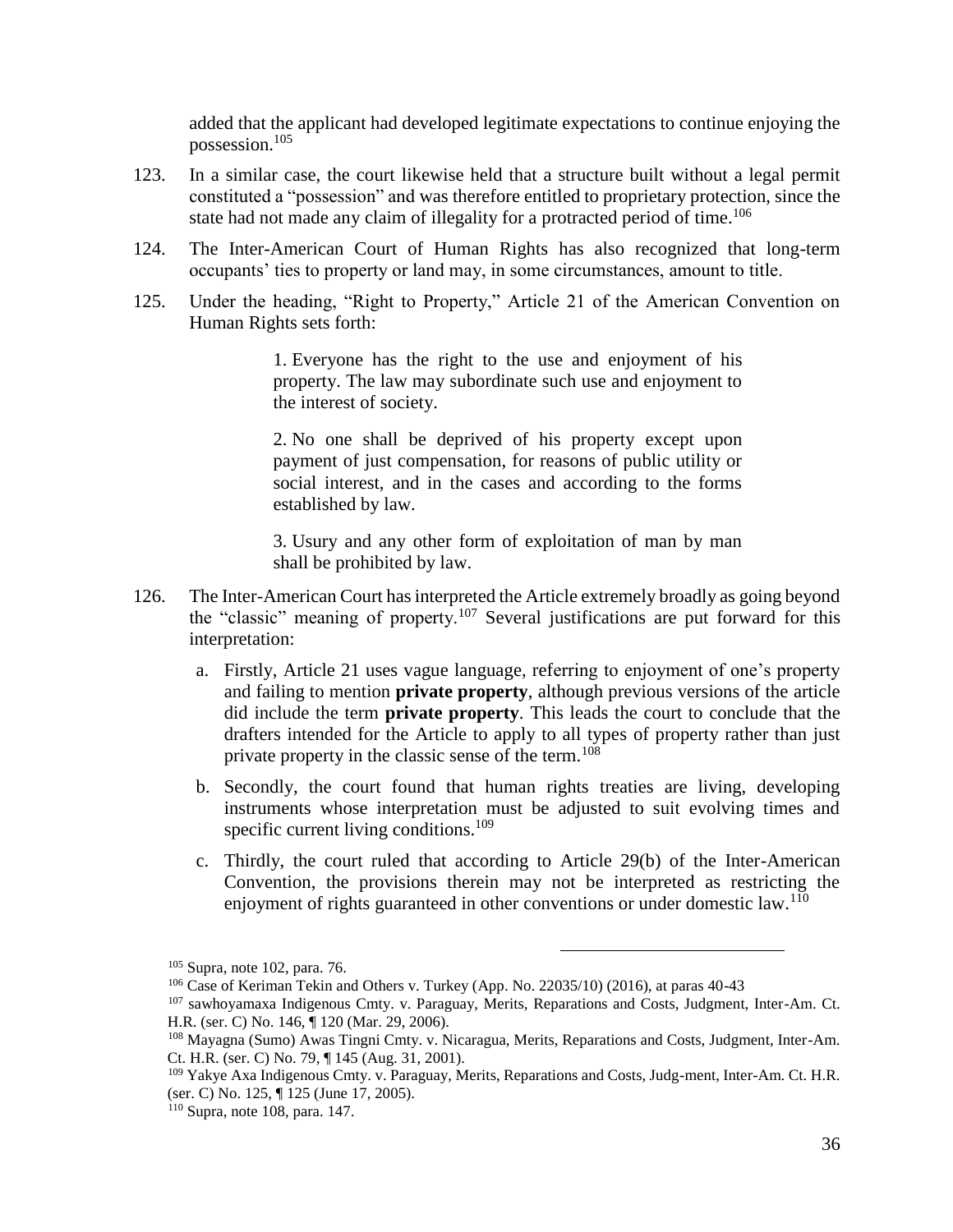- d. Finally, the court relied on the need for a systematic interpretation of conventions in keeping with the provisions of the Vienna Convention on the Law of Treaties, and therefore, interpreted Article 21 in light of the ICCPR, the ICESCR, the Declaration on the Rights of Indigenous Peoples, and their interpretations by the competent bodies.<sup>111</sup>
- 127. Given this broad interpretation and where other appropriate elements are satisfied, the Inter-American Court has recognized indigenous peoples' ownership of certain areas despite the absence of an official title deed. $112$
- 128. The court has also ruled that this property right held by indigenous peoples could, in certain cases, trump the property rights of private individuals or corporations, who would receive monetary compensation for the land, $113$  including in cases in which the official owners were a third party that purchased the land in good faith.<sup>114</sup>

### **C. Conclusion and application**

- 129. Hence, as stated, the perception of property rights as a tool for dispossession and discrimination has developed in recent years, along with the complementary development of protection for the ties vulnerable groups have to property as title in certain circumstances. These developments are part of a trend towards promoting equality and suppressing mechanisms that drive societal disparities.
- 130. In their jurisprudence, both the Inter-American Court of Human Rights and the ECtHR have recognized title arising from long-term, good-faith possession coupled with legitimate expectations for continued, uninterrupted possession.
- 131. It is possible to infer from these rulings that the long-term occupants in the case at hand - who suffer from discrimination in nearly every aspect of life, with particular attention to the fact that the normative framework protecting property inherently discriminates against them - have title to the property that is their home.

## **VII. The application of the doctrine to the case at hand**

- 132. As demonstrated in the first part of this brief, the Palestinian residents of East Jerusalem are clearly underprivileged in terms of status and rights. While this is partly the result of law and partly the result of policy, it is wholly institutional and grounded in historical, deeply ingrained, chronic discrimination.
- 133. The Dweik family, who are the subject of the eviction application addressed herein, are not alone. About 700 residents in the Silwan neighborhood of Batan al-Hawa are under threat of removal from their homes due to various eviction applications that have been filed and are currently in different stages of litigation. In other neighborhoods of East

<sup>111</sup> Saramaka People v. Suriname, Preliminary Objections, Merits, Repara-tions and Costs, Judgment, Inter-Am. Ct. H.R. (ser. C) No. 172, ¶¶ 93–95 (Nov. 28, 2007)

<sup>112</sup> Supra, note 107, para. 128.

<sup>113</sup> Yakye Axa Indigenous Cmty. v. Paraguay, Merits, Reparations and Costs, Judgment, Inter-Am. Ct. H.R. (ser. C) No. 125, ¶¶ 147–49 (June 31, 2005).

<sup>114</sup> Supra, note 107, para. 138.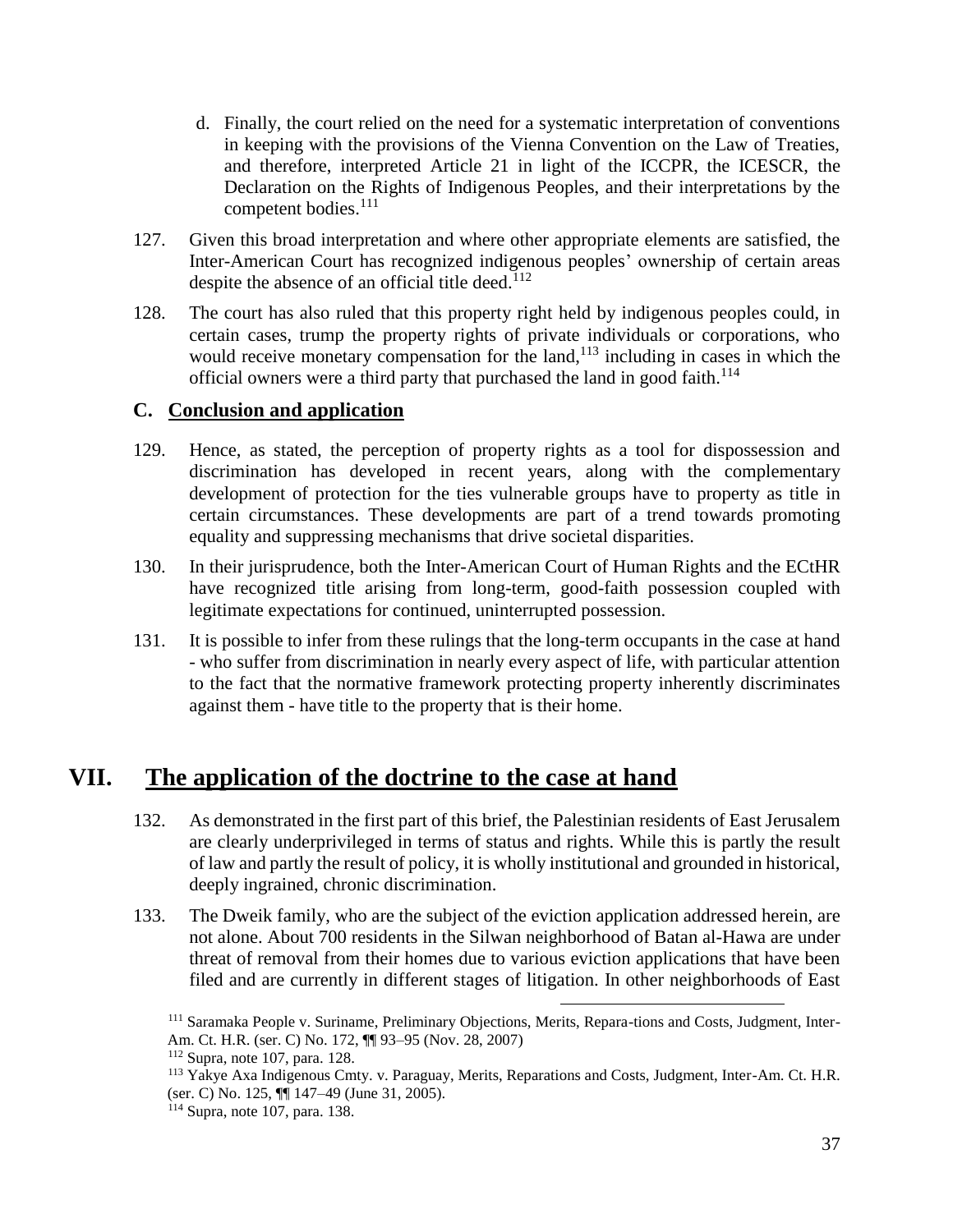Jerusalem, such as Sheikh Jarrah, hundreds more Palestinian residents are under threat of eviction.

- 134. All eviction applications against families in Batan al-Hawa in Silwan were filed by members of the Ateret Cohanim association who had been appointed trustees of the Benvenisti charitable endowment, a historic Jewish charitable endowment that worked in Silwan a century ago. **The system that enabled the appointment of trustees for the Benvenisti charitable endowment and the unique proceeding applied to assets in East Jerusalem, which resulted in trustees who adhere to an ideology that favors the removal of occupants and their replacement with Jewish families having a claim over the Dweik family's property, have been created, maintained and facilitated by or by dint of the State and its institutions. The fact that the appointment of trustees was carried out at the District Court whilst the occupants could not have known that the charitable endowment existed or that an application to appoint trustees for it had been made, and certainly were not given the right to make their case prior to an appointment with such drastic (and tragic) implications for their homes, stems from the legal order created by all three branches of government of the State of Israel - the legislature, the executive and the courts. The release of assets from their status as absentee property, as carried out, without hearing parties liable to be impacted in an asymmetric, discriminatory manner, stems from the legal order created by all three branches of government of the State of Israel - the legislature, the executive and the courts.**
- 135. **These normative, political decisions with respect to property in East Jerusalem were made by the State, not the Benvenisti charitable endowment or Ateret Cohanim, and therefore, the State is a significant, active party (even if informally) to the dispute herein.**
- 136. **Hence, inasmuch as the matter concerns obligations toward persons whose right to housing is in peril, as described in this brief, the State bears enhanced and unique obligations, exceeding the ordinary (the State is always obligated to protect the fundamental rights of its subjects) since it is the State that laid the infrastructure that put the Appellants' rights at risk, including through the following:**
	- a. **Sanctioning the Administrator General's wrongful policy of releasing property automatically without inquiries with all parties concerned;**
	- b. **Creating a normative framework that enables the release of assets to pre-1948 Jewish owners, and their substitutes, even when they are not successors or private individuals;**
	- c. **Creating a normative framework that precludes the symmetrical release of assets to pre-1948 Palestinian owners and their substitutes;**
	- d. **The fact that the District Court, the Charitable Endowment Registrar and the Administrator General allow the appointment of trustees for charitable endowments predating Israel's establishment in a non-public process that does not allow interested parties from the general public to make their case and/or nominate themselves for trustees, and without parties potentially affected by these appointments being aware of same;**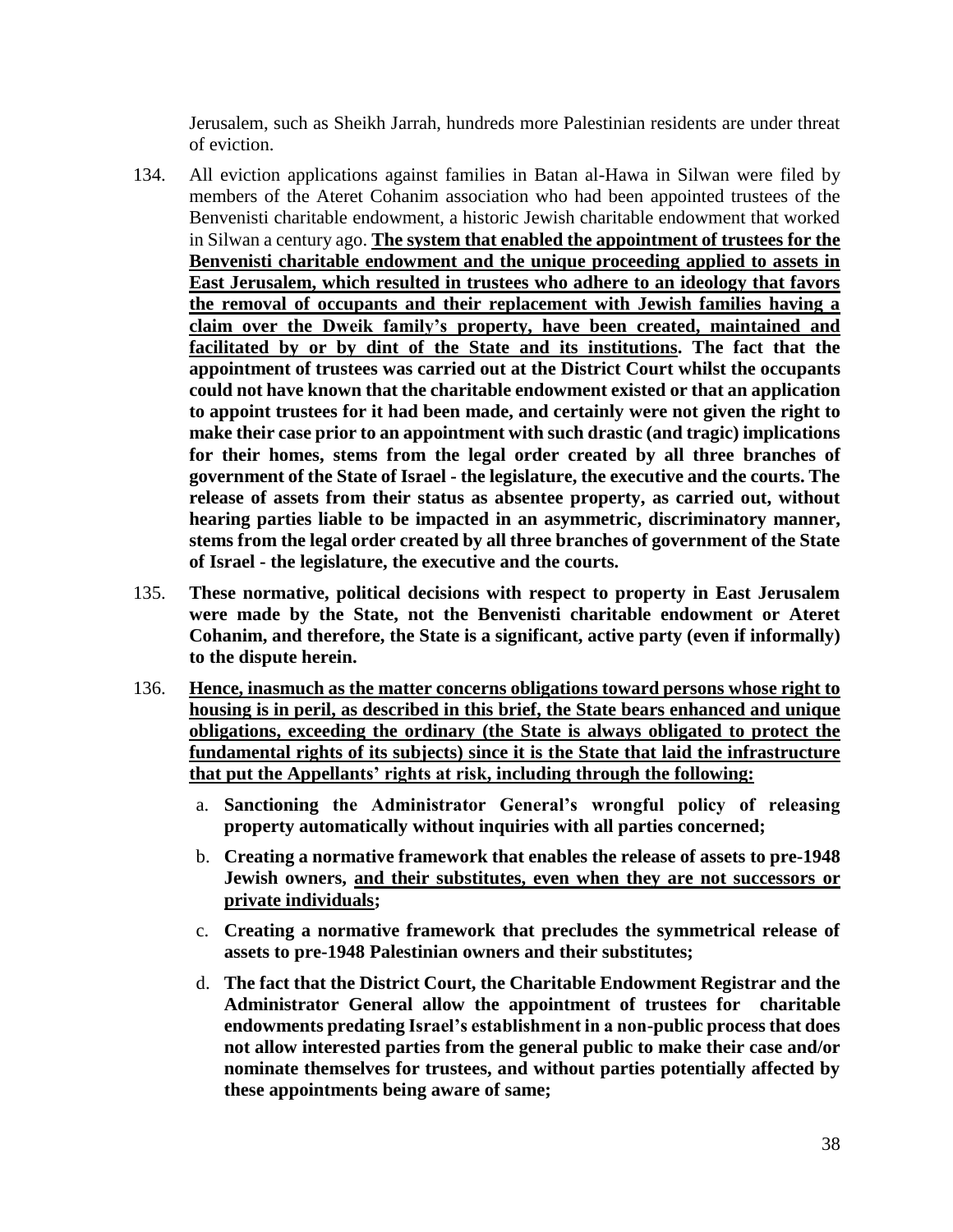- e. **The fact that the Administrator General releases assets to charitable endowments in a secret process and without allowing those potentially affected by the appointment to be heard prior to the release;**
- f. **The fact that the Administrator General employs a policy of releasing assets by way of restoring rights thereto in actuality rather than considering granting compensation in place of restoring property rights;**
- g. **The fact that the judicial system approved all the aforementioned.**

We note that in this brief, we do not seek to impugn the validity or legality of the aforesaid practices, but to have them considered as part of the relevant background when striking a balance and as producing enhanced obligations on the part of the State to protect the Appellants' rights. **In fact, the aforesaid proves the inaccuracy of the view that the eviction proceedings concern a dispute between the occupants and the owners' substitutes and demonstrates the dispute must be seen as involving the State and its authorities.**

- 137. As noted in the factual background, 15 eviction applications filed by the charitable endowment are currently pending, and, since the beginning of 2020, judgments have been issued for the eviction of 19 families in the neighborhood.<sup>115</sup>
- 138. As noted, in this state of affairs, the Appellants' vulnerability must be treated as an element impacting the balance between various factors relevant to the proportionality of the eviction. Additionally, the assessment must also consider the State's contribution to the vulnerability of the community to which the Appellants belong and the discrimination against it rather than focusing solely on the role played by the Benvenisti charitable endowment or Ateret Cohanim. These factors must be given significant weight.
- 139. We now turn to an examination of these factors as relating to the case at hand, relying exclusively on the facts determined by the lower courts in this case and in other cases concerning relevant issues.
- 140. We note that the analysis is performed with respect to the right to housing. However, as clarified above, we believe that, beyond this right, there is an added layer of protection in the form of a proprietary right to possession and use of the property by the occupants.

<sup>&</sup>lt;sup>115</sup> They include, inte alia, the following: CC 60182-10-13 Zarbiv v Basbus; CC 1496-03-15 Schaeferman v. Abu Nab; CC 37827-05-15 Schaeferman v. Rajabi; CC 40939-06-15 (expedited procedure) Schaeferman v. Basbus; CC 27537-09-15 Sirhan v. Schaeferman; CC (expedited procedure) 11330-12-15 Schaeferman v. Burqan; CC (expedited procedure) 55978-12-15 Schaeferman v. Rajabi; CC (expedited procedure) 67449-12-15 Schaeferman v. Rajabi; CC 41560-02-16 Schaeferman v. Jit; CC (expedited procedure) 44060-02-16 Ralbag v. Rajabi; CC (expedited procedure) 11184-03-16 Ralbag v. Shehadeh; CC 35534-02-16 Ralbag v. Shweiki; CC 19509-11-16 Ralbag v. Odeh; CC 34592-02-16 Ralbag v. Abu Rammuz; CC (expedited procedure) 26172-02-16 Ralbag v. Rajabi; CC 3681-10-14 Ralbag v. Dweik (case herein).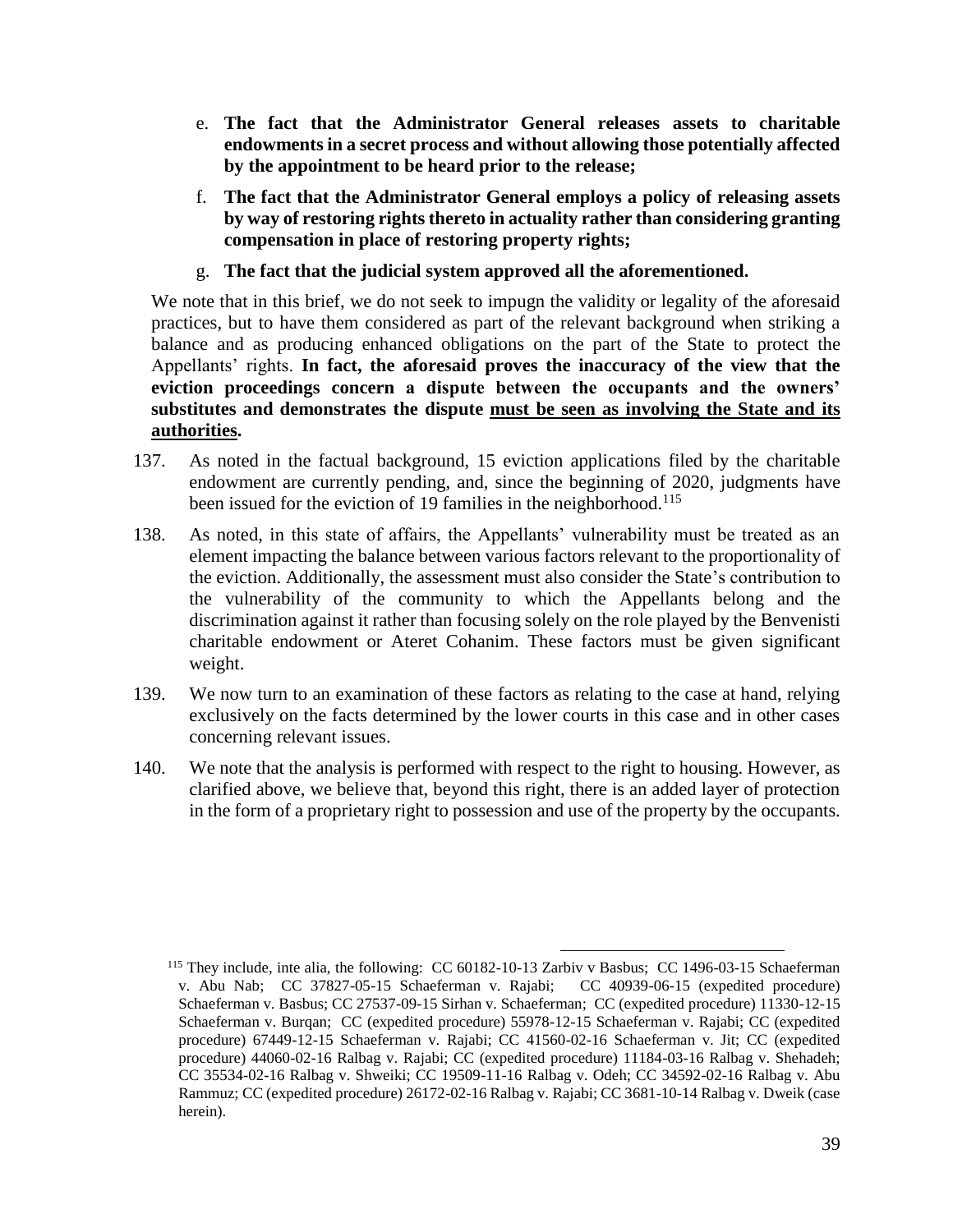## **A. Good faith**

- 141. The Appellants' devisor purchased the property in 1964 or 1965. According to purchasing agreements dating 1965 and 1967 submitted to the court, the Devisor purchased the lot from Mr. Qaid Jaljal and his wife, making payment in full. The two had possession of the property for at least 25 years. Neither the credibility of the purchasing contracts presented nor the purchasers' good faith was disputed throughout the proceedings. They have lived in the property for 56 years. The undersigned understand that after roughly 15 years, ownership is still a matter of dispute among the parties and do not wish to delve into this issue. Nevertheless, on the issue of good faith, in previous proceedings in the case as part of CC (Jerusalem District) 9403-07 **Rabbi Yizhak Ralbag v. Mazen Dweik** (reported in Nevo, May 25, 2012) (hereinafter: previous District Court case), Honorable Justice Farkash found the Devisor had purchased the property in good faith in exchange for payment (paragraph 42 of his judgment). Honorable Vice President of the Supreme Court (as was her title at the time) Miriam Naor, repeated the finding on the matter of good faith in her judgment in CA 5522/12 **Mazen Dweik v. Rabbi Yizhak Ralbag**, paragraph 3 of her judgment (reported in Nevo, July 27, 2014).
- 142. Aside from the judicial findings, the occupants' actions on the one hand and the actions of the authorities in control of the area on the other, further substantiate the former's good faith. For more than 40 years, until the first action brought against them in 2007, the Appellants lived in the property without their rights being questioned. As established in the proceeding, the Appellants paid municipal taxes both to the Jordanian and the Israeli authorities, which were aware of their occupancy and made no claim against them with respect to ownership. The sole claim made was in relation to unapproved building additions constructed by the Appellant's father, for which he served an eight-month prison sentence as he was unable to raise the funds to pay the fine issued against him (previous District Court case, paragraph 9(c)).
- 143. The Appellants had not been aware of the competing title claim until 2007, and as noted, they had purchased the property, lived in it and built their lives in and around it for many decades - all in good faith. With respect to the proportionality test - there is no doubt, nor can there be any doubt, that the Appellants acted in complete good faith and had developed a legitimate expectation to continue living in their home.
- 144. On the other hand, the Ateret Cohanim association and the State of Israel, which, as explained above, aided the former's acquisition of control over the charitable endowment, have engaged in conduct that can hardly be described as honest or as having been undertaken in good faith. The proceedings undertaken by the association vis-à-vis the Charitable Endowment Registrar - for trustee appointments - and the Administrator General - for release of the property - were **all** carried out without informing the occupants, without examining the propriety of the charitable endowment, without exploring limitations arguments and with the help and encouragement of state authorities. As argued above, and as emerges from the facts, this is not a private real estate dispute but a programmatic move towards "Judaizing" the neighborhood, led by the Respondents. **This is also presumably the reason state authorities have aided it.**  In any event, this development could not have occurred without the State's contribution.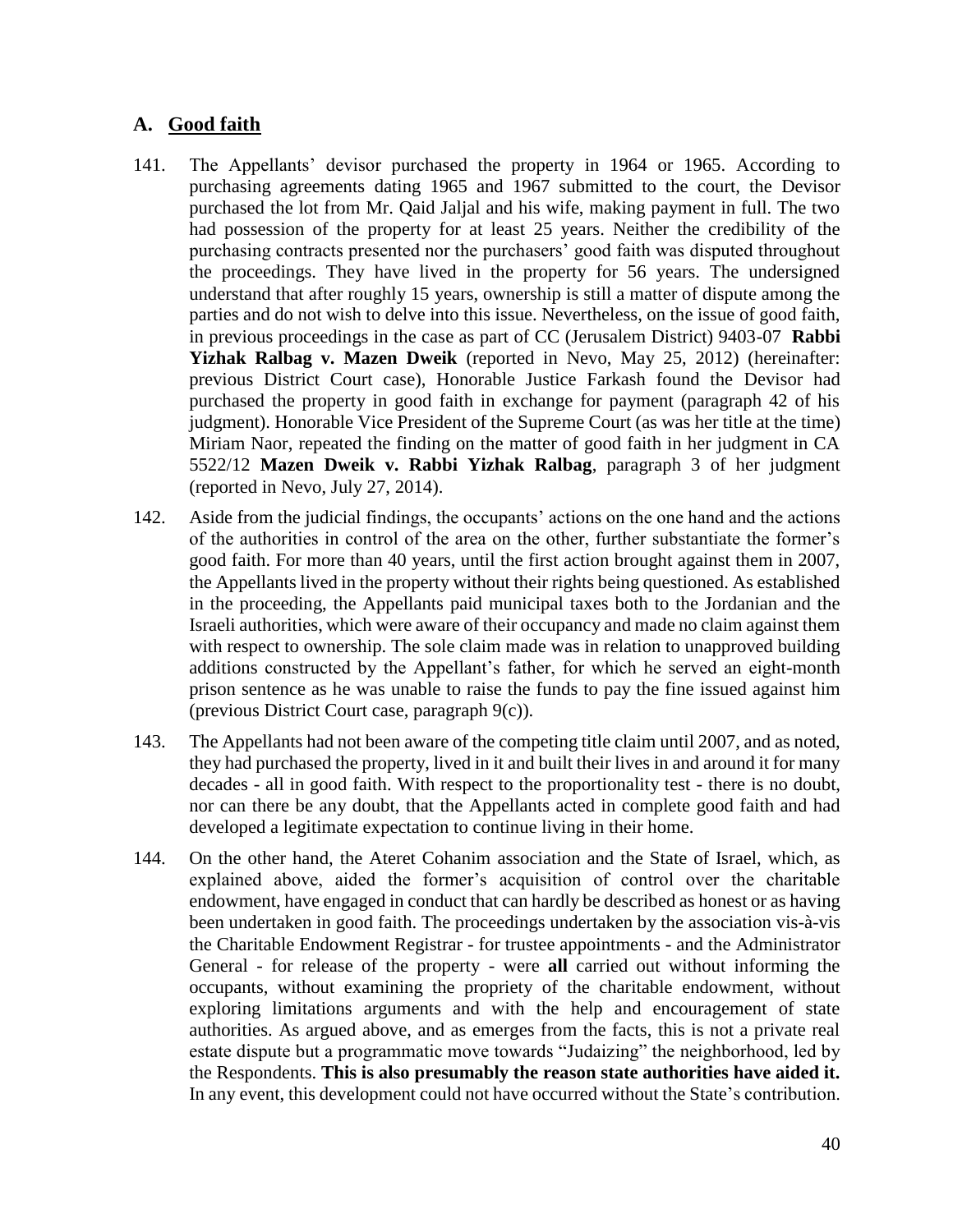145. To conclude this particular issue, as ruled, the finding that the occupants entered the property in good faith remains standing in their favor, and, in any event, a **fourth** generation of the Dweik family is currently occupying the property. With regards to the good faith of the party seeking eviction, all that can be said is that it maneuvered in a manner designed to take the occupants by surprise and present them with a fait accompli by undertaking proceedings that shut them out entirely, a pursuit in which it was aided by the State. This casts a shadow on its good faith.

#### **B. The nature of the ties to the property**

- 146. **The time dimension:** On the one hand, we have the Appellants, who have lived in the property for nearly 60 years, alongside many other families, all of which are at risk of eviction, and all of which together form a community for whom Batan al-Hawa is a home and center of life. The persons currently occupying the property are the great grandchildren of the Devisor who purchased the property in the 1960s - in other words, four generations who have had no other home.
- 147. On the other hand, we have the Respondents, trustees of a charitable endowment established in the 19<sup>th</sup> Century, whose property was abandoned as far back as 1938 on the instructions of the British authorities in the area. This continued until 1946, when properties belonging to the charitable endowment were leased to Mr. Jaljal so that he might care for them. The latter treated the property as its owners, ultimately selling it to the Appellants' devisor (previous District Court case, paragraph 10(d)). In other words, the present Respondents are the substitutes of an owner who lost possession of the property more than 80 years ago.
- 148. **The identity of the parties and their ties to the property:** As noted, the Appellants are private individuals, the fourth generation of a family for whom this property is home. Without delving into the details specifically relating to the Appellants, we generally note that they belong to a social group, namely Palestinian residents of East Jerusalem, that, according to the data presented in the opening section of this amicus curiae brief, has no access to alternative housing and suffers from exceptionally severe development distress. Forced evictions of numerous families within this group means, for a great many of them, not just the loss of a home, but, in high probability, a descent into homelessness and the disintegration of community life (more on the matter of community and culture follows).
- 149. On the other hand, we have the Benvenisti charitable endowment, a public, rather than a private or family endowment, which had, for all intents and purposes, ceased to exist until members of Ateret Cohanim revived it. The Benvenisti charitable endowment trustees on behalf of Ateret Cohanim, were appointed by the District Court. This is their **sole** connection to the charitable endowment. They are not, in any way, continuing the path of the charitable endowment, established, as noted, to help the poor. In other words, the party seeking restitution is not an owner who may have a deep emotional connection to a home from which they were expelled. It is, in fact, an association with purely political interests.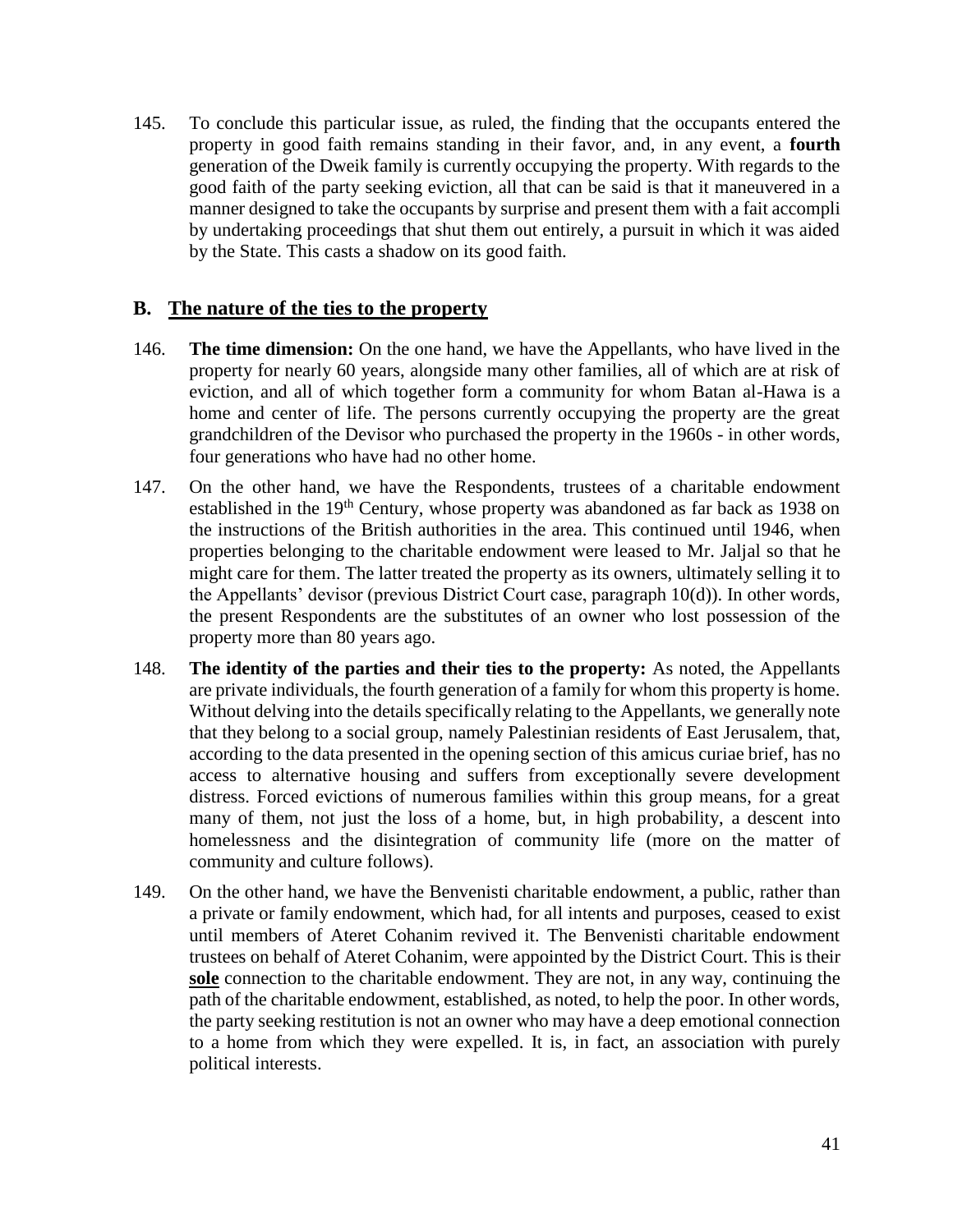- 150. It is further noted that, according to the Guidestar website, the association is well established financially with a financial cycle surpassing 8 million ILS in 2018. The association has purchased and manages many properties worth tens of millions more. Therefore, in the balance between the harm the eviction would cause the Appellants and the harm caused the Respondents in its absence, the scale is patently tipped in favor of the Appellants.
- 151. The chasm created by the considerations favoring the occupants in the case herein, inasmuch as the identity of the parties and their ties to the property is concerned, is so deep, that there is no choice but to continue demonstrating the extent to which there is no justice nor will there be any justice in evicting the Appellants from their home in favor of the Respondents. As noted, the Benvenisti charitable endowment was established by the Jewish community of Jerusalem as a housing project to assist Jews of Yemenite origin in particular. The charitable endowment was founded as a public trust and the trustees were public figures, community leaders of the time: the Sefardic Chief Rabbi, the Ashkenazi Chief Rabbi and the Alliance School principle. **In other words, the original owners were never a private individual who had lived in the property and seeks to return to it.** It should be noted that **the trustees of the charitable endowment themselves, even 100 years ago, never lived in the properties** but rather rented them to the poor.
- 152. As noted above, the charitable endowment's assets **were abandoned as far back as 1938**. There is no dispute that the homes belonging to the charitable endowment were left on the instructions of the British authorities in 1938, and had grown further and further dilapidated thereafter. Nor is there any dispute that the **charitable endowment properties were destroyed in the 1940s** (save one structure of which the charitable endowment had possession after the families living in it had been evicted). Even if a private individual had lived in the property, in the case at hand, the property itself is gone, and any tie to the home and the site is much weaker.
- 153. And if all this were not enough, the association fighting on behalf of the charitable endowment for "justice" denied a Jewish charitable endowment, **is not serving its goals.** The endowment's trustees are, in fact, working in the service of Ateret Cohanim in pursuit of its programmatic settlement goals, with absolutely no connection to the true purpose of the charitable endowment, which is to assist the poor. During testimony (in CC 60182-10-13 **Zarbiv et al. v. Basbus**, on October 27, 2019), a trustee of the charitable endowment, Mr. Avi Schaeferman, testified the charitable endowment did not have its own bank account or an independent cash reserve and that the rent income is collected by Ateret Cohanim, which also determines to whom the property is leased and under what conditions.<sup>116</sup> In other words, the current trustees have no ties to the public offices listed in the endowment's founding documents as trustees, and they follow the instructions of the Ateret Cohanim association.
- 154. It is difficult to imagine a case in which the identity of the parties and their connection to the property tips the balance so clearly and patently in favor of the occupants.

<sup>116</sup> Following these discoveries and an originating summons filed by Batten al-Hawa residents against the Charitable Endowment Registrar (OS 5792-06-20 **Ir Amim et al. v. Charitable Endowment Registrar**), the Registrar announced on September 23, 2020, that he had launched an audit of the charitable endowment.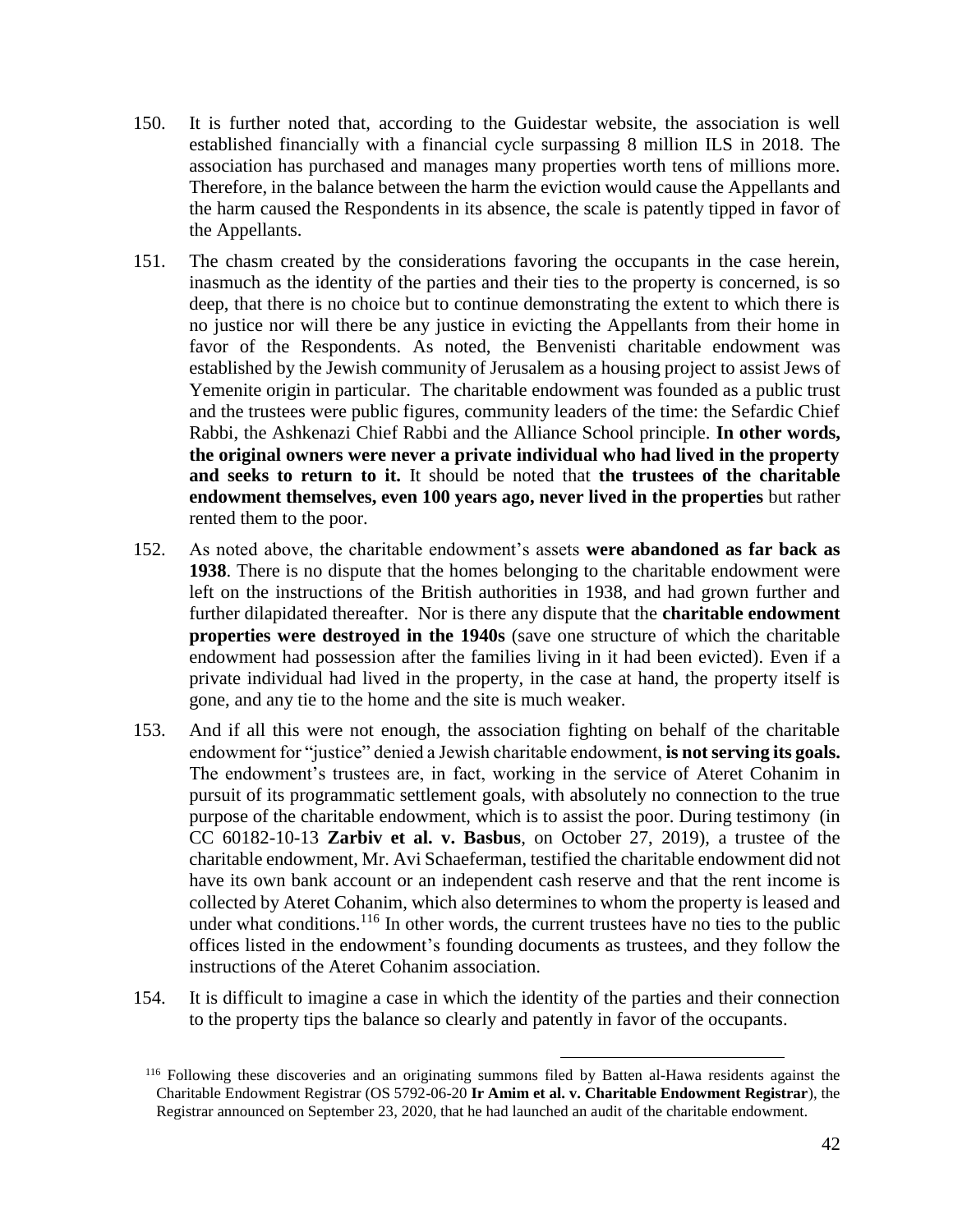#### **C. Impact on reconciliation/social disruption:**

- 155. Another feature that should be examined is the broad impact the outcome of this particular case, as well as all other cases in Batan al-Hawa and East Jerusalem as a whole, would have on reconciliation or, to the contrary, unrest in the area.
- 156. The Honorable Court lives within Israeli reality and knows how sensitive the peoples living here are to changes in the status quo in Jerusalem. Indeed, fears over the eviction of several families from their homes in the neighborhood of Sheikh Jarrah was a contributing factor in recent rising tensions in Jerusalem and the launch of Operation Guardian of the Walls.
- 157. As noted, these repercussions are relevant to the task of striking a balance between the right of the original owner or their substitutes to evict the occupants and receive possession of the property and the long-term occupants' right to housing. Aside from the risk of deepening social rifts and causing disruption, international law instructs consideration must be given to the need to create areas where minorities facing discrimination are safe and where they are able to engage in community life. More on this follows.

## **D. The right to community life, family and culture**

- 158. Forced eviction harms the Appellants on several plains.
- 159. **In terms of the family unit**, the harm is obviously severe and it seems no further explanations are required. Uprooting a family from its home would rip it apart and cause trauma that would require a great deal of financial and emotional resiliency to overcome. We stress that given the housing situation in East Jerusalem's Palestinian community, there is concern the family would not be able to access suitable alternative housing, or that it would be forced to separate into several housing solutions. Given the cost of housing in the city, there is also concern that the family might have to move to the other side of the separation fence, into the poverty-stricken neighborhoods of Shu'fat Refugee Camp or Kafr 'Aqeb, and suffer from harsh living conditions and difficulties accessing Jerusalem. The family might even be forced out of Jerusalem's city limits altogether, in which case there would be real concern over the potential loss of Israeli residency, with all that this entails.
- 160. **In terms of the rights to community and culture**, the eviction discussed herein and additional Batan al-Hawa evictions pending before the courts could cause community disintegration if no alternative housing is offered to the community as a unit. As noted above, international law imposes a duty on states to ensure families and communities are not split apart as a result of evictions. The process underway in East Jerusalem in the past two decades, which has now come to a head (hence this amicus curiae brief), is aimed at severly undermining the social and cultural fabric of the Palestinian community and may disintegrate a community that has lived in the area for decades. Uprooting the Appellants and other families facing eviction applications will obliterate Batan al-Hawa's community life.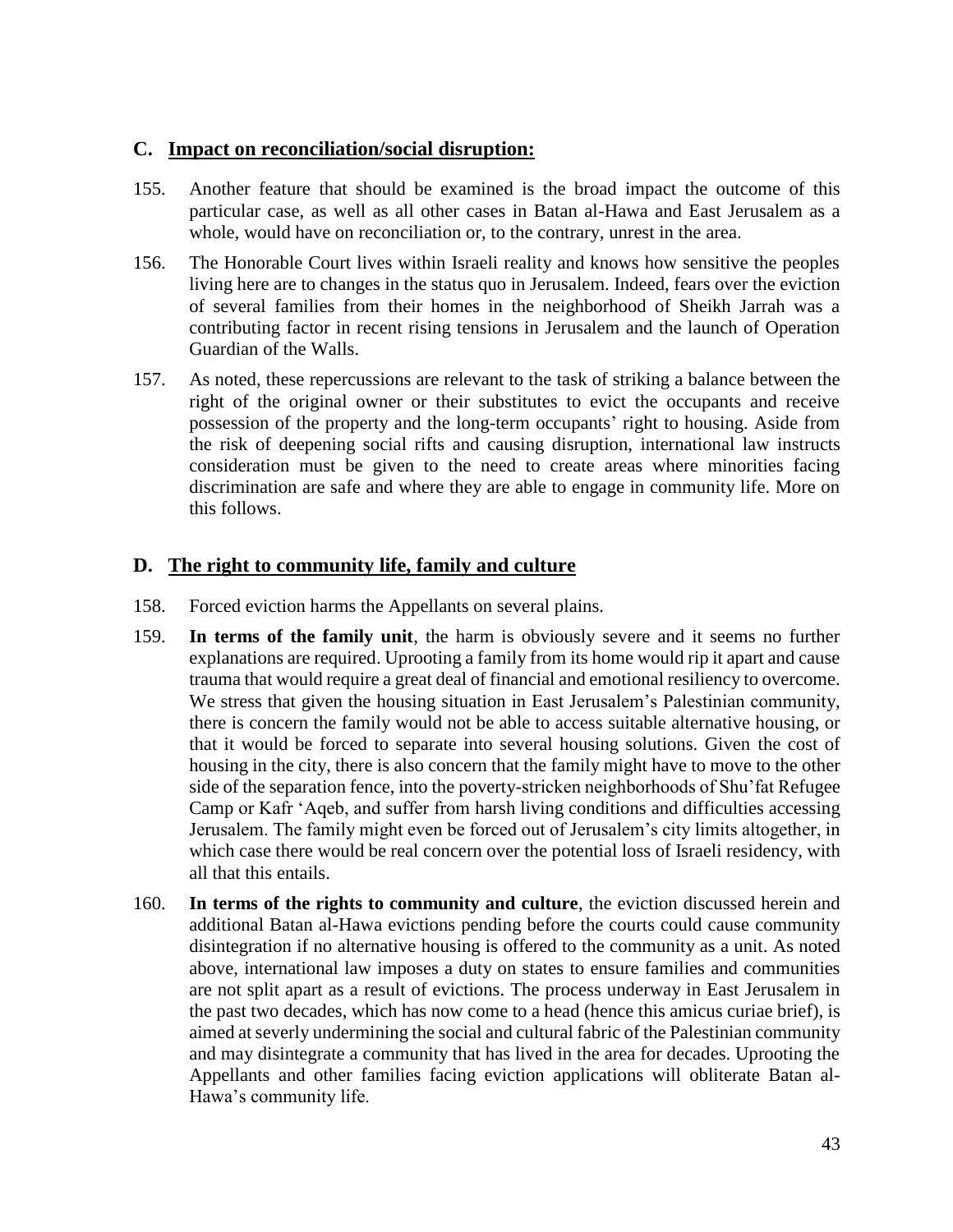#### **E. The Appellants' vulnerability and the State's responsibility**

- 161. The power gap between the Appellants, the Dweik family, and the parties seeking their eviction - the Respondents on behalf of Ateret Cohanim - is unmistakably clear and cannot be denied. The Dweik family belongs to a vulnerable group suffering from discrimination and political and legal disadvantage, as demonstrated at the beginning of this brief. Ateret Cohanim enjoys the support of the State of Israel and has access to its infrastructure and all state authorities, which have aided in the promotion of its political agenda both normatively and through judicial and administrative decisions.
- 162. As noted, the fact that the Appellants belong to a vulnerable minority group and the inherent power gap between them and the parties seeking their eviction carries weight in all proportionality tests described above, and impact the overall considerations that form the basis for said tests. We recall that these considerations include the principle that the eviction must promote general welfare in a democratic society; must promote a legitimate purpose; must be necessary (and must be the least injurious measure); and its benefit must outweigh the damage it causes (proportionality in the narrow sense). **The fact that the Dweik family (and many other families in the same predicament) belongs to a vulnerable minority group reinforces the conclusion that these considerations are, in fact, absent, that their eviction will not promote welfare, that it is not the least injurious measure and that the damage will outweigh the benefit.**
- 163. Evicting the Dweik family will not promote welfare since when it comes to historically, institutionally discriminated minorities without political power, the tendency is to offer little to no assistance. Eviction is certainly not the least injurious means. Even if the charitable endowment is found to be the lawful owners, and therefore, the Respondents on behalf of Ateret Cohanim and the charitable endowment are entitled to manage the property, because it is a corporation, monetary compensation would provide an appropriate remedy and prevent severe harm to the Dweik family and to other families in the area. As noted, evicting families from vulnerable communities will do more harm than good as their prospects of minimal damage and swift rehabilitation are lower, while the risk of descending further into poverty and hardship is higher.
- 164. As aforesaid, the State bears responsibility due to its clear involvement in creating the legal and administrative infrastructure that enables the mass eviction of East Jerusalem families as part of normative-political decisions made with respect to properties in East Jerusalem. **In our view, the involvement of the State, as described, and its consequent responsibility, in conjunction with the vulnerability of the community in question, including its economic vulnerability, require that inasmuch as a finding is made that the Respondents are entitled to monetary compensation, the State should bear the burden.**

## **VIII. Conclusion**

165. **The undersigned believe that, given everything noted in this brief, and when analyzing the issue according to the norms of international human rights law , the**